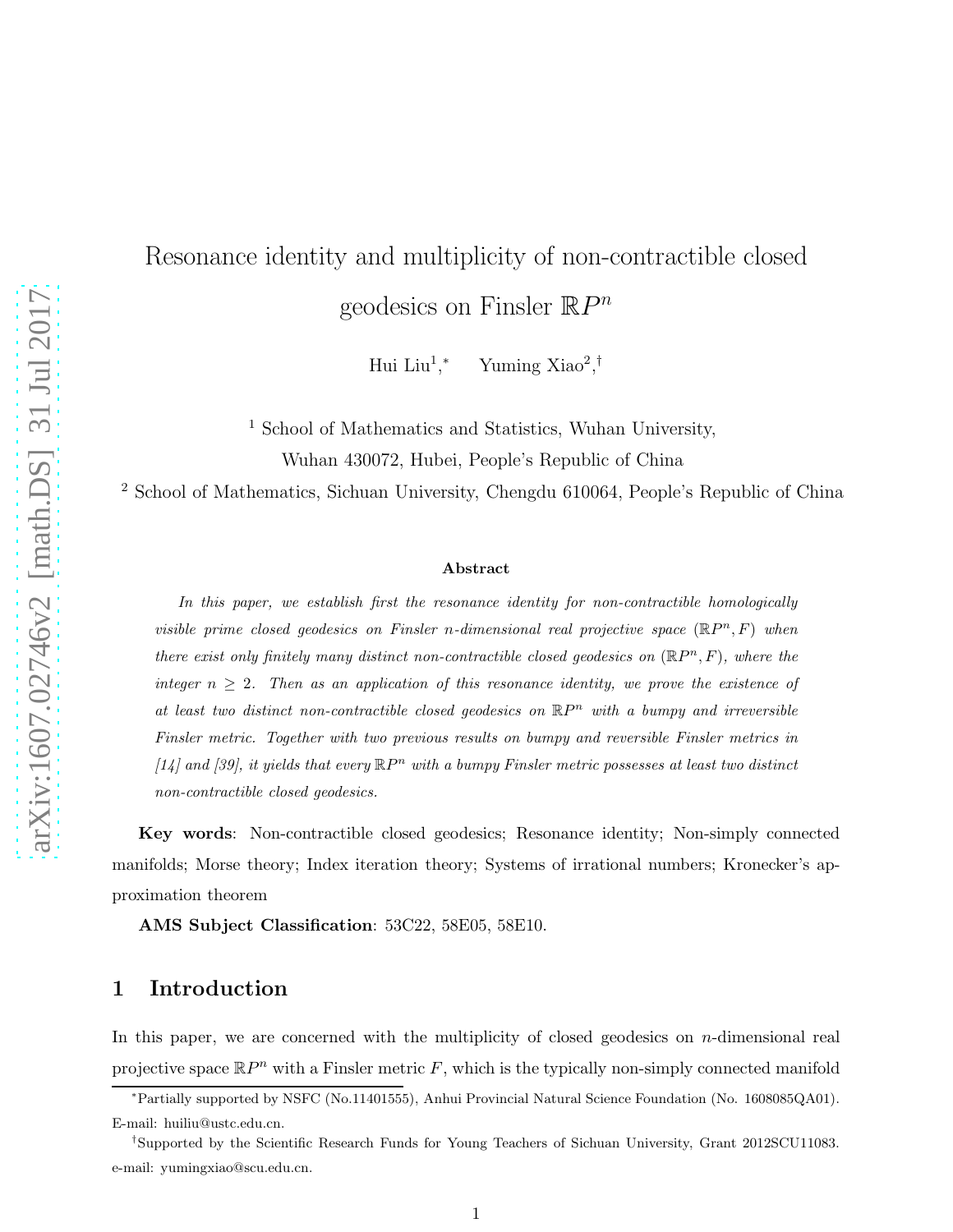with the fundamental group  $\mathbb{Z}_2$ . One of the main ingredients is a new resonance identity of noncontractible homologically visible prime closed geodesics on  $(\mathbb{R}P^n, F)$  when there exist only finitely many distinct non-contractible closed geodesics on  $(\mathbb{R}P^n, F)$ . The second one is the precise iteration formulae of Morse indices for non-orientable closed geodesics which can be seen as a complement of the index iteration theory for the orientable case. The third one is the application of Kronecker's approximation theorem in Number theory to the multiplicity of non-contractible closed geodesics on  $(\mathbb{R}P^n, F)$ .

A closed curve on a Finsler manifold is a closed geodesic if it is locally the shortest path connecting any two nearby points on this curve. As usual, on any Finsler manifold  $(M, F)$ , a closed geodesic  $c: S^1 = \mathbb{R}/\mathbb{Z} \to M$  is prime if it is not a multiple covering (i.e., iteration) of any other closed geodesics. Here the m-th iteration  $c^m$  of c is defined by  $c^m(t) = c(mt)$ . The inverse curve  $c^{-1}$  of c is defined by  $c^{-1}(t) = c(1-t)$  for  $t \in \mathbb{R}$ . Note that unlike Riemannian manifold, the inverse curve  $c^{-1}$  of a closed geodesic c on a irreversible Finsler manifold need not be a geodesic. We call two prime closed geodesics c and d distinct if there is no  $\theta \in (0,1)$  such that  $c(t) = d(t + \theta)$ for all  $t \in \mathbb{R}$ . For a closed geodesic c on  $(M, F)$ , denote by  $P_c$  the linearized Poincaré map of c. Recall that a Finsler metric F is bumpy if all the closed geodesics on  $(M, F)$  are non-degenerate, i.e.,  $1 \notin \sigma(P_c)$  for any closed geodesic c.

Let  $\Lambda M$  be the free loop space on M defined by

$$
\Lambda M = \left\{ \gamma : S^1 \to M \mid \gamma \text{ is absolutely continuous and } \int_0^1 F(\gamma, \dot{\gamma})^2 dt < +\infty \right\},\qquad(1.1)
$$

endowed with a natural structure of Riemannian Hilbert manifold on which the group  $S^1 = \mathbb{R}/\mathbb{Z}$ acts continuously by isometries (cf. Shen [37]).

It is well known (cf. Chapter 1 of Klingenberg  $[22]$ ) that c is a closed geodesic or a constant curve on  $(M, F)$  if and only if c is a critical point of the energy functional

$$
E(\gamma) = \frac{1}{2} \int_0^1 F(\gamma, \dot{\gamma})^2 dt.
$$
\n(1.2)

Based on it, many important results on this subject have been obtained (cf. [1], [4], [15], [18]- [19], [33]-[34]). In particular, in 1969 Gromoll and Meyer [17] used Morse theory and Bott's index iteration formulae  $[8]$  to establish the existence of infinitely many distinct closed geodesics on M. when the Betti number sequence  $\{\beta_k(\Lambda M; \mathbb Q)\}_{k\in \mathbb Z}$  is unbounded. Then Vigué-Poirrier and Sullivan [43] further proved in 1976 that for a compact simply connected manifold M, the Gromoll-Meyer condition holds if and only if  $H^*(M; \mathbb{Q})$  is generated by more than one element. Here the Gromoll-Meyer theorem is valid actually for any field F. Note that it can not be applied to the compact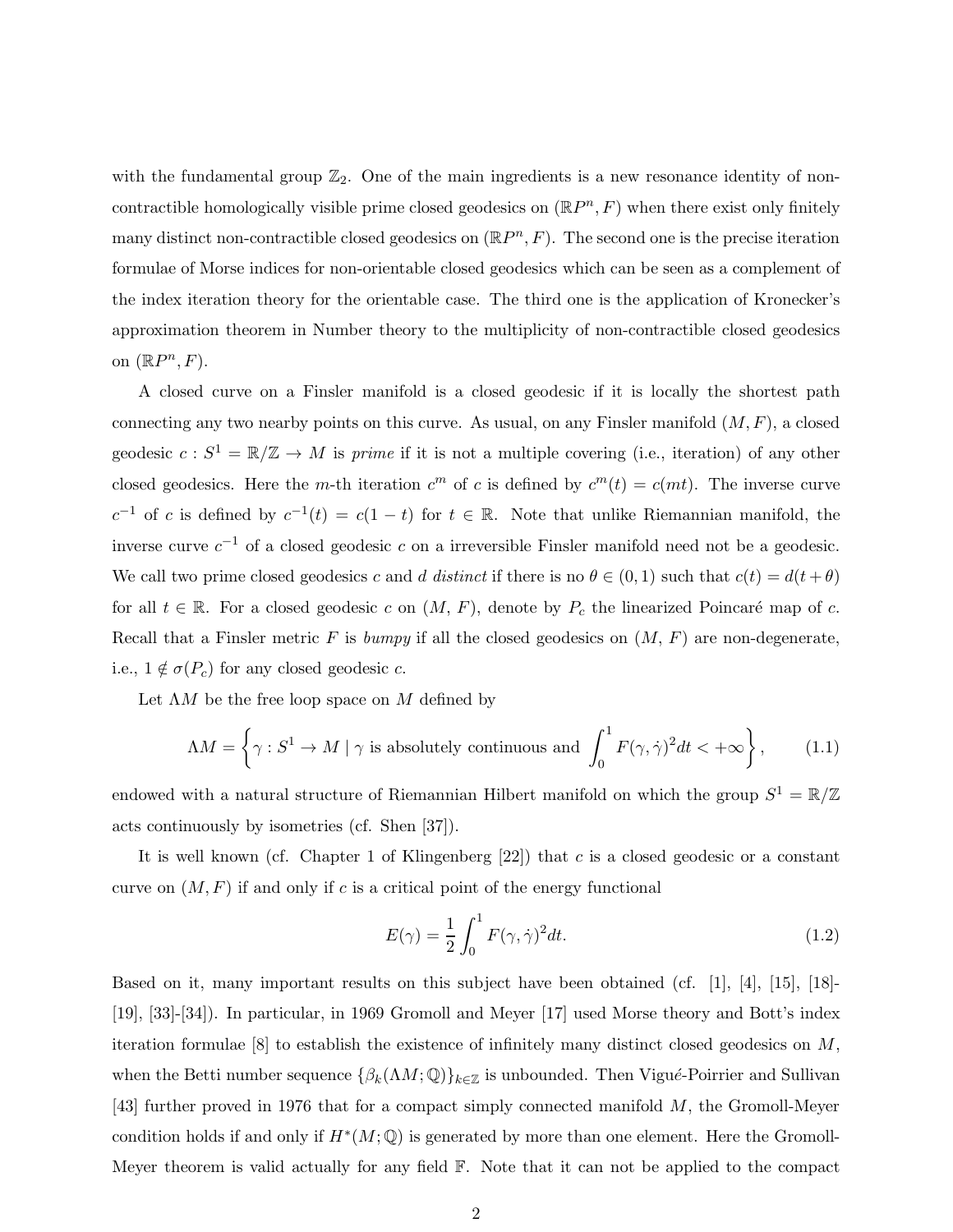rank one symmetric spaces

$$
S^n, \mathbb{R}P^n, \mathbb{C}P^n, \mathbb{H}P^n \text{ and } \mathbf{CaP}^2,
$$
\n
$$
(1.3)
$$

since  $\{\beta_k(\Lambda M, \mathbb{F})\}_{k\in\mathbb{Z}}$  with M in (1.3) is bounded with respect to any field  $\mathbb{F}$  (cf. Ziller [44]). In fact, each of them endowed with Katok metrics possesses only finitely many distinct prime closed geodesics (cf. Katok [21], also Ziller [45]).

In 2005, Bangert and Long [7] (published in 2010) showed the existence of at least two distinct closed geodesics on every Finsler  $S^2$ . Subsequently, such a multiplicity result for  $S^n$  with a bumpy Finsler metric, i.e., on which all closed geodesics are non-degenerate, was proved by Duan and Long [10] and Rademacher [36] independently. In recent years, more interesting results on this problem have been obtained, such as  $[11]-[13]$ ,  $[20]$ ,  $[30]$ ,  $[35]$ ,  $[40]-[41]$ . We refer the readers to the survey papers of Long [29], Taimanov [38] and Oancea [32] for more studies on this subject.

Besides many works on closed geodesics in the literature which study closed geodesics on simply connected manifolds, we are aware of not many papers on the multiplicity of closed geodesics on non-simply connected ones published before 2015, at least when they are endowed with Finsler metrics. For example, Ballman, Thorbergsson and Ziller [3] of 1981 and Bangert and Hingston [5] of 1984 dealt with the non-simply connected manifolds with a finite/infinite cyclic fundamental group respectively by the min-max principle.

In order to apply Morse theory to the multiplicity of closed geodesics on  $\mathbb{R}P^n$ , motivated by the studies on the simply connected manifolds, in particular, the resonance identity proved by Rademacher [33], Xiao and Long [42] in 2015 investigated the topological structure of the non-contractible loop space and established the resonance identity for the non-contractible closed geodesics on  $\mathbb{R}P^{2n+1}$  by using  $\mathbb{Z}_2$  coefficient homology. As an application, Duan, Long and Xiao [14] proved the existence of at least two distinct non-contractible closed geodesics on  $\mathbb{R}P^3$  endowed with a bumpy and irreversible Finsler metric. In a very recent paper [39], Taimanov studied the rational equivariant cohomology of the spaces of non-contractible loops in compact space forms and proved the existence of at least two distinct non-contractible closed geodesics on  $\mathbb{R}P^2$  endowed with a bumpy and irreversible Finsler metric. Then Liu [25] combined Fadell-Rabinowitz index theory with Taimanov's topological results to get multiplicity results of non-contractible closed geodesics on positively curved Finsler  $\mathbb{R}P^n$ .

Motivated by [39] and [42], in section 2 of this paper we obtain the resonance identity for the non-contractible closed geodesics on  $\mathbb{R}P^n$  by using rational coefficient homology for any  $n \geq 2$ regardless of whether n is odd or not.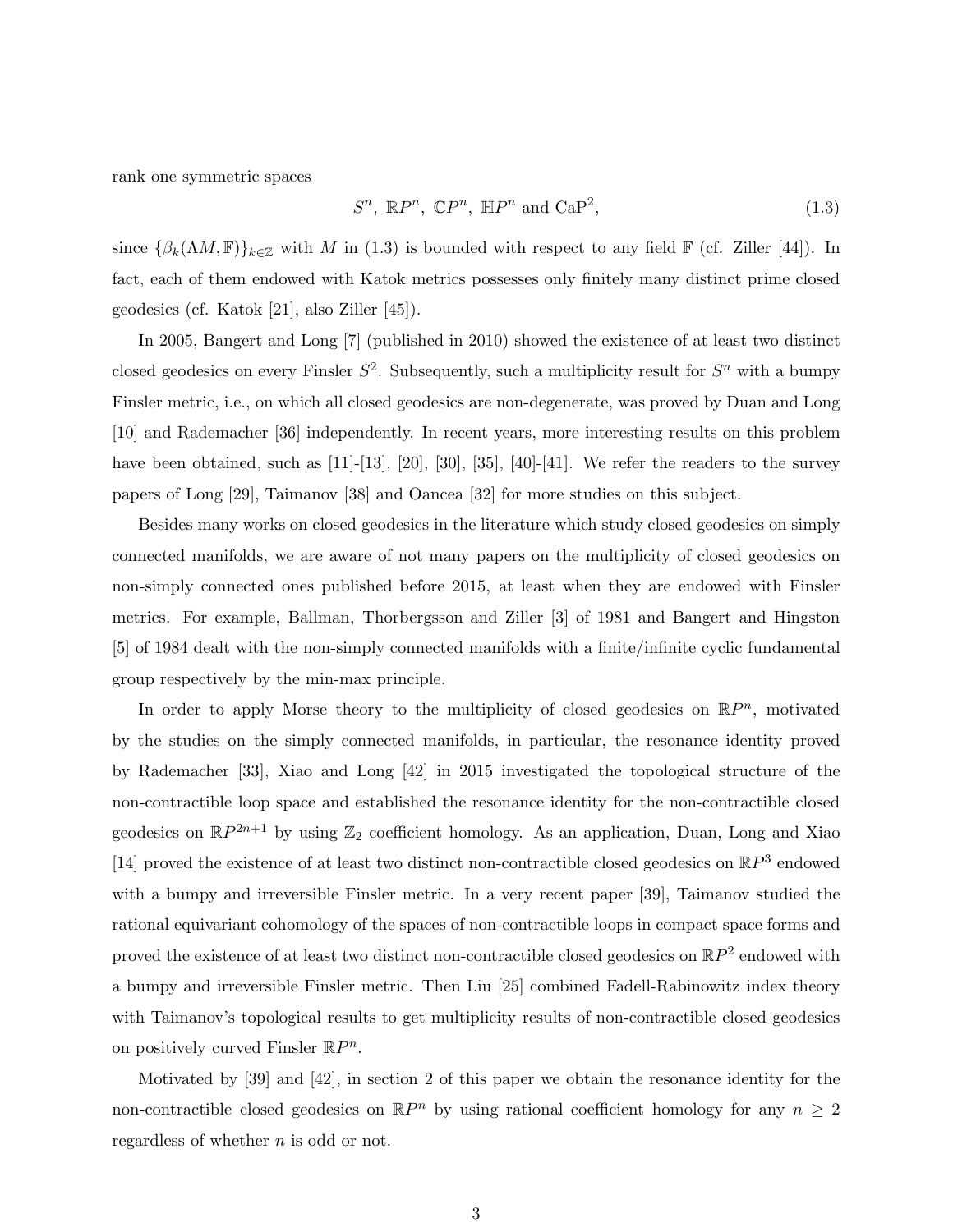**Theorem 1.1** Suppose the Finsler manifold  $M = (\mathbb{R}P^n, F)$  possesses only finitely many distinct non-contractible prime closed geodesics, among which we denote the distinct non-contractible homologically visible prime closed geodesics by  $c_1, \ldots, c_r$  for some integer  $r > 0$ , where  $n \geq 2$ . Then we have

$$
\sum_{j=1}^{r} \frac{\hat{\chi}(c_j)}{\hat{i}(c_j)} = \bar{B}(\Lambda_g M; \mathbb{Q}) = \begin{cases} \frac{n+1}{2(n-1)}, & \text{if } n \in 2\mathbb{N} - 1, \\ \frac{n}{2(n-1)}, & \text{if } n \in 2\mathbb{N}. \end{cases}
$$
(1.4)

where  $\Lambda_g M$  is the non-contractible loop space of M and the mean Euler number  $\hat{\chi}(c_j)$  of  $c_j$  is defined by

$$
\hat{\chi}(c_j) = \frac{1}{n_j} \sum_{m=1}^{n_j/2} \sum_{l=0}^{2n-2} (-1)^{l+i(c_j)} k_l(c_j^{2m-1}) \in \mathbb{Q},
$$

and  $n_j = n_{c_j}$  is the analytical period of  $c_j$ ,  $k_l(c_j^{2m-1})$  is the local homological type number of  $c_j^{2m-1}$ ,  $i(c_i)$  and  $\hat{i}(c_i)$  are the Morse index and mean index of  $c_i$  respectively.

In particular, if the Finsler metric F on  $\mathbb{R}P^n$  is bumpy, then  $(1.4)$  has the following simple form

$$
\sum_{j=1}^{r} \frac{(-1)^{i(c_j)}}{\hat{i}(c_j)} = \begin{cases} \frac{n+1}{n-1}, & \text{if } n \in 2\mathbb{N} - 1, \\ \frac{n}{n-1}, & \text{if } n \in 2\mathbb{N}. \end{cases}
$$
(1.5)

Based on Theorem 1.1, the precise iteration formulae of Morse indices for closed geodesics and Morse theory, especially the  $S^1$ -equivariant Poincaré series of  $\Lambda_g M$  derived by Taimanov (cf. Lemma 2.3), and using some techniques in Number theory, we can prove the following multiplicity result of non-contractible closed geodesics on  $(\mathbb{R}P^n, F)$ .

**Theorem 1.2** Every  $\mathbb{R}P^n$  endowed with a bumpy and irreversible Finsler metric F has at least two distinct non-contractible closed geodesics, where  $n \geq 2$ .

Remark 1.1 For any compact simply-connected bumpy Finsler manifold, Duan, Long and Wang in [12] proved the same conclusion as Theorem 1.2. However, their method is not applicable to our problem. Indeed, one of the crucial facts in their proof is that if there is only one prime closed geodesic on such a manifold, its Morse index must be greater than or equal to some positive integer. But there is always a minimal point of the energy functional on  $\Lambda_g(\mathbb{R}P^n)$  with Morse index 0.

If  $F$  is a bumpy and reversible Finsler metric, the same conclusion as Theorem 1.2 has been proved in Theorem 1.2 of [14] and the remark behind Theorem 5 of [39]. As a combined outcome, we immediately get the desired result as follows.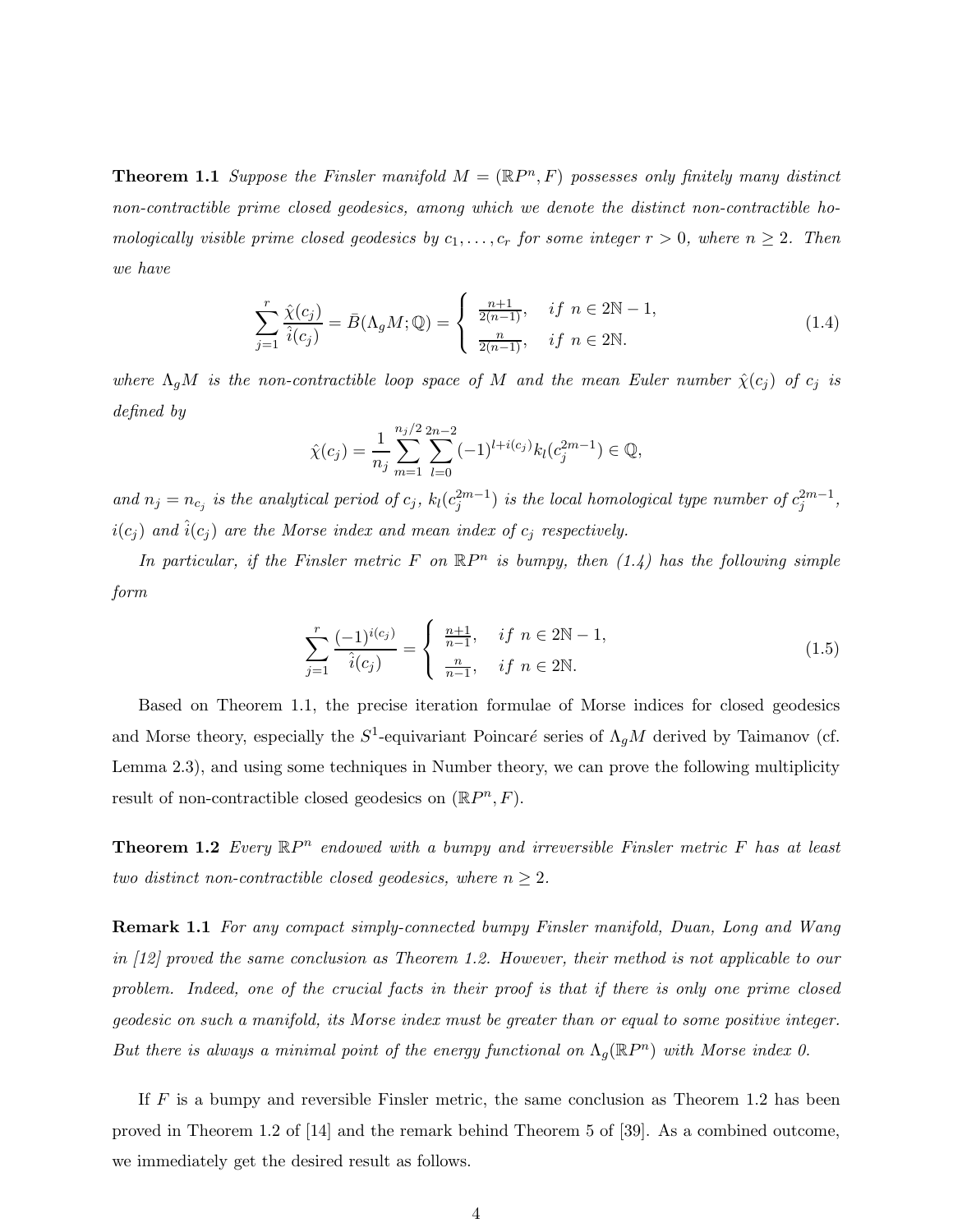**Corollary 1.1** Every  $\mathbb{R}P^n$  endowed with a bumpy Finsler metric has at least two distinct noncontractible closed geodesics, where  $n \geq 2$ .

This paper is organized as follows. In section 2, we use Morse theory to establish the resonance identity of Theorem 1.1. Then in section 3, we investigate the precise iteration formulae of Morse indices for closed geodesics on  $\mathbb{R}P^n$  and build a bridge between their Morse indices and a division of an interval. In section 4, a special system of irrational numbers associated to our problem is carefully studied and a key result on it for our later proof of Theorem 1.2 is obtained. Finally in section 5, we draw support from the well known Kronecker's approximation theorem in Number theory and give the proof of Theorem 1.2.

We close this introduction with some illustrations of notations in this paper. As usual, let N,  $\mathbb{Z}, \mathbb{Q}$  and  $\mathbb{Q}^c$  denote the sets of natural integers, integers, rational numbers and irrational numbers respectively. We also use notations  $E(a) = \min\{k \in \mathbb{Z} \mid k \geq a\}, |a| = \max\{k \in \mathbb{Z} \mid k \leq a\}$  $\varphi(a) = E(a) - [a]$  and  $\{a\} = a - [a]$  for any  $a \in \mathbb{R}$ . Throughout this paper, we use Q coefficients for all homological and cohomological modules.

# 2 Morse theory and resonance identity of non-contractible closed geodesics on  $(\mathbb{R}P^n, F)$

Let  $M = (M, F)$  be a compact Finsler manifold, the space  $\Lambda = \Lambda M$  of  $H^1$ -maps  $\gamma : S^1 \to M$  has a natural structure of Riemannian Hilbert manifolds on which the group  $S^1 = \mathbb{R}/\mathbb{Z}$  acts continuously by isometries. This action is defined by  $(s \cdot \gamma)(t) = \gamma(t + s)$  for all  $\gamma \in \Lambda$  and  $s, t \in S^1$ . For any  $\gamma \in \Lambda$ , the energy functional is defined by

$$
E(\gamma) = \frac{1}{2} \int_{S^1} F(\gamma(t), \dot{\gamma}(t))^2 dt.
$$
\n(2.1)

It is  $C^{1,1}$  and invariant under the  $S^1$ -action. The critical points of E of positive energies are precisely the closed geodesics  $\gamma : S^1 \to M$ . The index form of the functional E is well defined along any closed geodesic c on M, which we denote by  $E''(c)$ . As usual, we denote by  $i(c)$  and  $\nu(c) - 1$ the Morse index and nullity of  $E$  at  $c$ . In the following, we denote by

 $\Lambda^{\kappa} = \{d \in \Lambda \mid E(d) \leq \kappa\}, \quad \Lambda^{\kappa-} = \{d \in \Lambda \mid E(d) < \kappa\}, \quad \forall \kappa \geq 0.$ (2.2)

For a closed geodesic c we set  $\Lambda(c) = \{ \gamma \in \Lambda \mid E(\gamma) < E(c) \}.$ 

For  $m \in \mathbb{N}$  we denote the m-fold iteration map  $\phi_m : \Lambda \to \Lambda$  by  $\phi_m(\gamma)(t) = \gamma(mt)$ , for all  $\gamma \in \Lambda, t \in S^1$ , as well as  $\gamma^m = \phi_m(\gamma)$ . If  $\gamma \in \Lambda$  is not constant then the multiplicity  $m(\gamma)$  of  $\gamma$  is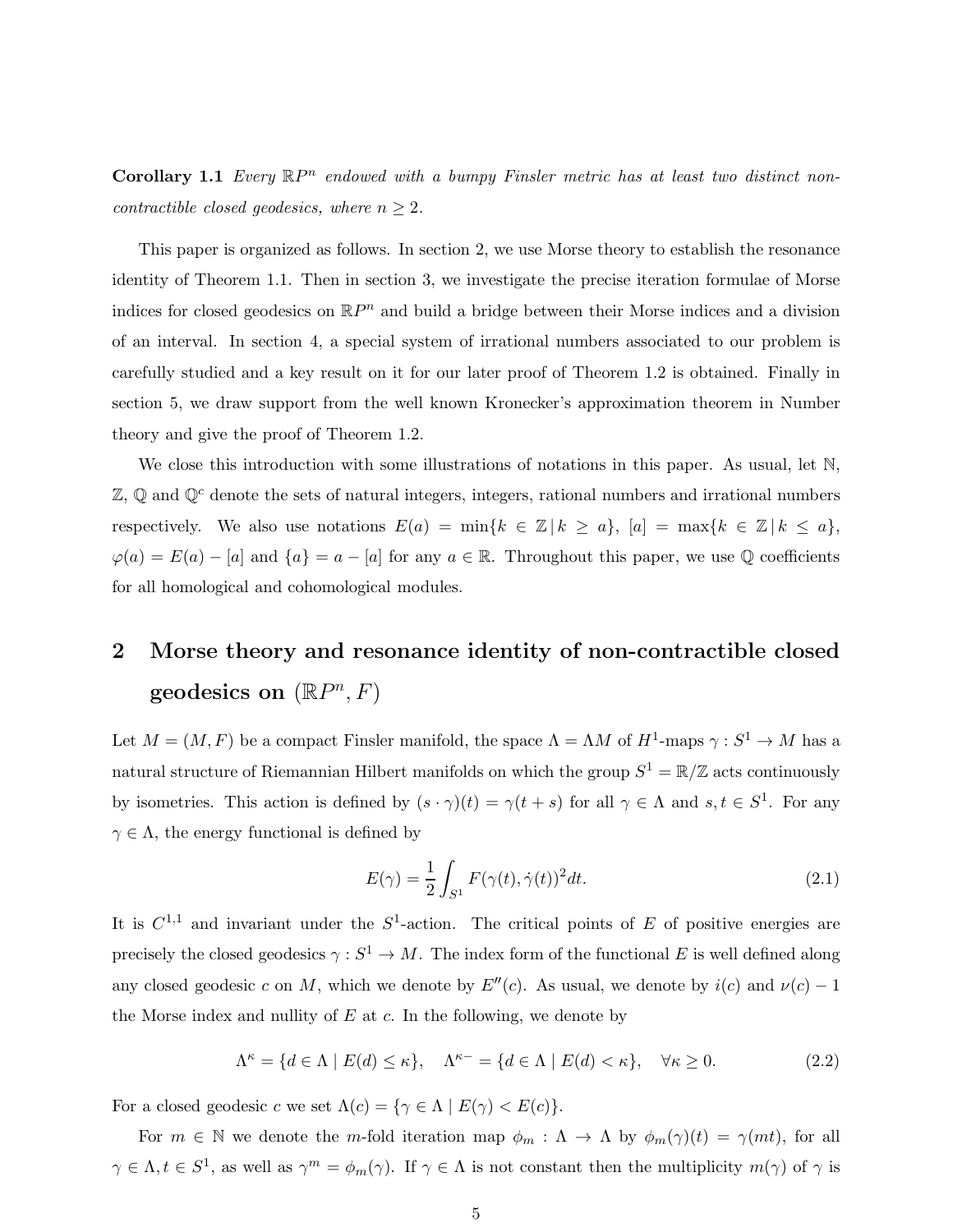the order of the isotropy group  $\{s \in S^1 \mid s \cdot \gamma = \gamma\}$ . For a closed geodesic c, the mean index  $\hat{i}(c)$ is defined as usual by  $\hat{i}(c) = \lim_{m \to \infty} i(c^m)/m$ . Using singular homology with rational coefficients we consider the following critical Q-module of a closed geodesic  $c \in \Lambda$ :

$$
\overline{C}_*(E,c) = H_*\left( (\Lambda(c) \cup S^1 \cdot c) / S^1, \Lambda(c) / S^1; \mathbb{Q} \right). \tag{2.3}
$$

In the following we let  $M = \mathbb{R}P^n$ , where  $n \geq 2$ , it is well known that  $\pi_1(\mathbb{R}P^n) = \mathbb{Z}_2 = \{e, g\}$  with e being the identity and g being the generator of  $\mathbb{Z}_2$  satisfying  $g^2 = e$ . Then the free loop space ΛM possesses a natural decomposition

$$
\Lambda M = \Lambda_e M \bigsqcup \Lambda_g M,
$$

where  $\Lambda_e M$  and  $\Lambda_g M$  are the two connected components of  $\Lambda M$  whose elements are homotopic to e and g respectively. We set  $\Lambda_g(c) = \{ \gamma \in \Lambda_g M \mid E(\gamma) < E(c) \}.$  Note that for a non-contractible prime closed geodesic  $c, c^m \in \Lambda_g M$  if and only if m is odd.

We call a non-contractible prime closed geodesic satisfying the isolation condition, if the following holds:

(Iso) For all  $m \in \mathbb{N}$  the orbit  $S^1 \cdot c^{2m-1}$  is an isolated critical orbit of E.

Note that if the number of non-contractible prime closed geodesics on  $M = \mathbb{R}P^n$  is finite, then all the non-contractible prime closed geodesics satisfy (Iso).

If a non-contractible closed geodesic c has multiplicity  $2m - 1$ , then the subgroup  $\mathbb{Z}_{2m-1}$  =  $\left\{\frac{l}{2m}\right\}$  $\frac{l}{2m-1}$  | 0 ≤  $l < 2m-1$ } of  $S^1$  acts on  $\overline{C}_*(E,c)$ . As studied in p.59 of [34], for all  $m \in \mathbb{N}$ , let  $H_*(X,A)^{\pm \mathbb{Z}_{2m-1}} = \{[\xi] \in H_*(X,A) | T_*[\xi] = \pm [\xi]\},\$  where T is a generator of the  $\mathbb{Z}_{2m-1}$ -action. On  $S^1$ -critical modules of  $c^{2m-1}$ , the following lemma holds:

Lemma 2.1 (cf. Satz 6.11 of [34] and [7]) Suppose c is a non-contractible prime closed geodesic on a Finsler manifold  $M = \mathbb{R}P^n$  satisfying (Iso). Then there exist  $U_{c^{2m-1}}$  and  $N_{c^{2m-1}}$ , the so-called local negative disk and the local characteristic manifold at  $c^{2m-1}$  respectively, such that  $\nu(c^{2m-1}) =$  $\dim N_{c^{2m-1}}$  and

$$
\overline{C}_q(E, c^{2m-1}) \equiv H_q((\Lambda_g(c^{2m-1}) \cup S^1 \cdot c^{2m-1})/S^1, \Lambda_g(c^{2m-1})/S^1)
$$
  
=  $(H_{i(c^{2m-1})}(U_{c^{2m-1}}^{-} \cup \{c^{2m-1}\}, U_{c^{2m-1}}^{-}) \otimes H_{q-i(c^{2m-1})}(N_{c^{2m-1}}^{-} \cup \{c^{2m-1}\}, N_{c^{2m-1}}^{-})^{+\mathbb{Z}_{2m-1}},$ 

where  $U_{c^2}^ \bar{C}_{c^{2m-1}} = U_{c^{2m-1}} \cap \Lambda_g(c^{2m-1})$  and  $N_{c^{2m}}$  $\bar{C}_{c^{2m-1}}^{-} = N_{c^{2m-1}} \cap \Lambda_g(c^{2m-1}).$ 

(i) When  $\nu(c^{2m-1})=0$ , there holds

$$
\overline{C}_q(E, c^{2m-1}) = \begin{cases} \mathbb{Q}, & \text{if } q = i(c^{2m-1}), \\ 0, & \text{otherwise}, \end{cases}
$$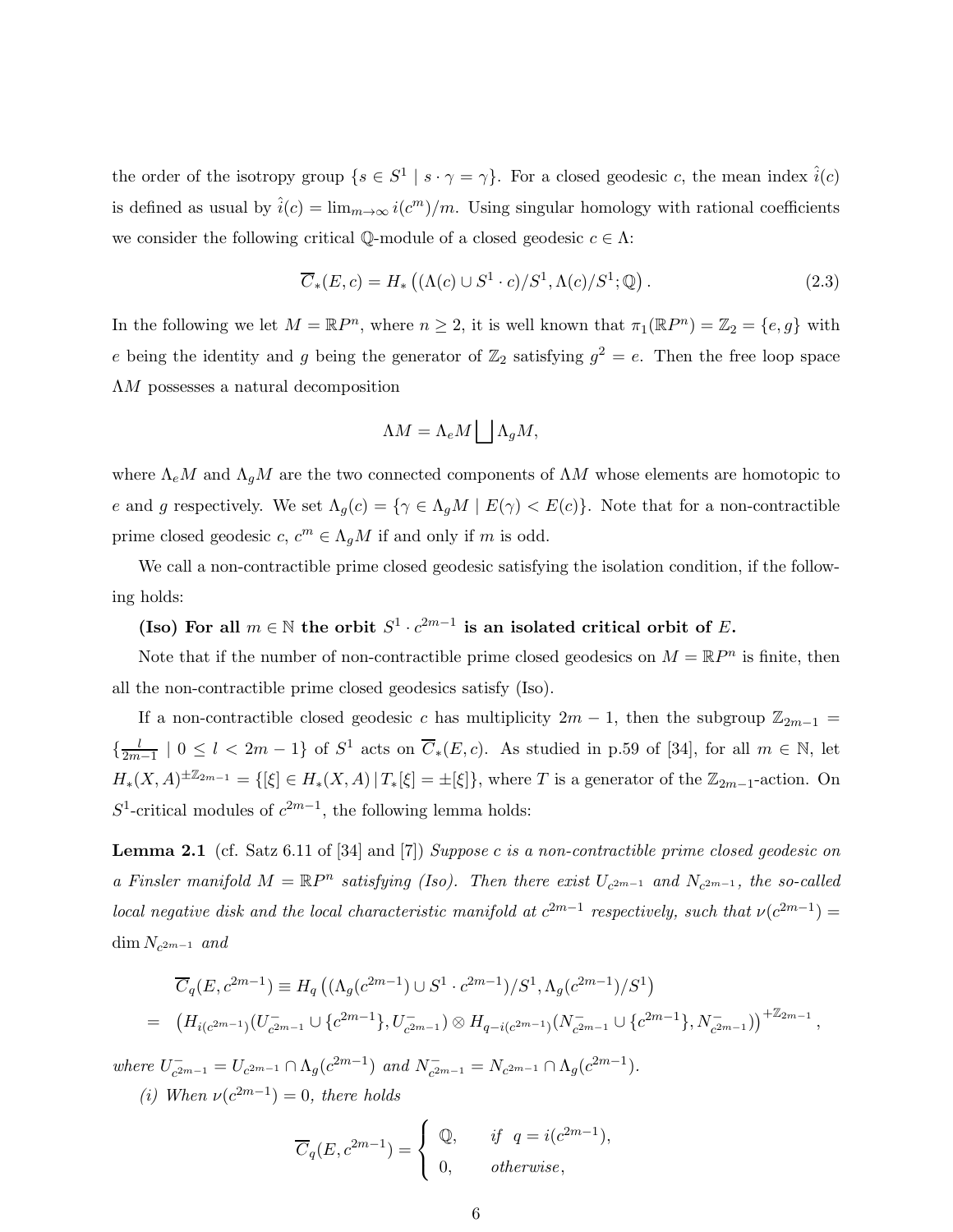(*ii*) When  $\nu(c^{2m-1}) > 0$ , there holds

$$
\overline{C}_q(E, c^{2m-1}) = H_{q-i(c^{2m-1})}(N_{c^{2m-1}}^- \cup \{c^{2m-1}\}, N_{c^{2m-1}}^-)^{+\mathbb{Z}_{2m-1}},
$$

where we have used the fact  $i(c^{2m-1}) - i(c) \in 2\mathbb{Z}$ .

As usual, for  $m \in \mathbb{N}$  and  $l \in \mathbb{Z}$  we define the local homological type numbers of  $c^{2m-1}$  by

$$
k_l(c^{2m-1}) = \dim H_l(N_{c^{2m-1}}^- \cup \{c^{2m-1}\}, N_{c^{2m-1}}^-)^{+\mathbb{Z}_{2m-1}}.
$$
\n(2.4)

Based on works of Rademacher in [33], Long and Duan in [30] and [11], we define the analytical *period*  $n_c$  of the closed geodesic c by

$$
n_c = \min\{j \in 2\mathbb{N} \mid \nu(c^j) = \max_{m \ge 1} \nu(c^m), \ \forall m \in 2\mathbb{N} - 1\}.
$$
 (2.5)

Note that here in order to simplify the study for non-contractible closed geodesics in  $\mathbb{R}P^n$ , we have slightly modified the definition in [30] and [11] by requiring the analytical period to be even. Then by the same proofs in [30] and [11], we have

$$
k_l(c^{2m-1+hn_c}) = k_l(c^{2m-1}), \qquad \forall \ m, \ h \in \mathbb{N}, \ l \in \mathbb{Z}.
$$
 (2.6)

For more detailed properties of the analytical period  $n_c$  of a closed geodesic c, we refer readers to the two Section 3s in [30] and [11].

As in [6], we have

**Definition 2.1** Let  $(M, F)$  be a compact Finsler manifold. A closed geodesic c on M is homologically visible, if there exists an integer  $k \in \mathbb{Z}$  such that  $\overline{C}_k(E,c) \neq 0$ . We denote by  $\text{CG}_{\text{hv}}(M,F)$ the set of all distinct homologically visible prime closed geodesics on  $(M, F)$ .

**Lemma 2.2** Suppose the Finsler manifold  $M = (\mathbb{R}P^n, F)$  possesses only finitely many distinct non-contractible prime closed geodesics, among which we denote the distinct non-contractible homologically visible prime closed geodesics by  $c_1, \ldots, c_r$  for some integer  $r > 0$ . Then we have

$$
\hat{i}(c_i) > 0, \qquad \forall \ 1 \le i \le r. \tag{2.7}
$$

*Proof:* First, we claim that Theorem 3 in [6] for  $M = \mathbb{R}P^n$  can be stated as:

" Let c be a closed geodesic in  $\Lambda_g M$  such that  $i(c^m) = 0$  for all  $m \in \mathbb{N}$ . Suppose c is neither homologically invisible nor an absolute minimum of E in  $\Lambda_g M$ . Then there exist infinitely many closed geodesics in  $\Lambda_q M$ ."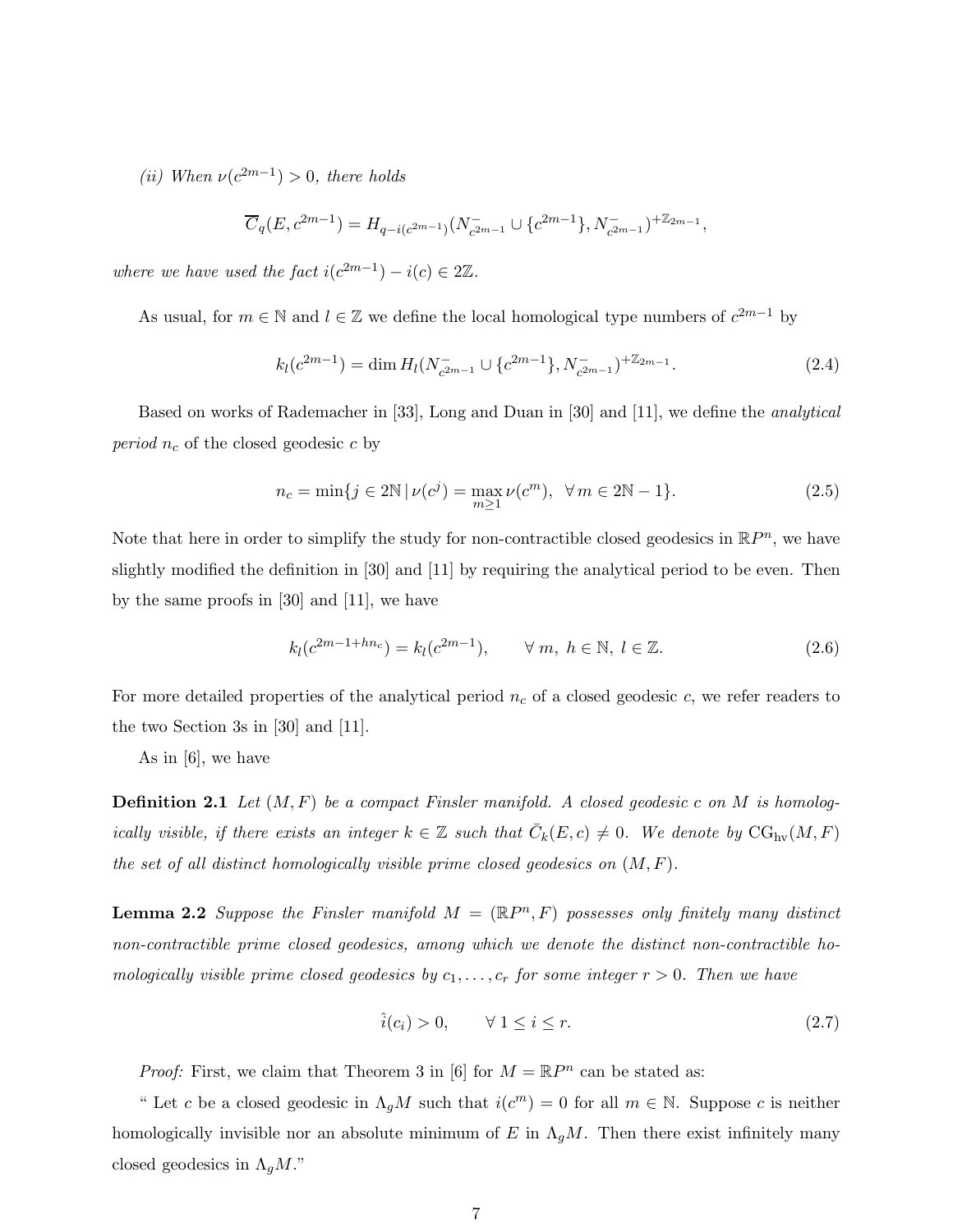Indeed, one can focus the proofs of Theorem 3 in [6] on  $\Lambda_g M$  with some obvious modifications. Assume by contradiction. Similarly as in [6], we can choose a different  $c \in \Lambda_g M$ , if necessary, and find  $p \in \mathbb{N}$  such that  $H_p(\Lambda_g(c) \cup S \cdot c, \Lambda_g(c)) \neq 0$  and  $H_q(\Lambda_g(c) \cup S \cdot c, \Lambda_g(c)) = 0$  for every  $q > p$ and every closed geodesic  $d \in \Lambda_g M$  with  $i(d^m) \equiv 0$ .

Consider the following commutative diagram

$$
H_p(\Lambda_g(c) \cup S \cdot c, \Lambda_g(c)) \xrightarrow{\psi_+^m} H_p(\Lambda_g(c^m) \cup S \cdot c^m, \Lambda_g(c^m))
$$
  
\n
$$
\downarrow_{i*} \qquad \qquad \downarrow_{i*} \qquad \qquad \downarrow_{i*} \qquad (2.8)
$$
  
\n
$$
H_p(\Lambda_g M, \Lambda_g(c)) \xrightarrow{\psi_+^m} H_p(\Lambda_g M, \Lambda_g(c^m)),
$$

where m is odd and  $\psi^m : \Lambda_g M \to \Lambda_g M$  is the m-fold iteration map. By similar arguments as those in [6], there is  $A > 0$  such that the map  $i_* \circ \psi_*^m$  is one-to-one, if  $E(c^m) > A$  and none of the  $k_i \in K_0$ divides m where

$$
K_0 = \{k_0, k_1, k_2, \ldots, k_s\},\
$$

with  $k_0 = 2$  and  $k_1, k_2, \ldots, k_s$  therein. Here note that the required m is odd and so  $c^m \in \Lambda_g(M)$ for  $c \in \Lambda_q M$ .

On the other hand, we define

$$
K = \{ m \ge 2 \mid E(c^m) \le A \} \cup K_0.
$$

Then by Corollary 1 of [6], there exists  $\bar{m} \in \mathbb{N}\setminus\{1\}$  such that no  $k \in K$  divides  $\bar{m}$  and  $\psi_*^{\bar{m}} \circ i_*$ vanishes. In particular,  $E(c^{\bar{m}}) > A$  and none of the  $k_i \in K_0$  divides  $\bar{m}$ . Due to  $\psi_*^{\bar{m}} \circ i_* = i_* \circ \psi_*^{\bar{m}}$ in (2.8), this yields a contradiction. Hence there exist infinitely many closed geodesics in  $\Lambda_q M$ .

Accordingly, Corollary 2 in [6] for  $M = \mathbb{R}P^n$  can be stated as:

" Suppose there exists a closed geodesic  $c \in \Lambda_g M$  such that  $c^m$  is a local minimum of E in  $\Lambda_g M$ for infinitely many odd  $m \in \mathbb{N}$ . Then there exist infinitely many closed geodesics in  $\Lambda_q M$ ."

Based on the above two variants of Theorem 3 and Corollary 2 in [6], we can prove our Lemma 2.2 as follows.

It is well known that every closed geodesic c on M must have mean index  $\hat{i}(c) \geq 0$ .

Assume by contradiction that there is a non-contractible homologically visible prime closed geodesic c on M satisfying  $\hat{i}(c) = 0$ . Then  $i(c^m) = 0$  for all  $m \in \mathbb{N}$  by Bott iteration formula and c must be an absolute minimum of E in  $\Lambda_g M$ , since otherwise there would exist infinitely many distinct non-contractible closed geodesics on  $M$  by the above variant of Theorem 3 on p.385 of [6].

On the other hand, by Lemma 7.1 of [34], there exists a  $k(c) \in 2\mathbb{N}$  such that  $\nu(c^{m+k(c)}) = \nu(c^m)$ for all  $m \in \mathbb{N}$ . Specially we obtain  $\nu(c^{mk(c)+1}) = \nu(c)$  for all  $m \in \mathbb{N}$  and then elements of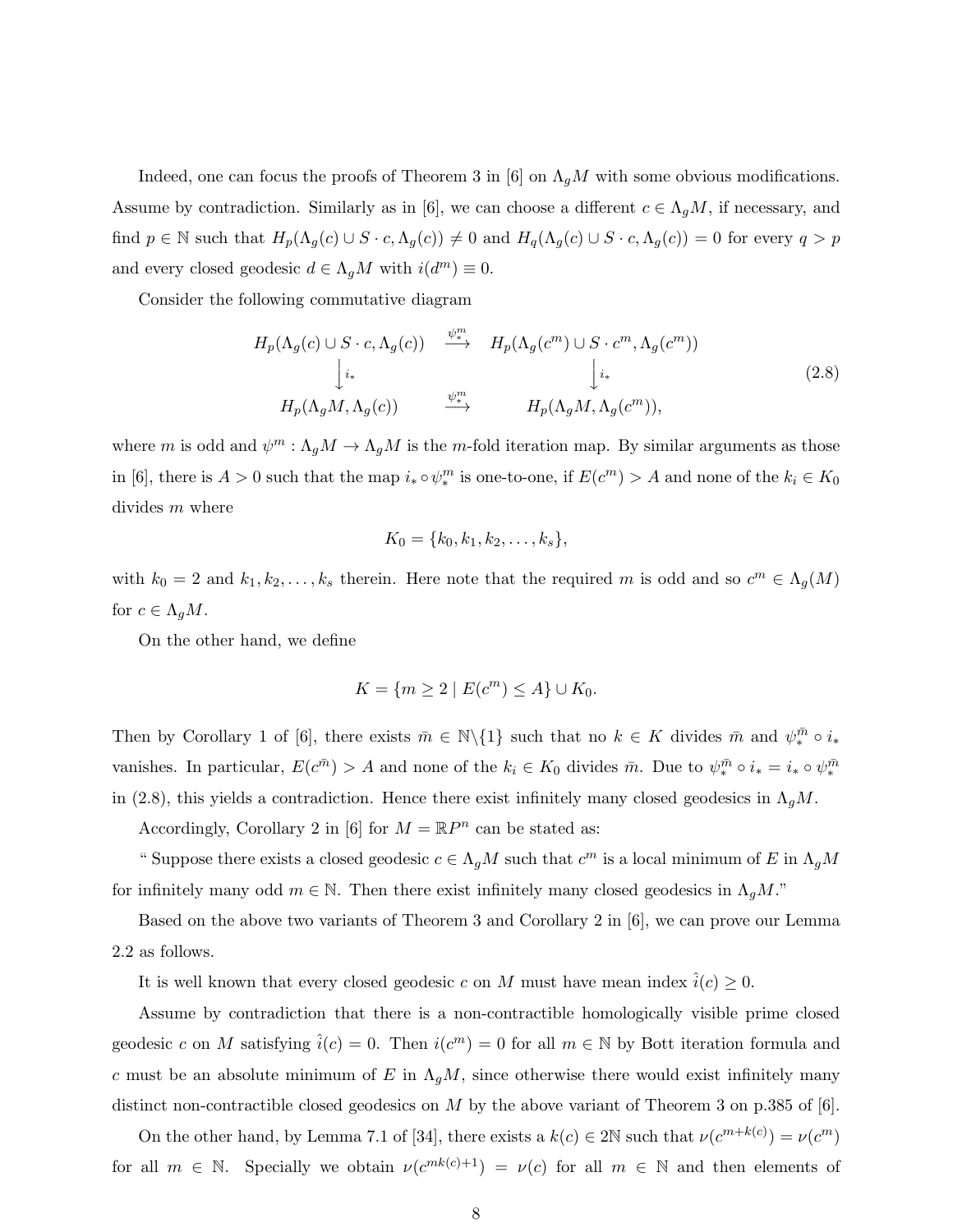$\ker(E''(c^{mk(c)+1}))$  are precisely  $mk(c) + 1$ st iterates of elements of  $\ker(E''(c))$ . Thus by the Gromoll-Meyer theorem in [16], the behavior of the restriction of E to  $\ker(E''(c^{mk(c)+1}))$  is the same as that of the restriction of E to ker( $E''(c)$ ). Then together with the fact  $i(c^m) = 0$  for all  $m \in \mathbb{N}$ , we obtain that  $c^{mk(c)+1}$  is a local minimum of E in  $\Lambda_g M$  for every  $m \in \mathbb{N}$ . Because M is compact and possessing finite fundamental group, there must exist infinitely many distinct non-contractible closed geodesics on M by the above variant of Corollary 2 on p.386 of  $[6]$ . Then it yields a contradiction and proves  $(2.7)$ .

In [39], Taimanov calculated the rational equivariant cohomology of the spaces of non-contractible loops of  $\mathbb{R}P^n$  which is crucial for us to prove Theorem 1.1 and can be stated as follows.

**Lemma 2.3** (cf. Theorem 3 of [39] or Lemma 2.2 of [25]) For  $M = \mathbb{R}P^n$ , we have

(i) When  $n = 2k + 1$  is odd, the  $S^1$ -cohomology ring of  $\Lambda_g M$  has the form

$$
H^{S^1,*}(\Lambda_g M; \mathbb{Q}) = \mathbb{Q}[w, z] / \{w^{k+1} = 0\}, \quad deg(w) = 2, \quad deg(z) = 2k
$$

Then the  $S^1$ -equivariant Poincaré series of  $\Lambda_g M$  is given by

$$
P^{S^1}(\Lambda_g M; \mathbb{Q})(t) = \frac{1 - t^{2k+2}}{(1 - t^2)(1 - t^{2k})}
$$
  
= 
$$
\frac{1}{1 - t^2} + \frac{t^{2k}}{1 - t^{2k}}
$$
  
= 
$$
(1 + t^2 + t^4 + \dots + t^{2k} + \dots) + (t^{2k} + t^{4k} + t^{6k} + \dots),
$$

which yields Betti numbers

$$
\bar{\beta}_q = \text{rank} H_q^{S^1}(\Lambda_g M; \mathbb{Q}) = \begin{cases} 2, & \text{if } q \in \{j(n-1) \mid j \in \mathbb{N}\}, \\ 1, & \text{if } q \in (2\mathbb{N} \cup \{0\}) \setminus \{j(n-1) \mid j \in \mathbb{N}\}, \\ 0, & \text{otherwise.} \end{cases} \tag{2.9}
$$

and the average  $S^1$ -equivariant Betti number of  $\Lambda_g M$  satisfies

$$
\bar{B}(\Lambda_g M; \mathbb{Q}) \equiv \lim_{q \to +\infty} \frac{1}{q} \sum_{k=0}^q (-1)^k \bar{\beta}_k = \frac{n+1}{2(n-1)}.
$$
\n(2.10)

(ii) When  $n = 2k$  is even, the  $S^1$ -cohomology ring of  $\Lambda_g M$  has the form

$$
H^{S^1,*}(\Lambda_g M; \mathbb{Q}) = \mathbb{Q}[w, z] / \{w^{2k} = 0\}, \quad deg(w) = 2, \quad deg(z) = 4k - 2
$$

Then the  $S^1$ -equivariant Poincaré series of  $\Lambda_g M$  is given by

$$
P^{S^1}(\Lambda_g M; \mathbb{Q})(t) = \frac{1 - t^{4k}}{(1 - t^2)(1 - t^{4k - 2})}
$$
  
= 
$$
\frac{1}{1 - t^2} + \frac{t^{4k - 2}}{1 - t^{4k - 2}}
$$
  
= 
$$
(1 + t^2 + t^4 + \dots + t^{2k} + \dots) + (t^{4k - 2} + t^{2(4k - 2)} + t^{3(4k - 2)} + \dots),
$$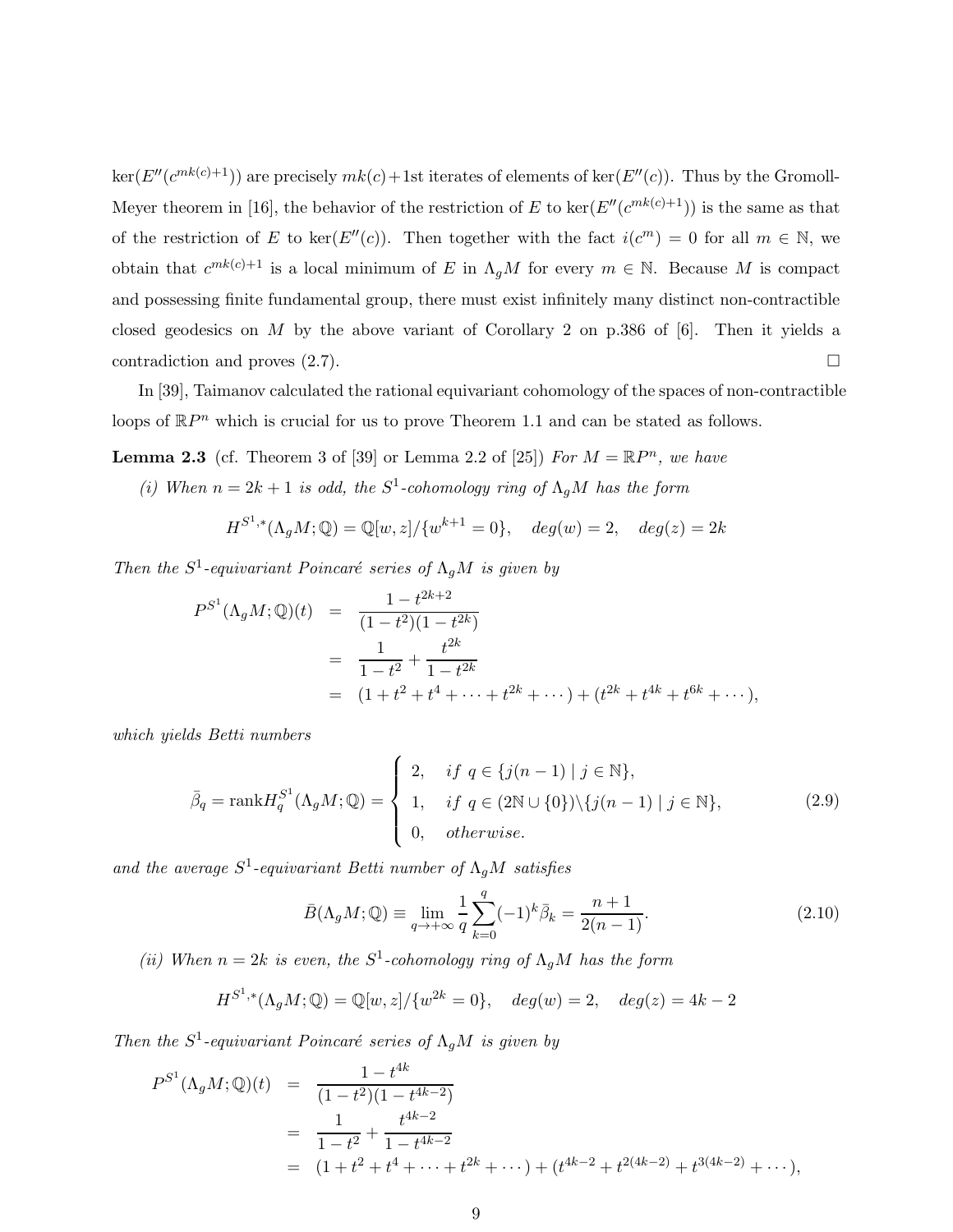which yields Betti numbers

$$
\bar{\beta}_q = \text{rank} H_q^{S^1}(\Lambda_g M; \mathbb{Q}) = \begin{cases} 2, & \text{if } q \in \{2j(n-1) \mid j \in \mathbb{N}\}, \\ 1, & \text{if } q \in (2\mathbb{N} \cup \{0\}) \setminus \{2j(n-1) \mid j \in \mathbb{N}\}, \\ 0, & \text{otherwise.} \end{cases} \tag{2.11}
$$

and the average  $S^1$ -equivariant Betti number of  $\Lambda_g M$  satisfies

$$
\bar{B}(\Lambda_g M; \mathbb{Q}) \equiv \lim_{q \to +\infty} \frac{1}{q} \sum_{k=0}^q (-1)^k \bar{\beta}_k = \frac{n}{2(n-1)}.
$$
\n(2.12)

**Remark 2.1** For the case of  $\mathbb{R}P^{2n+1}$ , the same conclusions as (2.9) and (2.10) were obtained in [42] where the coefficient field  $\mathbb{Z}_2$  was used and they are also effective to our problem since the multiplicity of every curve on  $\Lambda_g M$  is odd.

Now we give the proof of the resonance identity in Theorem 1.1.

**Proof of Theorem 1.1.** Recall that we denote the non-contractible homologically visible prime closed geodesics by  $CG_{hv}(M) = \{c_1, \ldots, c_r\}$  for some integer  $r > 0$  when the number of distinct non-contractible prime closed geodesics on  $M = \mathbb{R}P^n$  is finite. Note also that by Lemma 2.2 we have  $\hat{i}(c_j) > 0$  for all  $1 \leq j \leq r$ .

Let

$$
m_q \equiv M_q(\Lambda_g M) = \sum_{1 \le j \le r, m \ge 1} \dim \overline{C}_q(E, c_j^{2m-1}), \quad q \in \mathbb{Z}.
$$

The Morse series of  $\Lambda_g M$  is defined by

$$
M(t) = \sum_{h=0}^{+\infty} m_h t^h.
$$
 (2.13)

Claim 1.  $\{m_h\}$  is a bounded sequence.

In fact, by  $(2.6)$ , we have

$$
m_h = \sum_{j=1}^r \sum_{m=1}^{n_j/2} \sum_{l=0}^{2n-2} k_l (c_j^{2m-1})^{\#} \left\{ s \in \mathbb{N} \cup \{0\} \mid h - i(c_j^{2m-1+sn_j}) = l \right\},\tag{2.14}
$$

and by Theorem 9.2.1, Theorems 10.1.2 of [27], and Lemmas 3.1-3.2 below, we have  $|i(c_i^{2m-1+sn_j})|$  $j^{2m-1+sn_j})-$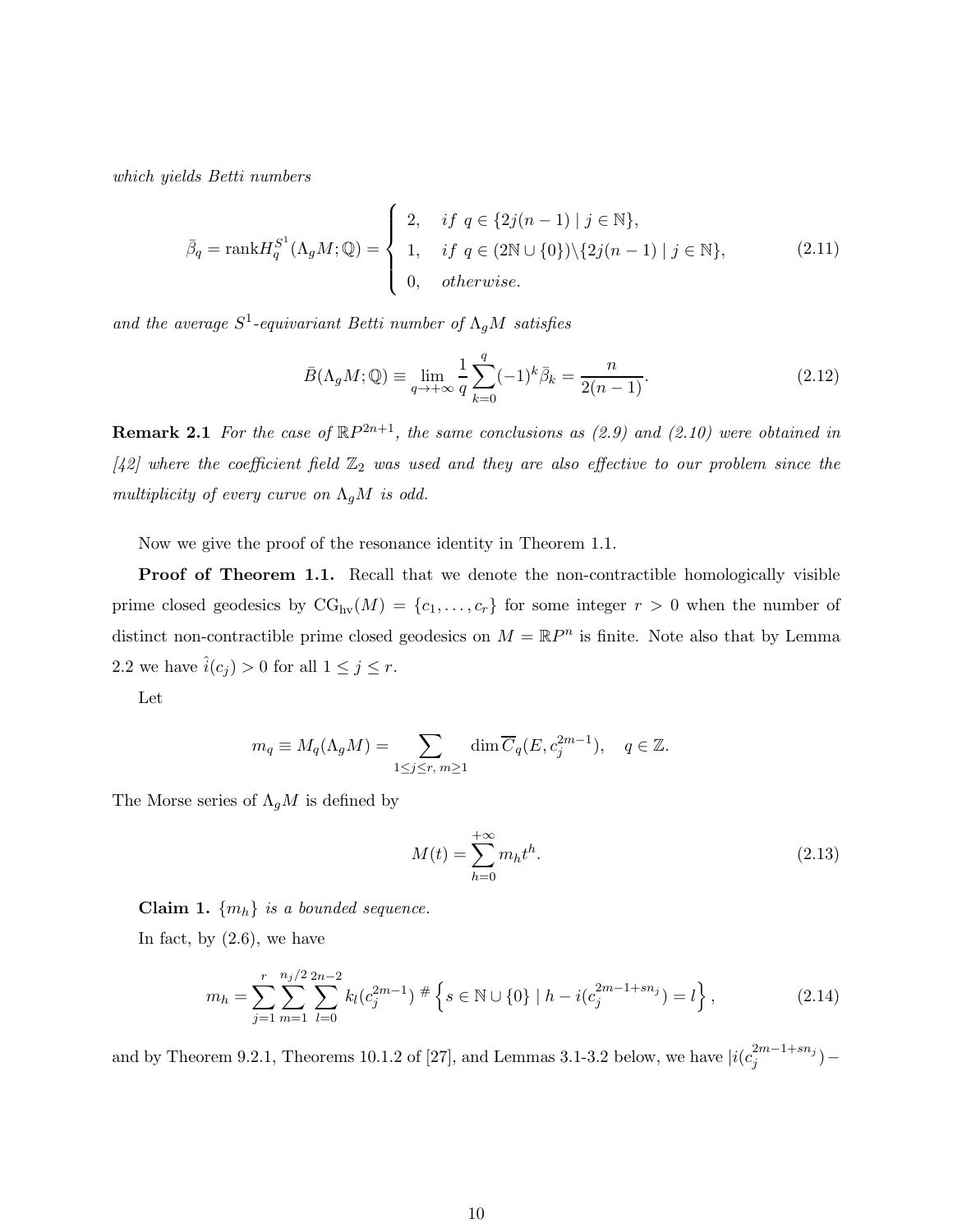$(2m - 1 + sn_j)\hat{i}(c_j) \leq 2n - 2$ , then

$$
\begin{split}\n&\#\left\{s \in \mathbb{N} \cup \{0\} \mid h - i(c_j^{2m-1+sn_j}) = l\right\} \\
&= \frac{\#\left\{s \in \mathbb{N} \cup \{0\} \mid l + i(c_j^{2m-1+sn_j}) = h, \ |i(c_j^{2m-1+sn_j}) - (2m-1+sn_j)\hat{i}(c_j)| \le 2n-2\right\}}{\leq \frac{\#\left\{s \in \mathbb{N} \cup \{0\} \mid 2n-2 \ge |h-l - (2m-1+sn_j)\hat{i}(c_j)|\right\}}{\{s \in \mathbb{N} \cup \{0\} \mid \frac{h-l-2n+2-(2m-1)\hat{i}(c_j)}{n_j\hat{i}(c_j)} \le s \le \frac{h-l+2n-2-(2m-1)\hat{i}(c_j)}{n_j\hat{i}(c_j)}\right\}} \\
&\le \frac{4n-4}{n_j\hat{i}(c_j)} + 1.\n\end{split} \tag{2.15}
$$

Hence Claim 1 follows by (2.14) and (2.15).

We now use the method in the proof of Theorem 5.4 of [31] to estimate

$$
M^{q}(-1) = \sum_{h=0}^{q} m_h(-1)^h.
$$

By  $(2.13)$  and  $(2.6)$  we obtain

$$
M^{q}(-1) = \sum_{h=0}^{q} m_h(-1)^h
$$
  
= 
$$
\sum_{j=1}^{r} \sum_{m=1}^{n_j/2} \sum_{l=0}^{2n-2} \sum_{h=0}^{q} (-1)^h k_l (c_j^{2m-1})^{\#} \left\{ s \in \mathbb{N} \cup \{0\} \mid h - i(c_j^{2m-1+sn_j}) = l \right\}
$$
  
= 
$$
\sum_{j=1}^{r} \sum_{m=1}^{n_j/2} \sum_{l=0}^{2n-2} (-1)^{l+i(c_j)} k_l (c_j^{2m-1})^{\#} \left\{ s \in \mathbb{N} \cup \{0\} \mid l + i(c_j^{2m-1+sn_j}) \le q \right\}.
$$

On the one hand, we have

$$
\begin{split}\n&\#\left\{s \in \mathbb{N} \cup \{0\} \mid l + i(c_j^{2m-1+sn_j}) \leq q\right\} \\
&= \frac{\#\left\{s \in \mathbb{N} \cup \{0\} \mid l + i(c_j^{2m-1+sn_j}) \leq q, \ |i(c_j^{2m-1+sn_j}) - (2m-1+sn_j)\hat{i}(c_j)| \leq 2n-2\right\}}{\leq \frac{\#\left\{s \in \mathbb{N} \cup \{0\} \mid 0 \leq (2m-1+sn_j)\hat{i}(c_j) \leq q-l+2n-2\right\}}{\left\{s \in \mathbb{N} \cup \{0\} \mid 0 \leq s \leq \frac{q-l+2n-2-(2m-1)\hat{i}(c_j)}{n_j\hat{i}(c_j)}\right\}} \\
&\leq \frac{q-l+2n-2}{n_j\hat{i}(c_j)} + 1.\n\end{split}
$$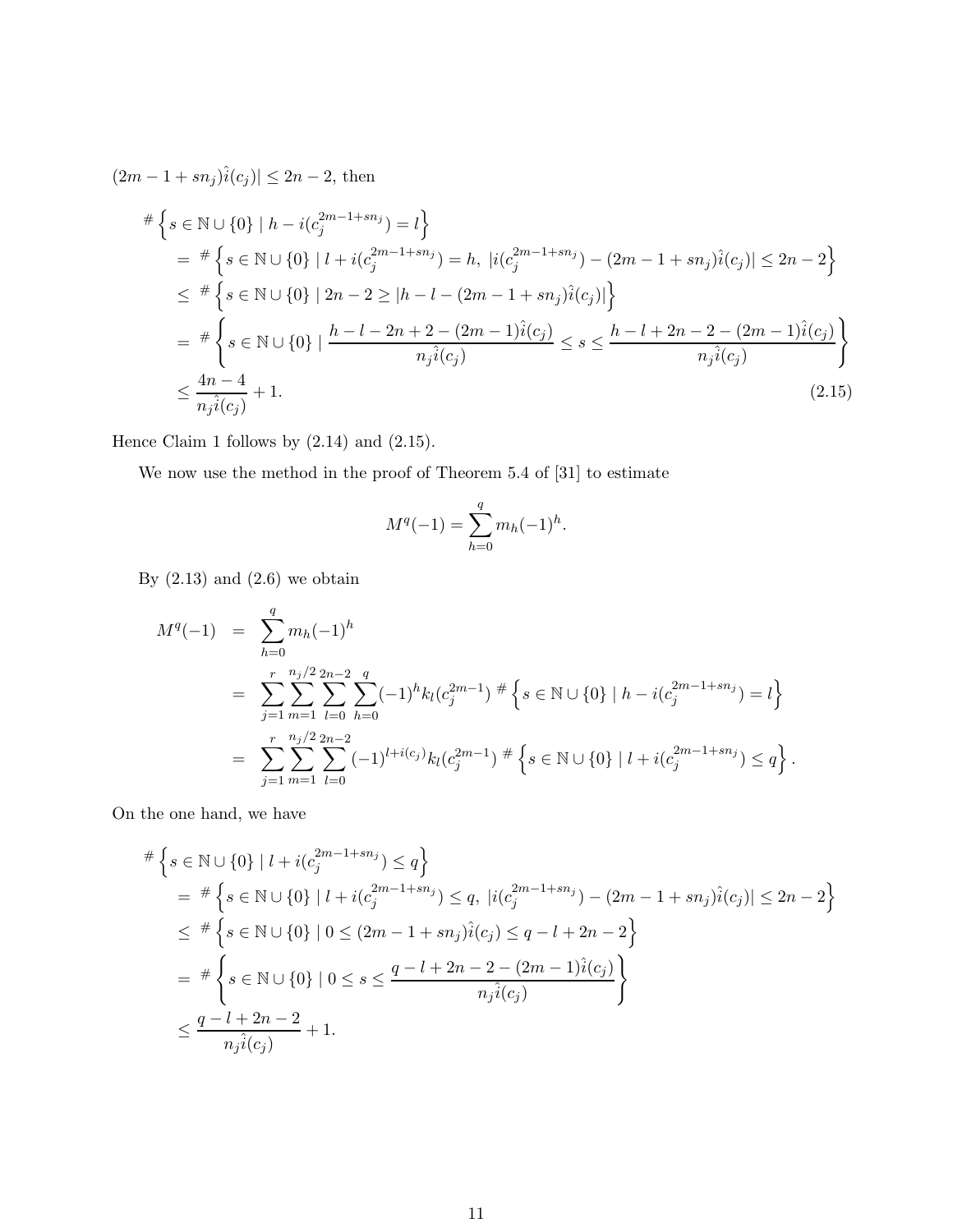On the other hand, we have

$$
\begin{split}\n&\#\left\{s \in \mathbb{N} \cup \{0\} \mid l + i(c_j^{2m-1+sn_j}) \leq q\right\} \\
&= \frac{\#\left\{s \in \mathbb{N} \cup \{0\} \mid l + i(c_j^{2m-1+sn_j}) \leq q, \ |i(c_j^{2m-1+sn_j}) - (2m-1+sn_j)\hat{i}(c_j)| \leq 2n-2\right\}}{\geq \frac{\#\left\{s \in \mathbb{N} \cup \{0\} \mid i(c_j^{2m-1+sn_j}) \leq (2m-1+sn_j)\hat{i}(c_j) + 2n-2 \leq q-l\right\}}{\geq \frac{\#\left\{s \in \mathbb{N} \cup \{0\} \mid 0 \leq s \leq \frac{q-l-2n+2-(2m-1)\hat{i}(c_j)}{n_j\hat{i}(c_j)}\right\}}{\geq \frac{q-l-2n+2}{n_j\hat{i}(c_j)}-1}.\n\end{split}
$$

Thus we obtain

$$
\lim_{q \to +\infty} \frac{1}{q} M^{q}(-1) = \sum_{j=1}^{r} \sum_{m=1}^{n_{j}/2} \sum_{l=0}^{2n-2} (-1)^{l+i(c_{j})} k_{l}(c_{j}^{2m-1}) \frac{1}{n_{j} \hat{i}(c_{j})} = \sum_{j=1}^{r} \frac{\hat{\chi}(c_{j})}{\hat{i}(c_{j})}.
$$

Since  $m_h$  is bounded, we then obtain

$$
\lim_{q\to +\infty}\frac{1}{q}M^q(-1)=\lim_{q\to +\infty}\frac{1}{q}P^{S^1,q}(\Lambda_gM;\mathbb{Q})(-1)=\lim_{q\to +\infty}\frac{1}{q}\sum_{k=0}^q(-1)^k\bar{\beta}_k=\bar{B}(\Lambda_gM;\mathbb{Q}),
$$

where  $P^{S^1,q}(\Lambda_g M;\mathbb{Q})(t)$  is the truncated polynomial of  $P^{S^1}(\Lambda_g M;\mathbb{Q})(t)$  with terms of degree less than or equal to q. Thus by  $(2.10)$  and  $(2.12)$  we get

$$
\sum_{j=1}^{r} \frac{\hat{\chi}(c_j)}{\hat{i}(c_j)} = \begin{cases} \frac{n+1}{2(n-1)}, & \text{if } n \in 2\mathbb{N} - 1, \\ \frac{n}{2(n-1)}, & \text{if } n \in 2\mathbb{N}. \end{cases}
$$

which proves (1.4) of Theorem 1.1. For the special case when each  $c_j^{2m-1}$  is non-degenerate with  $1 \leq j \leq r$  and  $m \in \mathbb{N}$ , we have  $n_j = 2$  and  $k_l(c_j) = 1$  when  $l = 0$ , and  $k_l(c_j) = 0$  for all other  $l \in \mathbb{Z}$ . Then (1.4) has the following simple form

$$
\sum_{j=1}^{r} (-1)^{i(c_j)} \frac{1}{\hat{i}(c_j)} = \begin{cases} \frac{n+1}{n-1}, & \text{if } n \in 2\mathbb{N} - 1, \\ \frac{n}{n-1}, & \text{if } n \in 2\mathbb{N}. \end{cases}
$$

which proves  $(1.5)$  of Theorem 1.1.

# 3 Index iteration theory for closed geodesics

#### 3.1 Index iteration formulae for closed geodesics

In [26] of 1999, Y. Long established the basic normal form decomposition of symplectic matrices. Based on it, he further established the precise iteration formulae of Maslov  $\omega$ -indices for symplectic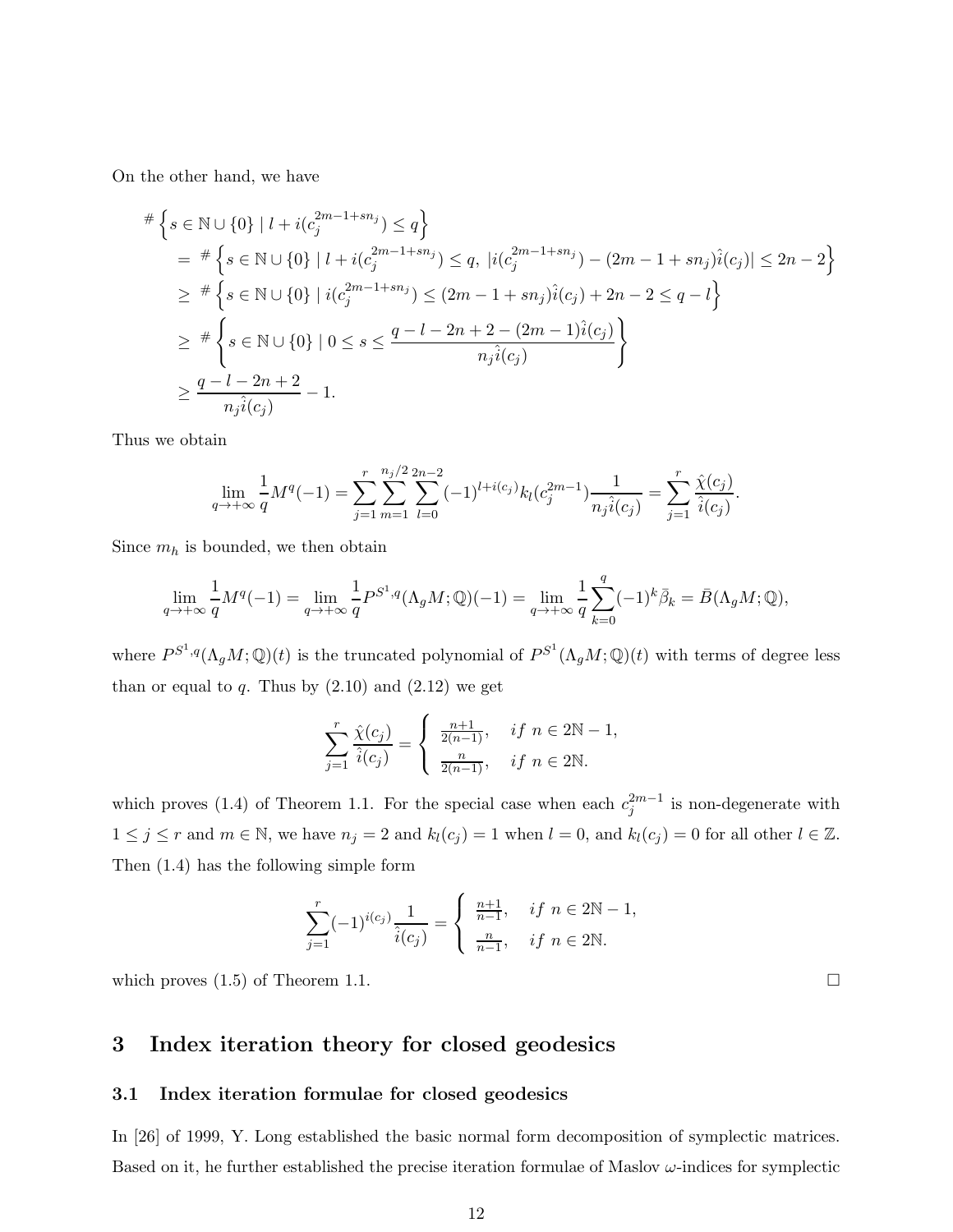paths in [27], which can be related to Morse indices of either orientable or non-orientable closed geodesics in a slightly different way (cf. [23] and Chap. 12 of [28]). Roughly speaking, the orientable (resp. non-orientable) case corresponds to  $i_1$  (resp.  $i_{-1}$ ) index, where  $i_1$  and  $i_{-1}$  denote the cases of  $ω$ -index with  $ω = 1$  and  $ω = -1$  respectively (cf. Chap. 5 of [28]). Although we are concerned with  $\mathbb{R}P^n$  in this paper, we will state such a relation precisely in a general form due to its independent interest. Throughout this section we denote the Morse index of a closed geodesic c by  $\text{ind}(c)$  in stead of  $i(c)$  to avoid confusion of notations and write  $i_1(\gamma)$  as  $i(\gamma)$  for short.

For the reader's convenience, we briefly review some basic materials in Long's book [28].

Let P be a symplectic matrix in  $\text{Sp}(2N-2)$  and  $\Omega^0(P)$  be the path connected component of its homotopy set  $\Omega(P)$  which contains P. Then there is a path  $f \in C([0,1], \Omega^0(P))$  such that  $f(0) = P$ and

$$
f(1) = N_1(1,1)^{\diamond p_{-}} \diamond I_{2p_0} \diamond N_1(1,-1)^{\diamond p_{+}}
$$
  
\n
$$
\diamond N_1(-1,1)^{\diamond q_{-}} \diamond (-I_{2q_0}) \diamond N_1(-1,-1)^{\diamond q_{+}}
$$
  
\n
$$
\diamond R(\theta_1) \diamond \cdots \diamond R(\theta_{r'}) \diamond R(\theta_{r'+1}) \diamond \cdots \diamond R(\theta_r)
$$
  
\n
$$
\diamond N_2(e^{i\alpha_1}, A_1) \diamond \cdots \diamond N_2(e^{i\alpha_{r_*}}, A_{r_*})
$$
  
\n
$$
\diamond N_2(e^{i\beta_1}, B_1) \diamond \cdots \diamond N_2(e^{i\beta_{r_0}}, B_{r_0})
$$
  
\n
$$
\diamond H(\pm 2)^{\diamond h},
$$
\n(3.1)

where  $N_1(\lambda, \chi)$  =  $\sqrt{ }$  $\mathbf{I}$  $\lambda - \chi$  $0 \lambda$  $\setminus$ with  $\lambda = \pm 1$  and  $\chi = 0, \pm 1; H(b) =$  $\sqrt{ }$  $\mathbf{I}$ b 0  $0 \t b^{-1}$  $\setminus$ with  $b = \pm 2;$  $R(\theta) =$  $\sqrt{ }$  $\mathbf{I}$  $\cos\theta - \sin\theta$  $\sin \theta \quad \cos \theta$  $\setminus$ with  $\theta \in (0, 2\pi) \setminus {\pi}$  and we suppose that  $\pi < \theta_j < 2\pi$  iff  $1 \le j \le r'$ ;

$$
N_2(e^{i\alpha_j}, A_j) = \begin{pmatrix} R(\alpha_j) A_j \\ 0 & R(\alpha_j) \end{pmatrix}
$$
 and 
$$
N_2(e^{i\beta_j}, B_j) = \begin{pmatrix} R(\beta_j) B_j \\ 0 & R(\beta_j) \end{pmatrix}
$$

with  $\alpha_j, \beta_j \in (0, 2\pi) \setminus {\{\pi\}}$  are non-trivial and trivial basic normal forms respectively.

Let  $\gamma_0$  and  $\gamma_1$  be two symplectic paths in Sp(2N – 2) connecting the identity matrix I to P and  $f(1)$  satisfying  $\gamma_0 \sim_\omega \gamma_1$ . Then it has been shown that  $i_\omega(\gamma_0^m) = i_\omega(\gamma_1^m)$  for any  $\omega \in S^1 = \{z \in \mathbf{C} \mid \mathbf{C} \in \mathbf{C} \}$  $|z| = 1$ . Based on this fact, we always assume without loss of generality that each  $P_c$  appearing in the sequel has the form (3.1).

**Lemma 3.1** (cf. Theorem 8.3.1 and Chap. 12 of [28]) Let c be an orientable closed geodesic on an N-dimensional Finsler manifold with its Poincaré map  $P_c$ . Then, there exists a continuous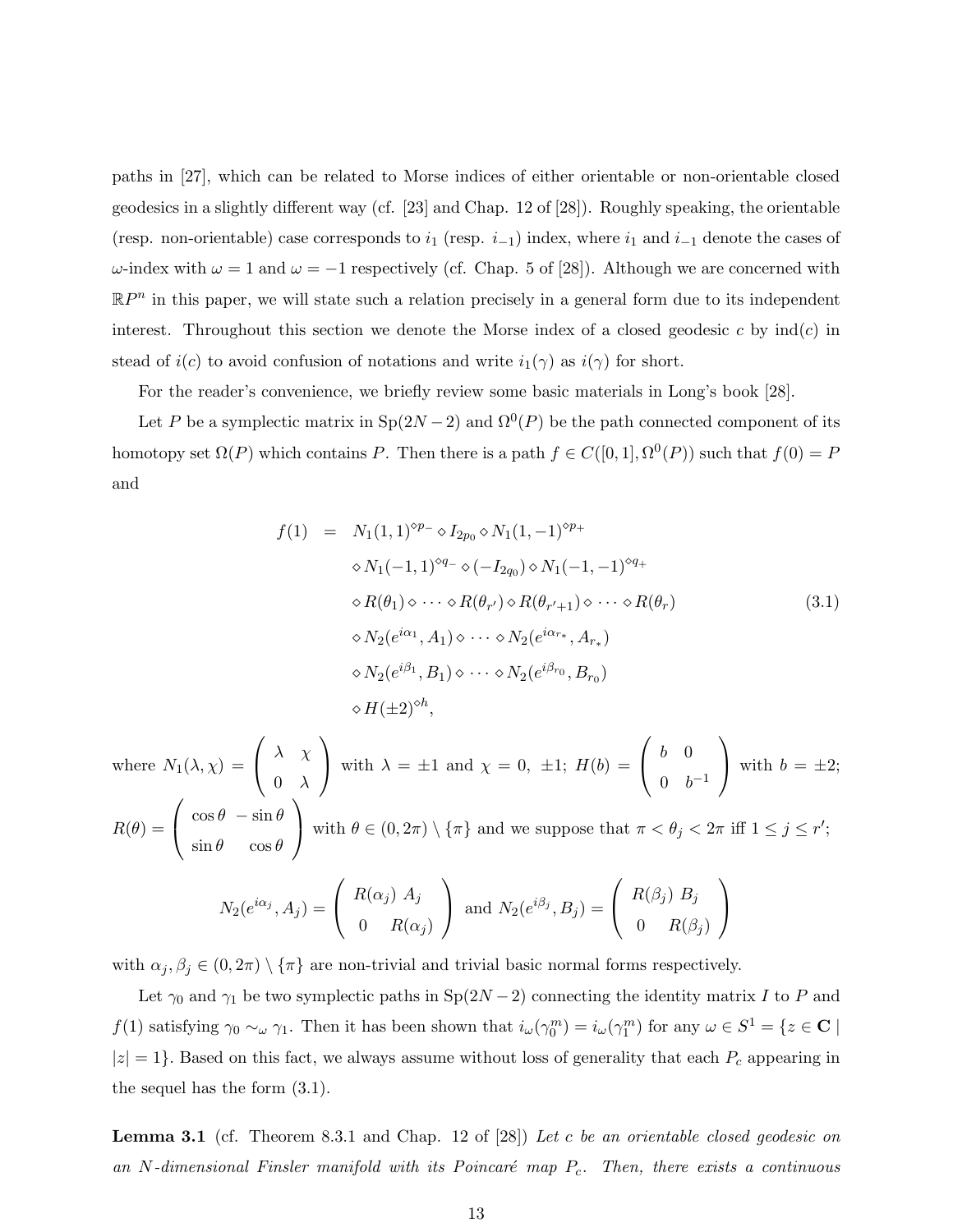symplecitic path  $\gamma$  with  $\gamma(0) = I$  and  $\gamma(1) = P_c$  such that

$$
\text{ind}(c^m) = i(\gamma^m) = m(i(\gamma) + p_+ + p_0 - r) - (p_+ + p_0 + r) - \frac{1 + (-1)^m}{2}(q_0 + q_+)
$$

$$
+ 2\sum_{j=1}^r E\left(\frac{m\theta_j}{2\pi}\right) + 2\sum_{j=1}^{r_*} \varphi\left(\frac{m\alpha_j}{2\pi}\right) - 2r_*,\tag{3.2}
$$

and

null
$$
(c^m)
$$
 =  $\nu(\gamma^m)$  =  $\nu(\gamma) + \frac{1 + (-1)^m}{2}(q_+ + 2q_0 + q_+) + 2\varsigma(c, m),$  (3.3)

where we denote by

$$
\varsigma(c,m) = \left(r - \sum_{j=1}^r \varphi\left(\frac{m\theta_j}{2\pi}\right)\right) + \left(r_* - \sum_{j=1}^{r_*} \varphi\left(\frac{m\alpha_j}{2\pi}\right)\right) + \left(r_0 - \sum_{j=1}^{r_0} \varphi\left(\frac{m\beta_j}{2\pi}\right)\right).
$$

From now on, we focus on the non-orientable case.

Lemma 3.2 Let c be a non-orientable closed geodesic on a d-dimensional Finsler manifold with its linear Poincaré map  $P_c$ . Then, the following two claims hold.

(i) If d is even, there is a symplectic path  $\gamma$  in  $Sp(2d-2)$  with  $\gamma(0) = I$  and  $\gamma(1) = P_c$  satisfying

$$
(\text{ind}(c^m), \text{null}(c^m)) = \begin{cases} (i_{-1}(\gamma^m), \nu_{-1}(\gamma^m)), & \text{if } m \text{ is odd,} \\ (i(\gamma^m), \nu(\gamma^m)) & \text{if } m \text{ is even.} \end{cases}
$$

(ii) If d is odd, there is a symplectic path  $\tilde{\gamma}$  in Sp(2d) with  $\tilde{\gamma}(0) = I$  and  $\tilde{\gamma}(1) = N_1(1,1) \diamond P_c$ satisfying

$$
(\text{ind}(c^m), \text{null}(c^m)) = \begin{cases} (i_{-1}(\tilde{\gamma}^m), \nu_{-1}(\tilde{\gamma}^m) - 1), & \text{if } m \text{ is odd,} \\ (i(\tilde{\gamma}^m), \nu(\tilde{\gamma}^m) - 1) & \text{if } m \text{ is even.} \end{cases}
$$

*Proof:* For the case of  $m = 1$ , such a conclusion has been obtained by Theorem 1.1 of [23]. Based on it, Lemma 3.2 is a direct application of Bott formulae (cf. Theorem 9.2.1 in [28]).  $\Box$ 

For any  $m \in \mathbb{N}$ , we define

$$
E_m(a) = E\left(a - \frac{1 - (-1)^m}{4}\right), \ \varphi_m(a) = \varphi\left(a - \frac{1 - (-1)^m}{4}\right), \ \forall a \in \mathbb{R}.
$$

By Lemmas 3.1 and 3.2, we now derive the precise iteration formulae of Morse indices for a non-orientable closed geodesic on a Finsler manifold .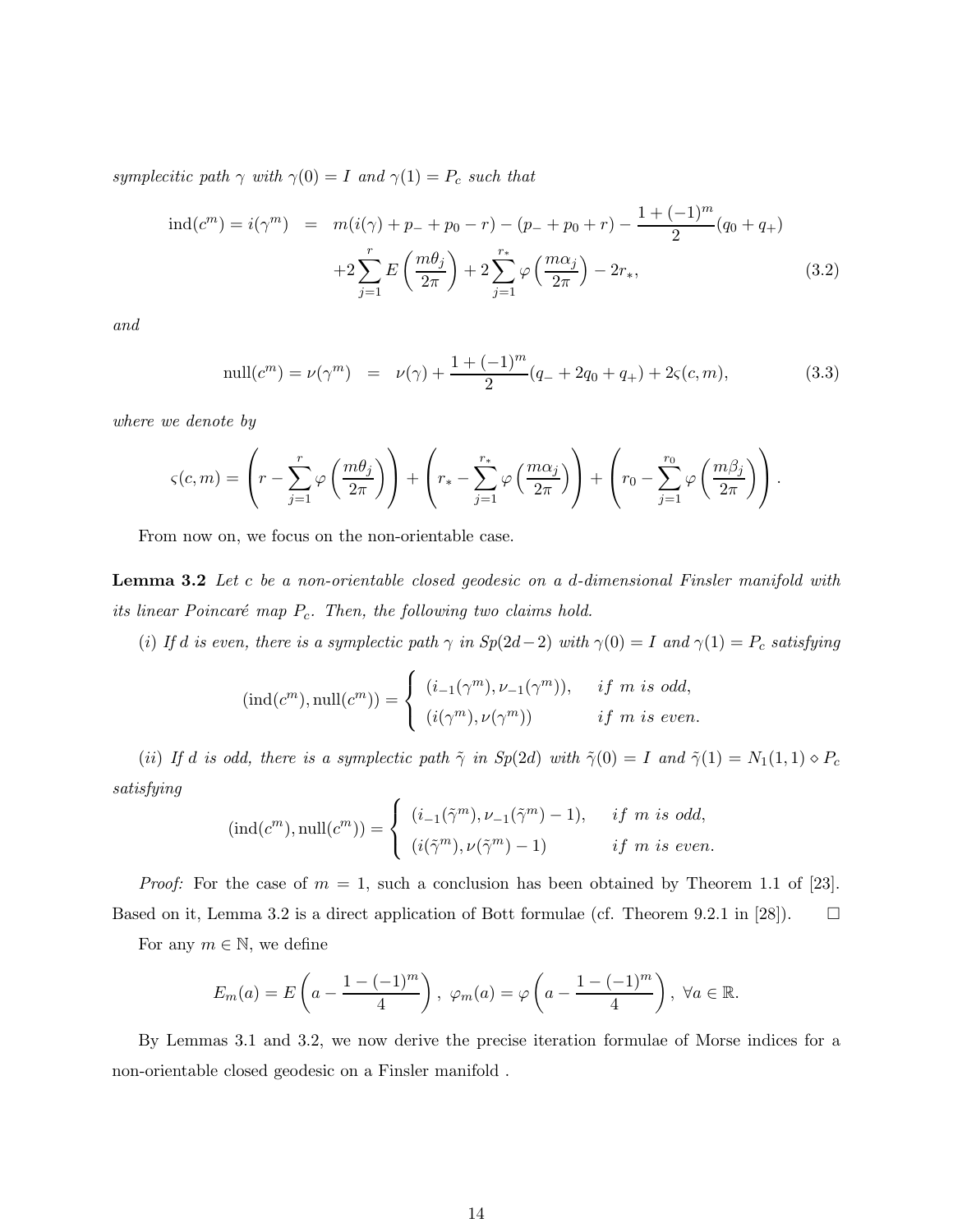Theorem 3.1 Let c be a non-orientable closed geodesic on a d-dimensional Finsler Manifold M with its linear Poincaré map  $P_c$ . Then for every  $m \in \mathbb{N}$ , we have

$$
\text{ind}(c^m) = m(\text{ind}(c) + q_0 + q_+ - 2r') - (q_0 + q_+) - \frac{1 + (-1)^m}{2} \left( r + p_- + p_0 + \frac{1 - (-1)^d}{2} \right)
$$

$$
+ 2 \sum_{j=1}^r E_m \left( \frac{m \theta_j}{2\pi} \right) + 2 \sum_{j=1}^{r_*} \varphi_m \left( \frac{m \alpha_j}{2\pi} \right) - 2r_*, \tag{3.4}
$$

and

null
$$
(c^m)
$$
 = null $(c)$  +  $\frac{1 + (-1)^m}{2}$  $\left(p_- + 2p_0 + p_+ + \frac{1 - (-1)^d}{2}\right) + 2\tilde{\varsigma}(c, m),$  (3.5)

where we denote by

$$
\tilde{\varsigma}(c,m) = \left(r - \sum_{j=1}^r \varphi_m\left(\frac{m\theta_j}{2\pi}\right)\right) + \left(r_* - \sum_{j=1}^{r_*} \varphi_m\left(\frac{m\alpha_j}{2\pi}\right)\right) + \left(r_0 - \sum_{j=1}^{r_0} \varphi_m\left(\frac{m\beta_j}{2\pi}\right)\right).
$$

*Proof:* We only prove the case when  $d$  is even and  $m$  is odd, since it is just the case we encounter in this paper and the other cases can be proved similarly. By Lemma 3.2, there exists a symplectic path  $\gamma$  in Sp(2d – 2) with  $\gamma(0) = I$  and  $\gamma(1) = P_c$  such that

$$
(\text{ind}(c^m), \text{null}(c^m)) = (i_{-1}(\gamma^m), \nu_{-1}(\gamma^m)), \forall m \in 2\mathbb{N} - 1.
$$
 (3.6)

It together with the Bott-type formulae (cf. Theorem 9.2.1 of [28]) and Lemma 3.1 gives

$$
i_{-1}(\gamma^{m}) = i(\gamma^{2m}) - i(\gamma^{m})
$$
  
\n
$$
= m(i(\gamma) + p_{-} + p_{0} - r) - (q_{0} + q_{+})
$$
  
\n
$$
+2 \sum_{j=1}^{r} \left[ E\left(\frac{m\theta_{j}}{\pi}\right) - E\left(\frac{m\theta_{j}}{2\pi}\right) \right] + 2 \sum_{j=1}^{r*} \left[ \varphi\left(\frac{m\alpha_{j}}{\pi}\right) - \varphi\left(\frac{m\alpha_{j}}{2\pi}\right) \right]
$$
  
\n
$$
= m(i(\gamma) + p_{-} + p_{0} - r) - (q_{0} + q_{+})
$$
  
\n
$$
+2 \sum_{j=1}^{r} E\left(\frac{m\theta_{j}}{2\pi} - \frac{1}{2}\right) + 2 \sum_{j=1}^{r*} \varphi\left(\frac{m\alpha_{j}}{2\pi} - \frac{1}{2}\right) - 2r_{*}
$$
  
\n
$$
= m(i_{-1}(\gamma) + q_{0} + q_{+} - 2r') - (q_{0} + q_{+})
$$
  
\n
$$
+2 \sum_{j=1}^{r} E\left(\frac{m\theta_{j}}{2\pi} - \frac{1}{2}\right) + 2 \sum_{j=1}^{r*} \varphi\left(\frac{m\alpha_{j}}{2\pi} - \frac{1}{2}\right) - 2r_{*},
$$
  
\n(3.7)

where the third identity we have used  $E(2a) - E(a) = E(a - \frac{1}{2})$  $\frac{1}{2}$ ) and  $\varphi(2a) - \varphi(a) = \varphi(a - \frac{1}{2})$  $(\frac{1}{2})-1,$ and the last identity is due to

$$
i(\gamma) = i_{-1}(\gamma) + (q_0 + q_+) + (r - 2r') - (p_0 + p_-),
$$

which is a result of direct computation on splitting numbers based on Theorem 12.2.3 of [28].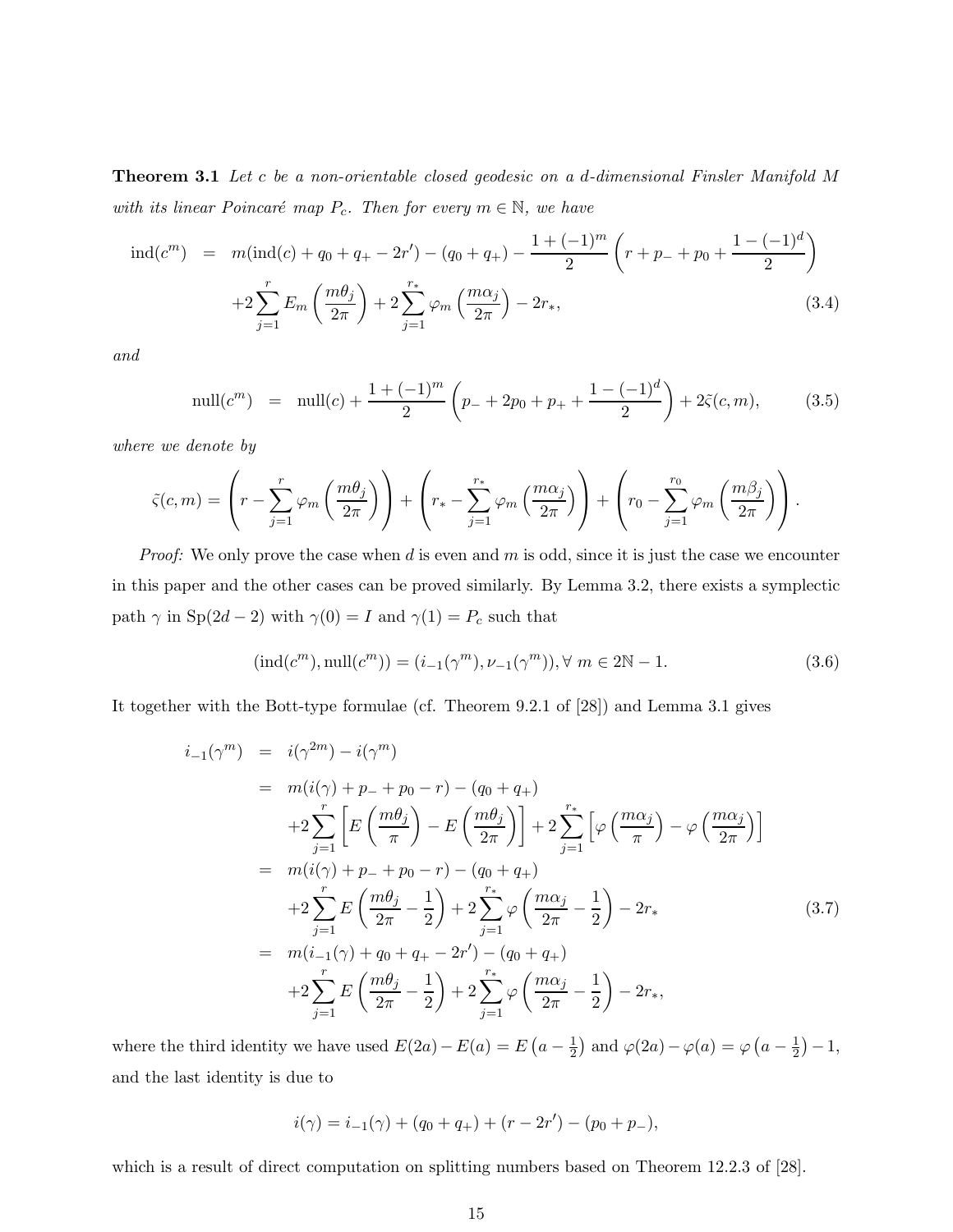Observing by definition  $\nu_{-1}(\gamma) = q_- + 2q_0 + q_+$ , we obtain similarly as above that

$$
\nu_{-1}(\gamma^{m}) = \nu(\gamma^{2m}) - \nu(\gamma^{m})
$$
\n
$$
= (q_{-} + 2q_{0} + q_{+}) - 2\sum_{j=1}^{r} \left[\varphi\left(\frac{m\theta_{j}}{\pi}\right) - \varphi\left(\frac{m\theta_{j}}{2\pi}\right)\right]
$$
\n
$$
-2\sum_{j=1}^{r_{*}} \left[\varphi\left(\frac{m\alpha_{j}}{\pi}\right) - \varphi\left(\frac{m\alpha_{j}}{2\pi}\right)\right] - 2\sum_{j=1}^{r_{0}} \left[\varphi\left(\frac{m\beta_{j}}{\pi}\right) - \varphi\left(\frac{m\beta_{j}}{2\pi}\right)\right]
$$
\n
$$
= \nu_{-1}(\gamma) + 2\left(r - \sum_{j=1}^{r} \varphi\left(\frac{m\theta_{j}}{2\pi} - \frac{1}{2}\right)\right)
$$
\n
$$
+ 2\left(r_{*} - \sum_{j=1}^{r_{*}} \varphi\left(\frac{m\alpha_{j}}{2\pi} - \frac{1}{2}\right)\right) + 2\left(r_{0} - \sum_{j=1}^{r_{0}} \varphi\left(\frac{m\beta_{j}}{2\pi} - \frac{1}{2}\right)\right).
$$
\n(3.8)

Thus  $(3.4)$  and  $(3.5)$  immediately follow from  $(3.6)$ ,  $(3.7)$  and  $(3.8)$ .

#### 3.2 A variant of Precise index iteration formulae

In this section, we give a variant of the precise index iteration formulae in section 3.1 which makes them more intuitive and enables us to apply the Kronecker's approximation theorem to study the multiplicity of non-contractible closed geodesics on  $\mathbb{R}P^n$ .

To prove Theorem 1.2, we always assume that there exists only one non-contractible prime closed geodesic c on  $M = \mathbb{R}P^n$  with a bumpy metric F, which is then just the well known minimal point of the energy functional E on  $\Lambda_g M$  satisfying ind(c) = 0. Now the Morse-type number is given by

$$
m_q \equiv M_q(\Lambda_g M) = \sum_{m \ge 1} \dim \overline{C}_q(E, c^{2m-1}), \quad \forall q \in \mathbb{N} \cup \{0\}.
$$

Then by Lemma 2.1(i), Lemma 2.3 and Morse inequality, we have the following conclusion.

Lemma 3.3 (cf. Lemma 3.1 of [14]) Assuming the existence of only one non-contractible prime closed geodesic c on  $\mathbb{R}P^n$  with a bumpy metric F, there hold

$$
m_{2q+1} = \bar{\beta}_{2q+1} = 0
$$
 and  $m_{2q} = \bar{\beta}_{2q}$ ,  $\forall q \in \mathbb{N} \cup \{0\}.$  (3.9)

We consider two cases according to the parity of dimension of the real projective space. First we study the case of  $\mathbb{R}P^{2n+1}$ . Note that the other one behaves similarly.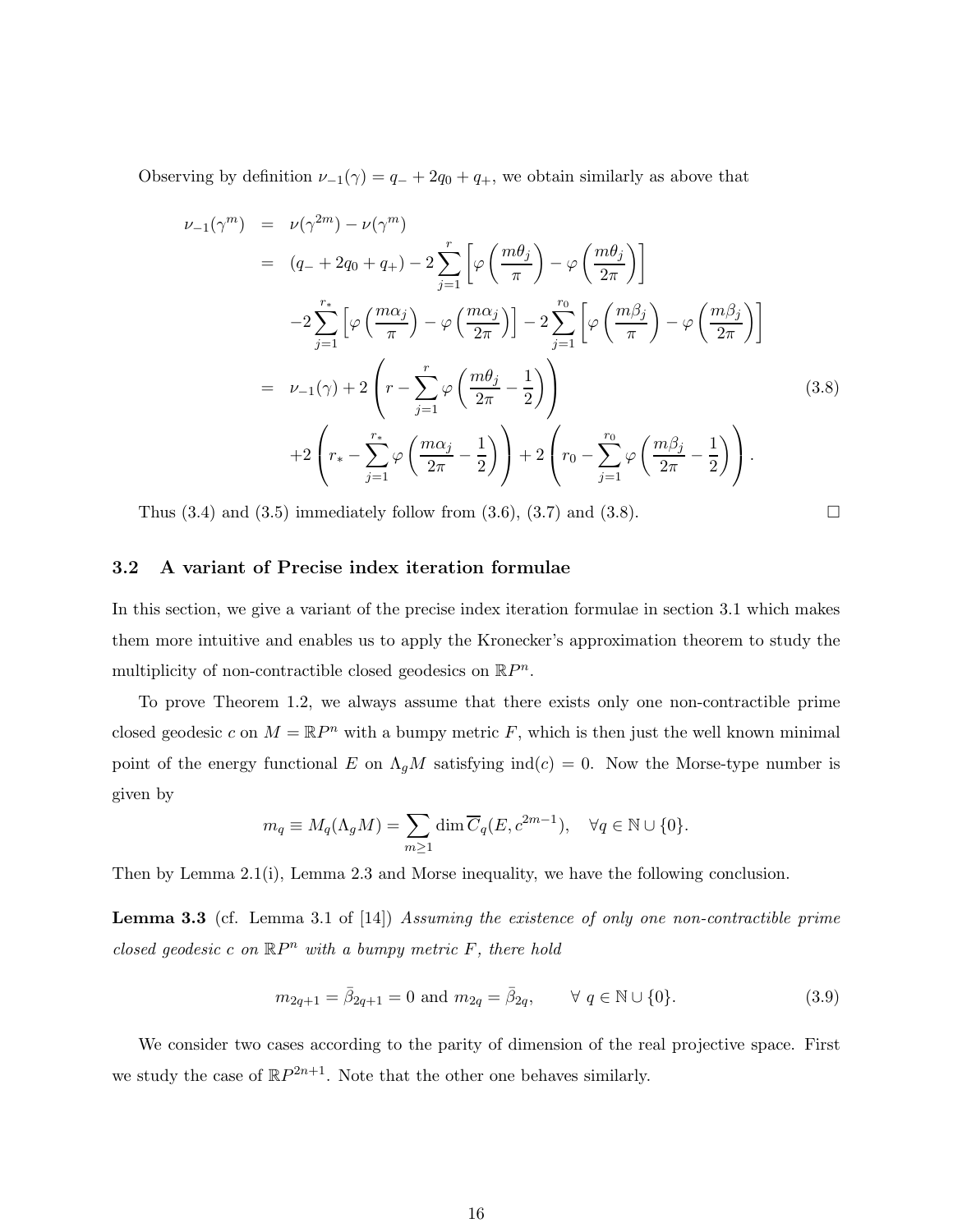**Lemma 3.4** Suppose c is the only one non-contractible prime closed geodesic c on  $(\mathbb{R}P^{2n+1}, F)$ with a bumpy metric F. Then there exist  $\hat{\theta}_1, \hat{\theta}_2, \ldots, \hat{\theta}_k$  in  $\mathbb{Q}^c$  with  $2 \leq k \leq 2n$  such that

$$
\sum_{j=1}^{k} \hat{\theta}_j = \frac{1}{2} \left( k + \frac{n}{n+1} \right), \tag{3.10}
$$

$$
\operatorname{ind}(c^m) = m\left(\frac{n}{n+1}\right) + k - 2\sum_{j=1}^k \left\{m\hat{\theta}_j\right\}, \qquad \forall \ m \ge 1. \tag{3.11}
$$

*Proof:* See  $(3.6)$ ,  $(3.7)$  and  $(3.8)$  in [14]. Also compare the proof of Lemma 3.6.

Now we give a variant of the precise index iteration formulae (3.11) specially for our purpose. Let  $m = 2(n+1)l + 2L + 1$  with  $l \in \mathbb{N}$  and  $L \in \mathbb{Z}$ . By (3.10) and (3.11) we obtain

$$
\text{ind}(c^m) = 2nl + k + (2L + 1)\frac{n}{n+1} \n-2\left(\left\{\frac{k}{2} + \frac{(2L+1)n}{2(n+1)} - \sum_{j=2}^k \left\{m\hat{\theta}_j\right\}\right\} + \sum_{j=2}^k \left\{m\hat{\theta}_j\right\}\right) \n= 2nl + 2\left[\frac{k}{2} + \frac{(2L+1)n}{2(n+1)}\right] + 2\left\{\frac{k}{2} + \frac{(2L+1)n}{2(n+1)}\right\} \n-2\left(\left\{\left\{\frac{k}{2} + \frac{(2L+1)n}{2(n+1)}\right\} - \sum_{j=2}^k \left\{m\hat{\theta}_j\right\}\right\} + \sum_{j=2}^k \left\{m\hat{\theta}_j\right\}\right) \n= 2nl + 2[Q_L] + 2\left\{Q_L\right\} - 2\left(\left\{\left\{Q_L\right\} - \sum_{j=2}^k \left\{m\hat{\theta}_j\right\}\right\} + \sum_{j=2}^k \left\{m\hat{\theta}_j\right\}\right), \quad (3.12)
$$

where in the last identity for notational simplicity, we denote by  $Q_L = \frac{k}{2} + \frac{(2L+1)n}{2(n+1)}$ . Since  $\sum_{j=2}^{k} \{m \hat{\theta}_j\} \in \mathbb{Q}^c$ , we obtain by  $(3.12)$  that for  $1 \leq i \leq k-2$ ,

$$
\text{ind}(c^m) = \begin{cases} 2nl + 2[Q_L], & \text{iff } \sum_{j=2}^k \left\{ m\hat{\theta}_j \right\} \in (0, \{Q_L\}), \\ 2nl + 2[Q_L] - 2i, & \text{iff } \sum_{j=2}^k \left\{ m\hat{\theta}_j \right\} \in (i - 1 + \{Q_L\}, i + \{Q_L\}), \\ 2nl + 2[Q_L] - 2(k - 1), & \text{iff } \sum_{j=2}^k \left\{ m\hat{\theta}_j \right\} \in (k - 2 + \{Q_L\}, k - 1). \end{cases} \tag{3.13}
$$

Let  $I_0(L) = (0, \{Q_L\}), I_{k-1}(L) = (k-2+\{Q_L\}, k-1)$ , and

$$
I_i(L) = (i - 1 + \{Q_L\}, i + \{Q_L\}) \text{ for } 1 \le i \le k - 2.
$$

Then, (3.13) can be stated in short as that for any integers  $m = 2(n+1)l+2L+1$  and  $0 \le i \le k-1$ ,

$$
\operatorname{ind}(c^m) = 2nl + 2[Q_L] - 2i \quad \text{if and only if} \quad \sum_{j=2}^k \left\{ m \hat{\theta}_j \right\} \in I_i(L). \tag{3.14}
$$

**Remark 3.1** Let  $(\tau(1), \tau(2), \ldots, \tau(k))$  be an arbitrary permutation of  $(1, 2, \ldots, k)$ . Then, the same conclusion as  $(3.14)$  with j ranging in  $\{\tau(1), \tau(2), \ldots, \tau(k-1)\}$  instead is still valid.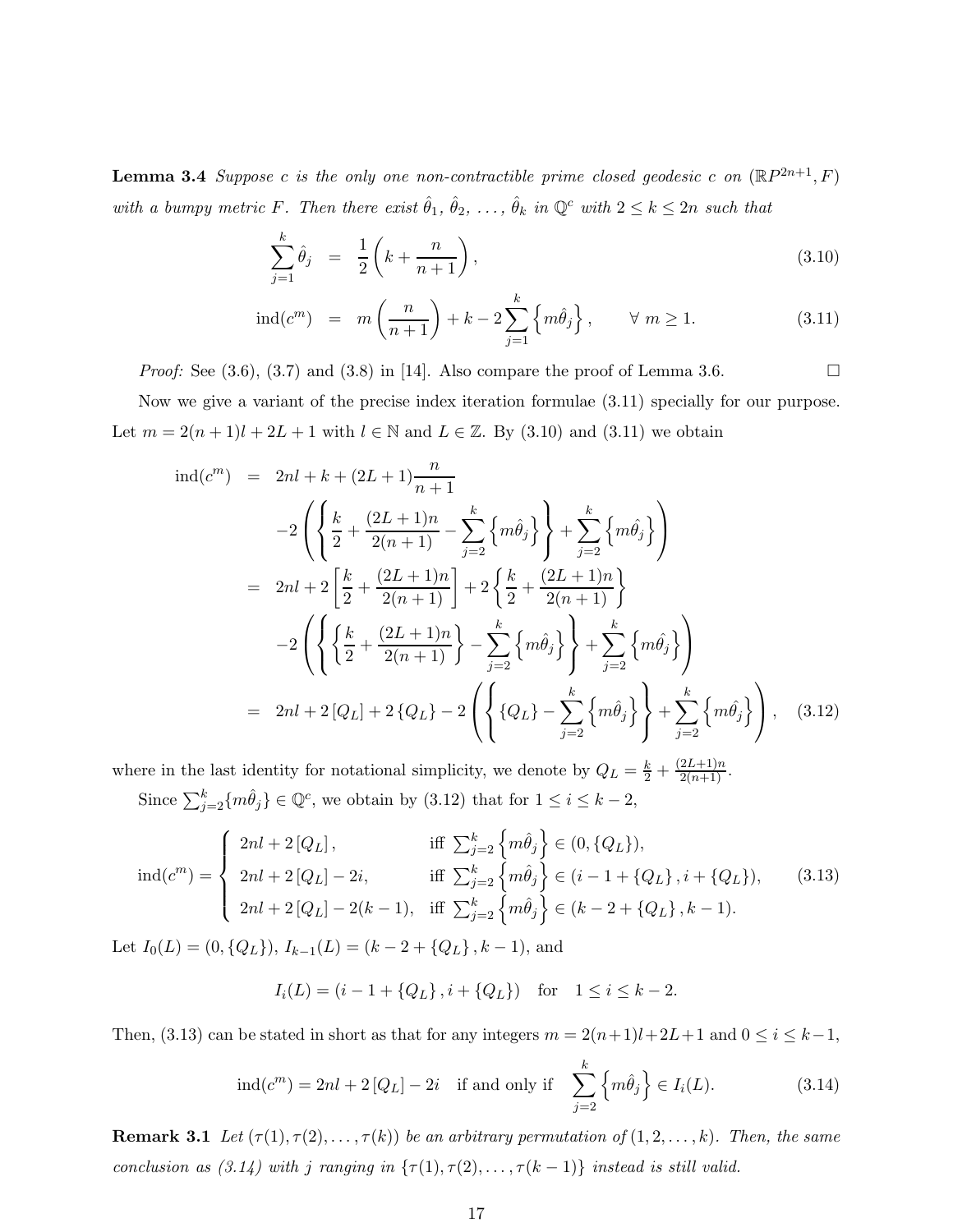The following lemma will be also needed in the proof of Theorem 1.2 for  $\mathbb{R}P^{2n+1}$  in Section 5.

Lemma 3.5 Under the assumption of Lemma 3.4, for any positive integers l and m, we have

$$
|ind(cm) - 2nl| > 2n
$$
 holds whenever  $|m - 2(n + 1)l| > 4(n + 1)$ .

*Proof:* From  $(3.11)$ , we have

$$
ind(cm) = 2nl + (m - 2(n + 1)l) \cdot \frac{n}{n+1} + k - 2 \sum_{j=1}^{k} \left\{ m \hat{\theta}_j \right\},
$$

which yields immediately that

$$
|\text{ind}(c^m) - 2nl| \ge |m - 2(n+1)l| \cdot \frac{n}{n+1} - |k - 2\sum_{j=1}^k \left\{ m\hat{\theta}_j \right\}|
$$
  
>  $4n - k \ge 4n - 2n = 2n$ ,

where the fact  $k \leq 2n$  is used.

For the case of  $\mathbb{R}P^{2n}$ , similar to Lemma 3.4, we have

**Lemma 3.6** Suppose c is the only one non-contractible prime closed geodesic c on  $(\mathbb{R}P^{2n},F)$  with a bumpy metric F. Then, there exist  $\hat{\theta}_1, \hat{\theta}_2, \ldots, \hat{\theta}_{2r}$  in  $\mathbb{Q}^c$  with  $2 \leq r \leq 2n-1$  such that

$$
\sum_{j=1}^{2r} \hat{\theta}_j = \frac{1}{2} \left( 2r + \frac{2n-1}{2n} \right),\tag{3.15}
$$

$$
\operatorname{ind}(c^{2m-1}) = (2m-1)\left(\frac{2n-1}{2n}\right) + 2r - 2\sum_{j=1}^{2r} \left\{ (2m-1)\hat{\theta}_j \right\}, \qquad \forall \ m \ge 1. \tag{3.16}
$$

*Proof:* Since the Finsler metric F is bumpy, it follows null( $c^m$ ) = 0 for every  $m \in \mathbb{N}$ . In particular, null(c) =  $\nu_{-1}(\gamma) = q_{-} + 2q_0 + q_{+} = 0$ , which implies  $q_{-} = q_0 = q_{+} = 0$ . In addition by (3.5), null( $c^2$ ) = 0 then yields  $p_ - = p_0 = p_+ = 0$ . As a result, we get

$$
\tilde{\varsigma}(c, m) = 0, \ \forall m \in \mathbb{N},
$$

and so  $\frac{\theta_j}{2\pi}$  $'s$ ,  $\frac{\alpha_j}{2\pi}$  $2\pi$  $'s$  and  $\frac{\beta_j}{2\pi}$ 's are all in  $\mathbb{Q}^c \cap (0,1)$ .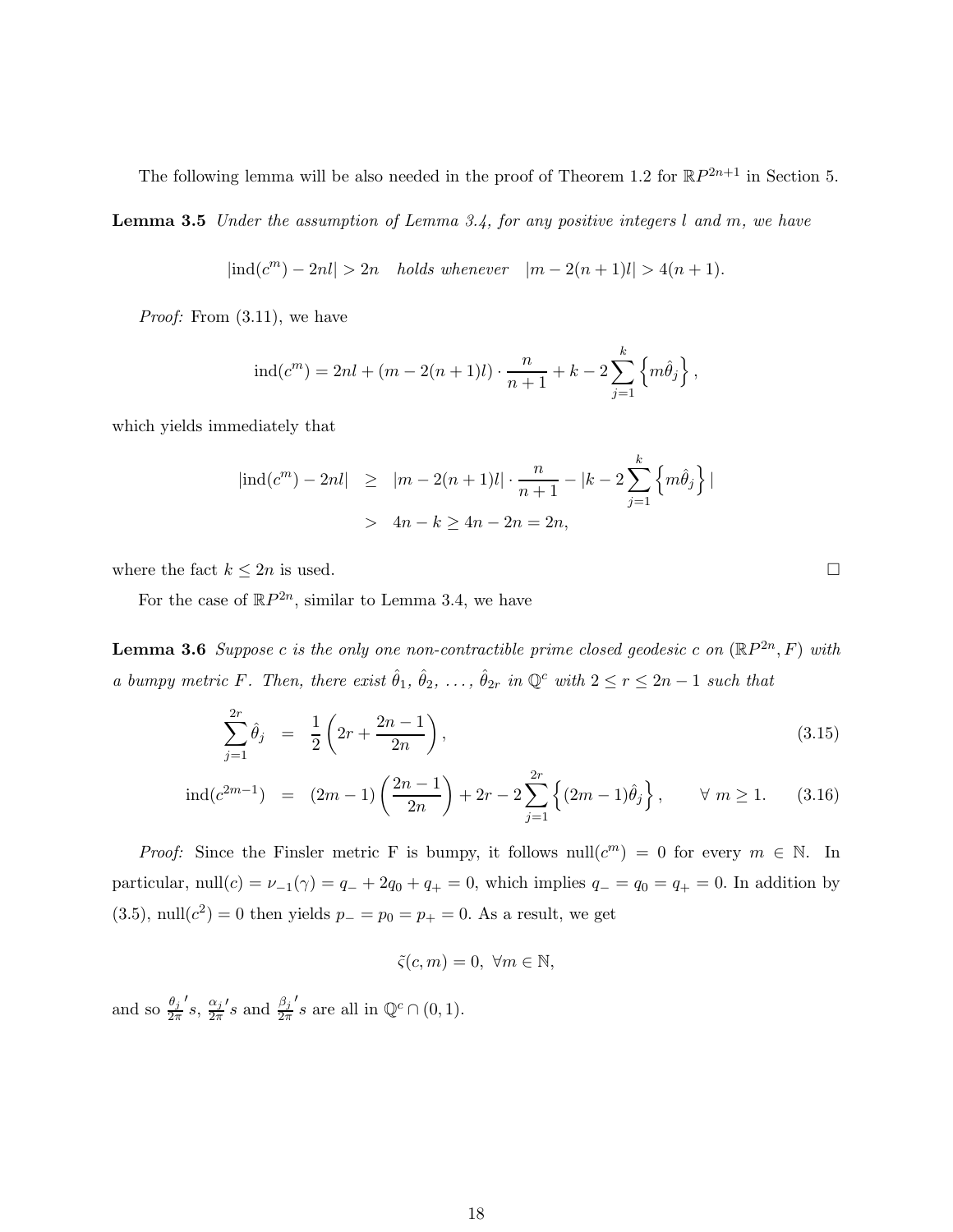Due to  $\text{ind}(c) = 0$ , by (3.4) in Theorem 3.1 we obtain

$$
\begin{split}\n\text{ind}(c^{2m-1}) &= -2(2m-1)r' + \sum_{j=1}^{r} E\left(\frac{(2m-1)\theta_j}{2\pi} - \frac{1}{2}\right) \\
&= -2(2m-1)r' + 2\sum_{j=1}^{r} \left(\left(\frac{(2m-1)\theta_j}{2\pi} - \frac{1}{2}\right) - \left\{\frac{(2m-1)\theta_j}{2\pi} - \frac{1}{2}\right\} + 1\right) \\
&= (2m-1) \left(-2r' + \sum_{j=1}^{r} \frac{\theta_j}{\pi}\right) - 2\sum_{j=1}^{r} \left(\left\{\frac{(2m-1)\theta_j}{2\pi} - \frac{1}{2}\right\} - \frac{1}{2}\right) \\
&= (2m-1) \left(-2r' + \sum_{j=1}^{r} \frac{\theta_j}{\pi}\right) + 2r - 2\sum_{j=1}^{r} \left(\left\{\frac{(2m-1)\theta_j}{\pi}\right\} + \left\{\frac{-(2m-1)\theta_j}{2\pi}\right\}\right)\n\end{split}
$$
\n(3.17)

which implies  $\hat{i}(c) = -2r' + \sum_{j=1}^{r}$  $\theta_j$  $\frac{\nu_j}{\pi}$ . It together with (1.5) of Theorem 1.1 yields

$$
\sum_{j=1}^{r} \frac{\theta_j}{2\pi} = \frac{1}{2} \left( 2r' + \frac{2n-1}{2n} \right).
$$
\n(3.18)

Let  $\hat{\theta}_j = \frac{\theta_j}{\pi} - \left[\frac{\theta_j}{\pi}\right]$  $\frac{\partial j}{\partial \pi}$ ] + 1 for  $1 \leq j \leq r$  and  $\hat{\theta}_j = -\frac{\theta_{j-r}}{2\pi}$  $\frac{j-r}{2\pi}$  for  $r+1 \leq j \leq 2r$ , then  $(3.15)$  follows from  $(3.18)$ , and  $(3.16)$  follows from  $(3.17)$  and  $(3.18)$ .

**Remark 3.2** If we replace  $2n-1$  and  $2r$  in Lemma 3.6 by n and k respectively, (3.15) and (3.16) are just the same form as  $(3.10)$  and  $(3.11)$  respectively. Hence  $(3.12)-(3.14)$  also hold when we replace n and k by  $2n - 1$  and  $2r$  respectively.

For the case of  $\mathbb{R}P^{2n}$ , similar to Lemma 3.5, we have

**Lemma 3.7** Under the assumption of Lemma 3.6, for any positive integers l and  $m \in 2N - 1$ , we have

$$
|ind(cm) - 2(2n - 1)l| > 2(2n - 1) \quad holds whenever \quad |m - 4nl| > 8n.
$$

## 4 The system of irrational numbers

Let  $\alpha = {\alpha_1, \alpha_2, \ldots, \alpha_m}$  be a set of m irrational numbers. As usual, we have

**Definition 4.1** The set  $\alpha$  of irrational numbers is linearly independent over  $\mathbb{Q}$ , if there do not exist  $c_1, c_2, \ldots, c_m$  in  $\mathbb Q$  such that  $\sum_{j=1}^m |c_j| > 0$  and

$$
\sum_{j=1}^{m} c_j \alpha_j \in \mathbb{Q},\tag{4.1}
$$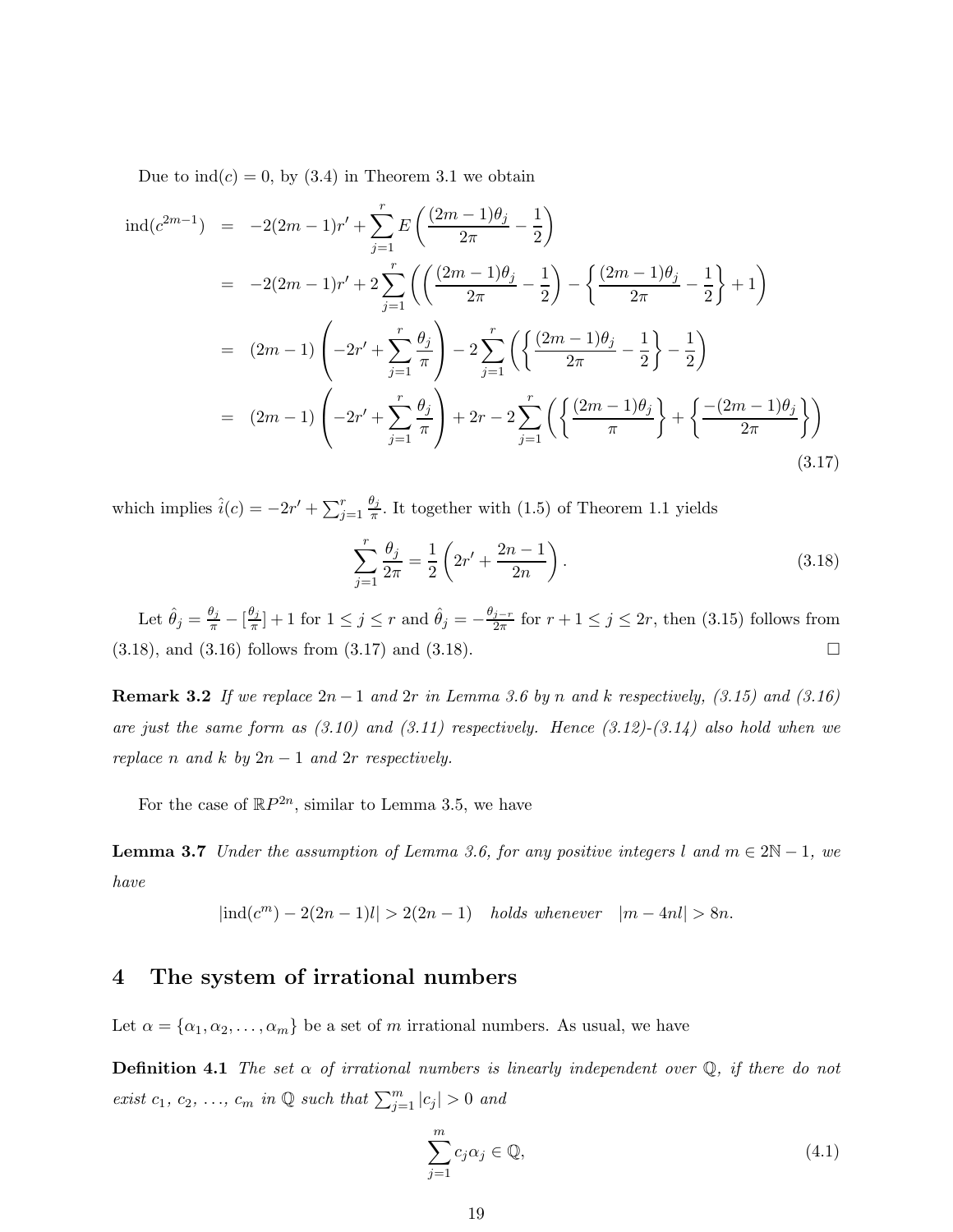and is linearly dependent over Q otherwise. The rank of  $\alpha$  is defined to be the number of elements in a maximal linearly independent subset of  $\alpha$ , which we denote by rank( $\alpha$ ).

**Lemma 4.1** Let  $r = \text{rank}(\alpha)$ . Then there exist  $p_{jl} \in \mathbb{Z}$ ,  $\beta_l \in \mathbb{Q}^c$  and  $\xi_j \in \mathbb{Q}$  for  $1 \leq j \leq r$  and  $1 \leq l \leq m$  such that

$$
\alpha_j = \sum_{l=1}^r p_{jl}\beta_l + \xi_j, \ \forall 1 \le j \le m. \tag{4.2}
$$

Proof: Let  $\alpha' = {\alpha_{m_1}, \alpha_{m_2}, \dots, \alpha_{m_r}}$  be a maximal linearly independent subset of  $\alpha$ . Then there exist  $c_{jl} \in \mathbb{Q}$  and  $\xi_j \in \mathbb{Q}$  such that

$$
\alpha_j = \sum_{l=1}^r c_{jl}\alpha_{ml} + \xi_j, \ \forall 1 \le j \le m. \tag{4.3}
$$

For every  $1 \leq l \leq r$ , we define  $J_l = \{1 \leq j \leq m \mid c_{jl} \neq 0\}$  and then for  $j \in J_l$  let  $c_{jl} = \frac{r_{jl}}{q_{jl}}$  $\frac{r_{jl}}{q_{jl}}$  with  $r_{jl}$ prime to  $q_{jl}$ . Define  $q_l = \prod_{j \in J_l} q_{jl}$  and

$$
\beta_l = \frac{\alpha_{ml}}{q_l} \in \mathbb{Q}^c \text{ and } p_{jl} = q_l c_{jl} \in \mathbb{Z}, \ \forall 1 \le j \le m \text{ and } 1 \le l \le r.
$$

Then,  $(4.2)$  follows.

In order to study the multiplicity of closed geodesics on  $(\mathbb{R}P^{2n+1}, F)$  with a bumpy Finsler metric  $F,$  we are particularly interested in the irrational system  $\{\hat{\theta}_1,\hat{\theta}_2,\ldots,\hat{\theta}_k\}$  with rank  $1$  satisfying (3.10). Then by Lemma 4.1, it can be reduced to the following system

$$
\hat{\theta}_j = p_j \theta + \xi_j, \ \forall 1 \le j \le k,\tag{4.4}
$$

with  $\theta \in \mathbb{Q}^c$ ,  $p_j \in \mathbb{Z} \setminus \{0\}$ ,  $\xi_j \in \mathbb{Q} \cap [0,1)$  satisfying

$$
p_1 + p_2 + \dots + p_k = 0,\t\t(4.5)
$$

$$
\{\xi_1 + \xi_2 + \dots + \xi_k\} \in (0,1) \setminus \{1/2\},\tag{4.6}
$$

where to get  $\xi_j \in [0, 1)$ , if necessary, we can replace  $\hat{\theta}_j$  and  $\xi_j$  by  $\check{\theta}_j = \hat{\theta}_j - [\xi_j]$  and  $\check{\xi}_j = {\xi_j}$ .

Take arbitrarily  $\eta \in \mathbb{Q}$  and make the following natural  $\eta$ -action to the system (4.4):

$$
\eta(\theta) = \theta + \eta, \ \eta(\hat{\theta}_j) = \hat{\theta}_j - [\xi_j - p_j \eta] \ \text{and} \ \eta(\xi_j) = \{\xi_j - p_j \eta\}, \ \forall 1 \le j \le k,
$$
 (4.7)

which is obviously induced by the transformation  $\eta(\theta) = \theta + \eta$ . Then, we get a new system

$$
\eta(\hat{\theta}_j) = p_j \eta(\theta) + \eta(\xi_j), \ \forall 1 \le j \le k,
$$
\n(4.8)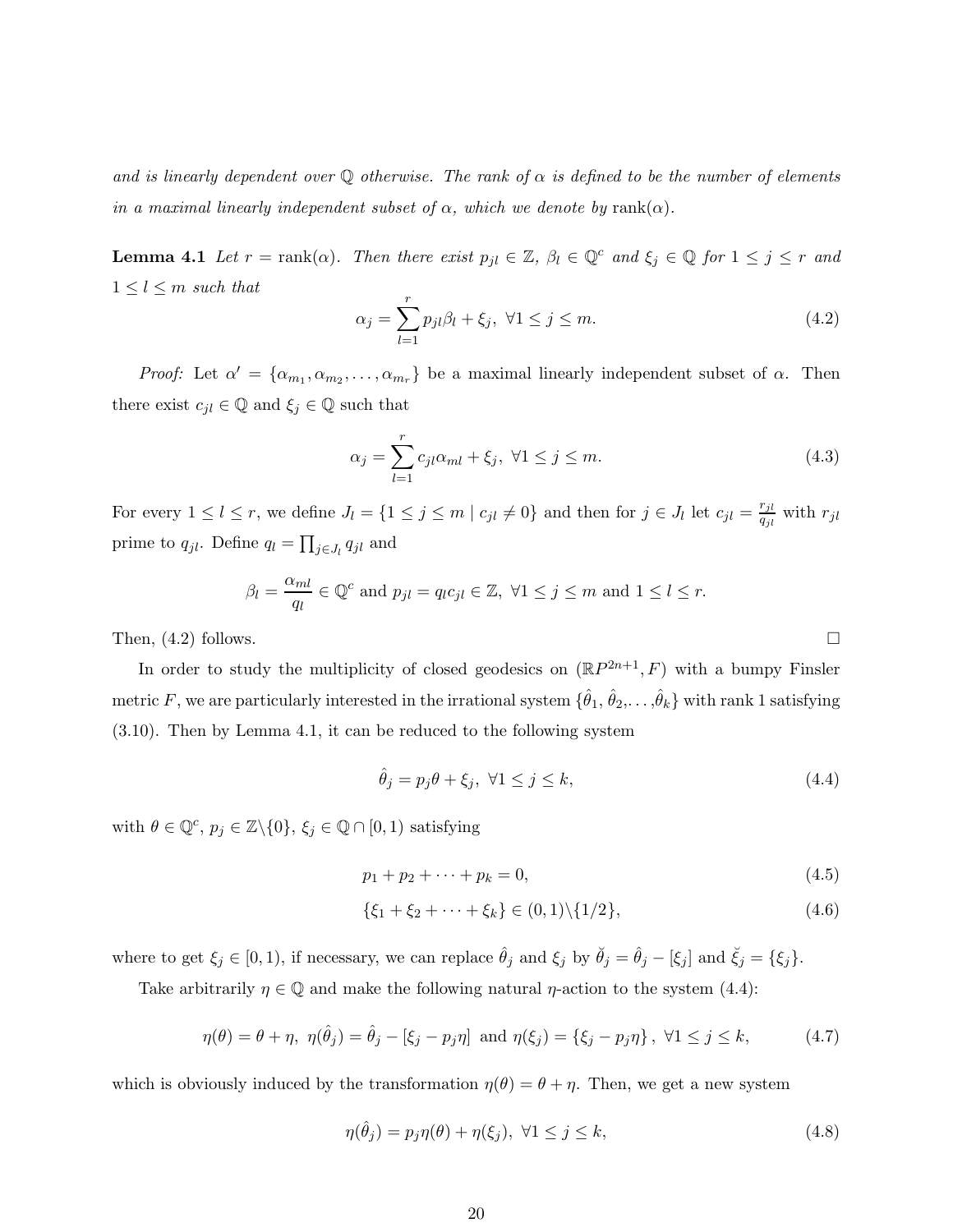with

$$
\{\eta(\xi_1) + \eta(\xi_2) + \dots + \eta(\xi_k)\} = \{\{\xi_1 - p_1\eta\} + \{\xi_2 - p_2\eta\} + \dots + \{\xi_k - p_k\eta\}\}\
$$

$$
= \{\xi_1 + \xi_2 + \dots + \xi_k - (p_1 + p_2 + \dots + p_k)\eta\}
$$
(4.9)
$$
= \{\xi_1 + \xi_2 + \dots + \xi_k\},
$$

where the third equality we have used the condition  $(4.5)$ . For simplicity of writing, we also denote the new system (4.8) by  $(4.4)$ <sub>η</sub> meaning that it comes from (4.4) by an  $\eta$ -action.

For the system  $(4.4)$ <sub>n</sub> with  $\eta \in \mathbb{Q}$ , we divide the set  $\{1 \leq j \leq k\}$  into the following three parts:

$$
\mathcal{K}_0^+(\eta) = \{1 \le j \le k \mid \eta(\xi_j) = 0, \ p_j > 0\},\
$$
  
\n
$$
\mathcal{K}_0^-(\eta) = \{1 \le j \le k \mid \eta(\xi_j) = 0, \ p_j < 0\},\
$$
  
\n
$$
\mathcal{K}_1(\eta) = \{1 \le j \le k \mid \eta(\xi_j) \ne 0\}.
$$
\n(4.10)

Denote by  $k_0^+(\eta)$ ,  $k_0^-(\eta)$  and  $k_1(\eta)$  the numbers  $\#\mathcal{K}_0^+(\eta)$ ,  $\#\mathcal{K}_0^-(\eta)$  and  $\#\mathcal{K}_1(\eta)$  respectively. For the case of  $\eta = 0$ , we write them for short as  $k_0^+, k_0^-$  and  $k_1$ . It follows immediately that

$$
k_0^+(\eta) + k_0^-(\eta) + k_1(\eta) = k.
$$

By (4.6) and (4.9), it is obvious that  $k_1(\eta) \geq 1$  for every  $\eta \in \mathbb{Q}$ .

**Definition 4.2** For every  $\eta \in \mathbb{Q}$ , the absolute difference number of  $(4.4)$ <sub> $\eta$ </sub> is defined to be the non-negative number  $|k_0^+(\eta) - k_0^-(\eta)|$ . The effective difference number of (4.4) is defined by

$$
\max\{|k_0^+(\eta) - k_0^-(\eta)| \mid \eta \in \mathbb{Q}\}.
$$

Two systems of irrational numbers with rank 1 are called to be equivalent, if their effective difference numbers are the same one.

**Remark 4.1** By the definition of an  $\eta$ -action in (4.7), it can be checked directly that  $\eta_1 \circ \eta_2 = \eta_1 + \eta_2$ for every  $\eta_1$  and  $\eta_2$  in Q. So every system of irrational numbers with rank 1 is equivalent to the one which comes from itself by an  $\eta$ -action.

We have first the following simple equivalent pairs.

Lemma 4.2 Assume that

**Lemma 4.2 Assume that**  

$$
\begin{cases}\n\hat{\theta}_j = p_j \theta + \xi_j, & \forall 1 \le j \le k - 1, \\
\hat{\theta}_k = p_k \theta,\n\end{cases}
$$
\n
$$
with \sum_{j=1}^k p_k = 0 \text{ and } \left\{ \sum_{j=1}^{k-1} \xi_k \right\} \in (0,1) \setminus \{1/2\}.
$$
\n
$$
(4.11)
$$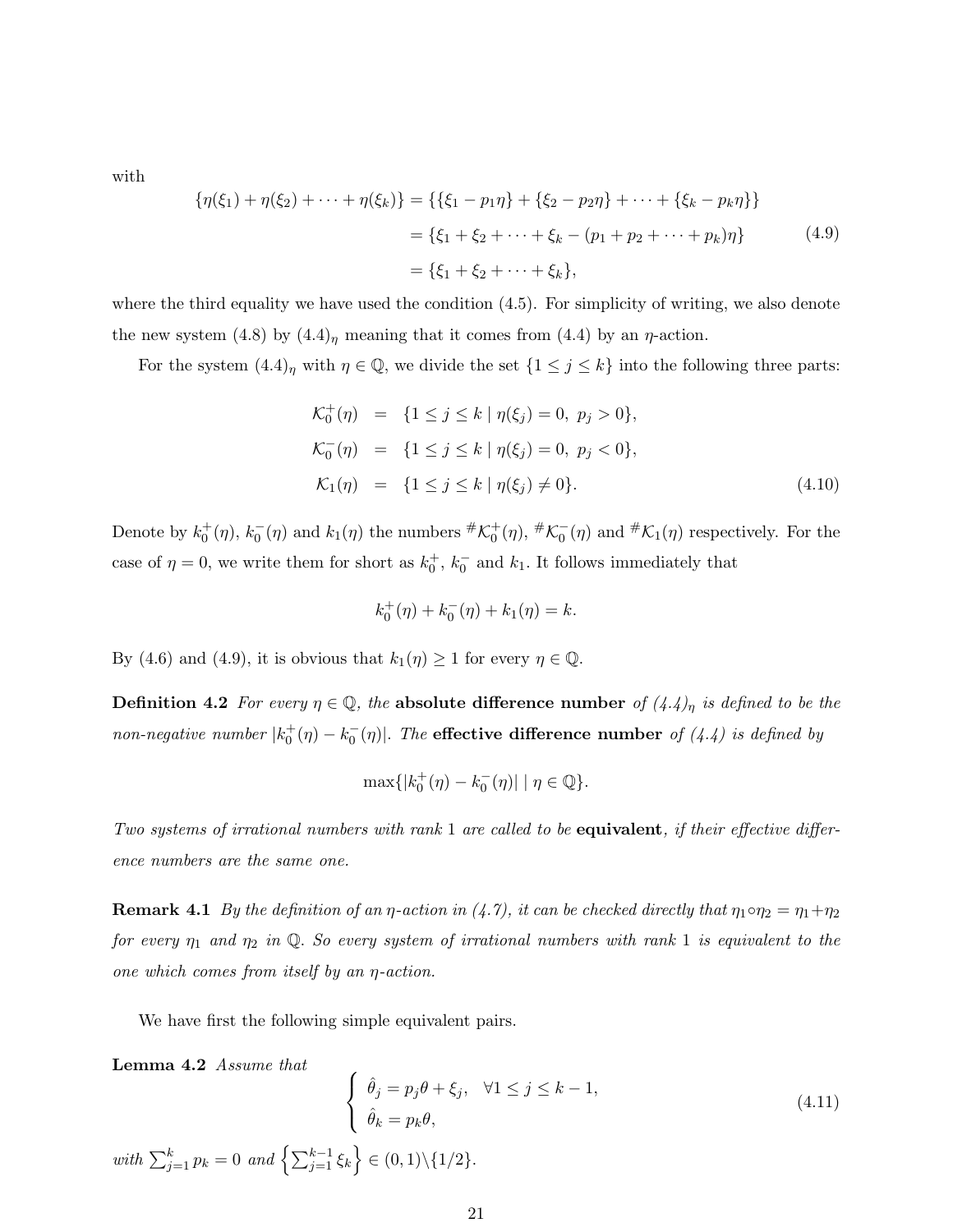Then,  $(4.11)$  is equivalent to

$$
\begin{cases}\n\hat{\theta}_j = p_j \theta + \xi_j, & \forall 1 \le j \le k - 1, \\
\hat{\theta}_{k,l} = sgn(p_k)\theta + \frac{l}{|p_k|}, & \forall 0 \le l \le |p_k| - 1,\n\end{cases}
$$
\n(4.12)

where as usual we define  $sgn(a) = \pm 1$  for  $a \in \mathbb{R} \setminus \{0\}$  when  $\pm a > 0$ .

*Proof:* Take  $\eta \in \mathbb{Q}$  arbitrarily and recall the definition of  $\eta$ -action in (4.7). Then the equation  $\hat{\theta}_k = p_k \theta$  contributes  $sgn(p_k)$  to the absolute difference number of  $(4.11)<sub>\eta</sub>$  if and only if

$$
\eta(0) = \{0 - p_k \eta\} = \{-p_k \eta\} = 0,
$$

that is  $\eta \in \mathbb{Z}_{|p_k|}$ , which is also the sufficient and necessary condition such that the equations

$$
\hat{\theta}_{k,l} = \text{sgn}(p_k)\theta + \frac{l}{|p_k|}, \ \forall \ 0 \leq l \leq |p_k| - 1,
$$

contribute sgn( $p_k$ ) to the absolute difference number of  $(4.12)<sub>n</sub>$ . Since the other equations with  $1 \leq j \leq k-1$  in (4.11) and (4.12) are the same, so do their contributions to the absolute difference numbers of  $(4.11)<sub>n</sub>$  and  $(4.12)<sub>n</sub>$ . As a result, the absolute difference numbers of  $(4.11)<sub>n</sub>$  and  $(4.12)<sub>n</sub>$ are equal for any  $\eta \in \mathbb{Q}$  which yields that the effective difference numbers of (4.11) and (4.12) are the same and so they are equivalent.

**Remark 4.2** For the system  $(4.12)$ , we have

$$
\left\{\sum_{j=1}^{k-1}\xi_j + \sum_{l=0}^{|p_k|-1} \frac{l}{|p_k|}\right\} = \left\{\begin{array}{ll}\left\{\sum_{j=1}^{k-1}\xi_j\right\}, & if \ p_k \ is \ odd, \\ \left\{\sum_{j=1}^{k-1}\xi_j + \frac{1}{2}\right\}, & if \ p_k \ is \ even.\end{array}\right.
$$

By the assumption of  $\left\{\sum_{j=1}^{k-1} \xi_j\right\} \in (0, 1) \setminus \{1/2\}$ , it follows that

$$
\left\{\sum_{j=1}^{k-1}\xi_j+\sum_{l=0}^{|p_k|-1}\frac{l}{|p_k|}\right\}\in(0,1)\setminus\{1/2\}.
$$

**Lemma 4.3** If there exist  $1 \leq j' < j'' \leq k$  satisfying that  $p_{j'} \cdot p_{j''} = -1$  and  $\{\xi_{j'} + \xi_{j''}\} = 0$  in

$$
\hat{\theta}_j = p_j \theta + \xi_j, \ \forall 1 \le j \le k,
$$
\n(4.13)

then  $(4.13)$  is equivalent to the system

$$
\hat{\theta}_j = p_j \theta + \xi_j, \ \forall j \in \{1, 2, \dots, k\} \backslash \{j', j''\}.
$$
\n(4.14)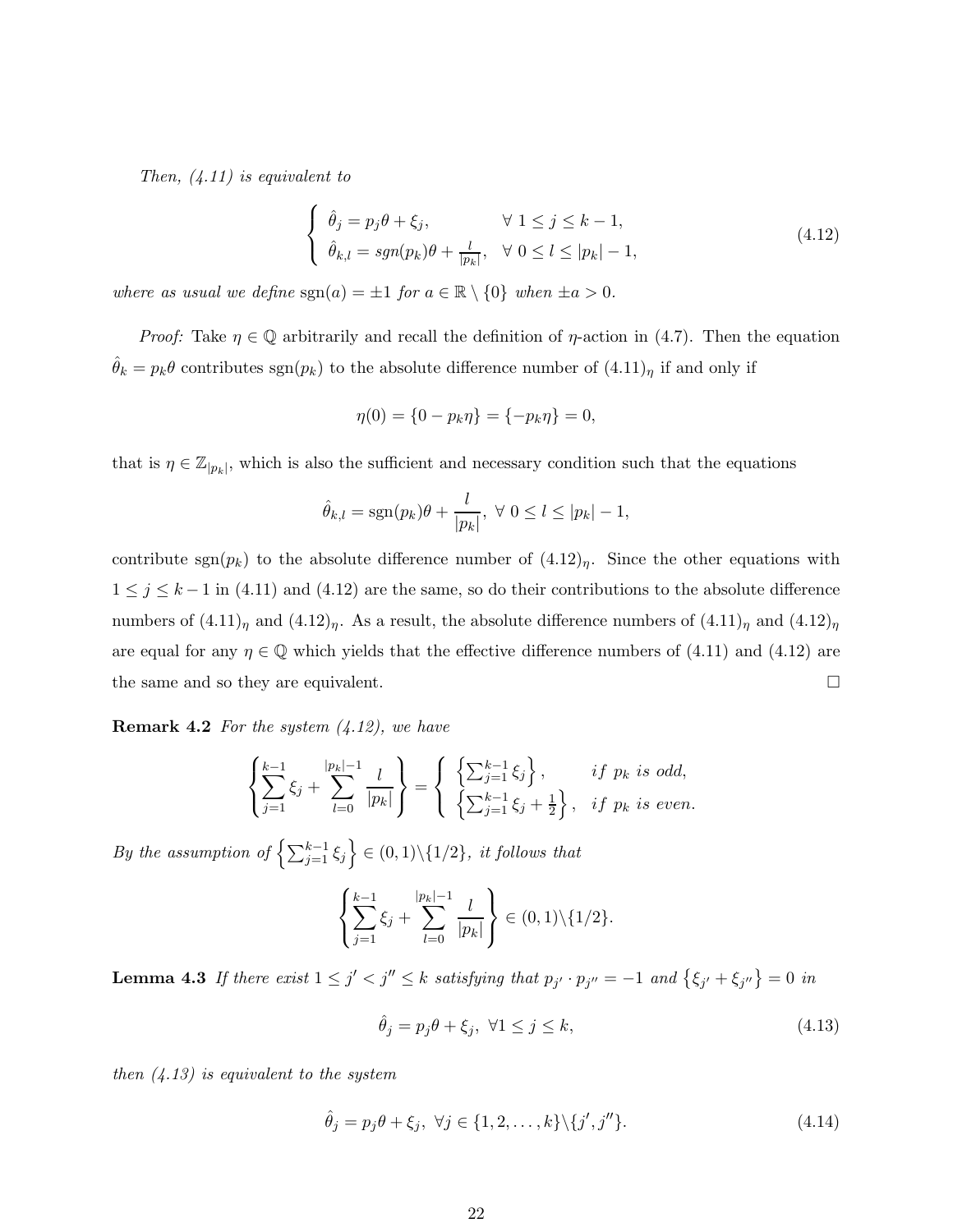*Proof:* Assume without loss of generality that  $p_{j'} = -p_{j''} = 1$  and take  $\eta \in \mathbb{Q}$  arbitrarily. Then by (4.7) and the given condition, we have

$$
\{\eta(\xi_{j'}) + \eta(\xi_{j''})\} = \{\{\xi_{j'} - \eta\} + \{\xi_{j''} + \eta\}\} = \{\xi_{j'} + \xi_{j''}\} = 0.
$$

Thus,  $\eta(\xi_{j'}) = 0$  if and only if  $\eta(\xi_{j''}) = 0$ , that is,  $j' \in \mathcal{K}_0^+(\eta)$  if and only if  $j'' \in \mathcal{K}_0^-(\eta)$ . As a result,  $p_{j'}$  and  $p_{j''}$  together contribute nothing to the absolute difference number of  $(4.13)<sub>\eta</sub>$  for any  $\eta \in \mathbb{Q}$ . It then follows immediately that  $(4.13)$  is equivalent to  $(4.14)$ .

The following theorem is our main result of this section which is concerned with the lower estimate on the effective difference number of (4.4) and will play a crucial role in our proof of Theorem 1.2 in Section 5.

**Theorem 4.1** For every system of irrational numbers  $(4.4)$  satisfying the conditions  $(4.5)$  and  $(4.6)$ , it holds that

$$
\max\{|k_0^+(\eta) - k_0^-(\eta)| \mid \eta \in \mathbb{Q}\} \ge 1. \tag{4.15}
$$

**Remark 4.3** The condition  $(4.6)$  can not be replaced by the weaker condition

$$
\{\xi_1 + \xi_2 + \dots + \xi_k\} \in (0, 1). \tag{4.16}
$$

For instance, we consider the system  $\hat{\theta}_1 = -\theta + \frac{1}{2}$  $\frac{1}{2}$ ,  $\hat{\theta}_2 = -\theta$ ,  $\hat{\theta}_3 = 2\theta$ , which satisfies the conditions (4.5) and (4.16) but (4.6). However, one can check directly that  $|k_0^+(\eta) - k_0^-(\eta)| = 0$  for any  $\eta \in \mathbb{Q}$ . As we will see, such a phenomenon does not occur if the condition  $(4.6)$  holds.

Proof of Theorem 4.1: We carry out the proof with two steps.

**Step 1:** First, letting  $\eta_k = \frac{\xi_k}{p_k}$  $\frac{\xi_k}{p_k}$  and making  $\eta_k$ -action to the original system (4.4), we obtain by (4.7) that

$$
\begin{cases}\n\eta_k(\hat{\theta}_j) = p_j \eta_k(\theta) + \eta_k(\xi_j), \ \forall 1 \le j \le k - 1, \\
\eta_k(\hat{\theta}_k) = p_k \eta_k(\theta).\n\end{cases}
$$
\n(4.17)

Then by Lemma 4.2, the system (4.17) is equivalent to

$$
\begin{cases}\n\eta_k(\hat{\theta}_j) = p_j \eta_k(\theta) + \eta_k(\xi_j), & \forall 1 \le j \le k - 1, \\
\hat{\theta}_{k,l'} = \text{sgn}(p_k) \eta_k(\theta) + \frac{l'}{|p_k|}, & \forall 0 \le l' \le |p_k| - 1,\n\end{cases}
$$
\n(4.18)

Secondly, taking  $\eta_{k-1} \in \mathbb{Q}$  such that  $\eta_{k-1} \circ \eta_k(\xi_{k-1}) = 0$  and making  $\eta_{k-1}$ -action to the system (4.18), we get

$$
\begin{cases}\n\eta_{k-1} \circ \eta_k(\hat{\theta}_j) = p_j \eta_{k-1} \circ \eta_k(\theta) + \eta_{k-1} \circ \eta_k(\xi_j), & \forall 1 \le j \le k-2, \\
\eta_{k-1} \circ \eta_k(\hat{\theta}_{k-1}) = p_{k-1} \eta_{k-1} \circ \eta_k(\theta), & (\text{4.19}) \\
\eta_{k-1} \circ (\hat{\theta}_{k,l'}) = \text{sgn}(p_k) \eta_{k-1} \circ \eta_k(\theta) + \eta_{k-1}(\frac{l'}{|p_k|}), & \forall 0 \le l' \le |p_k| - 1.\n\end{cases}
$$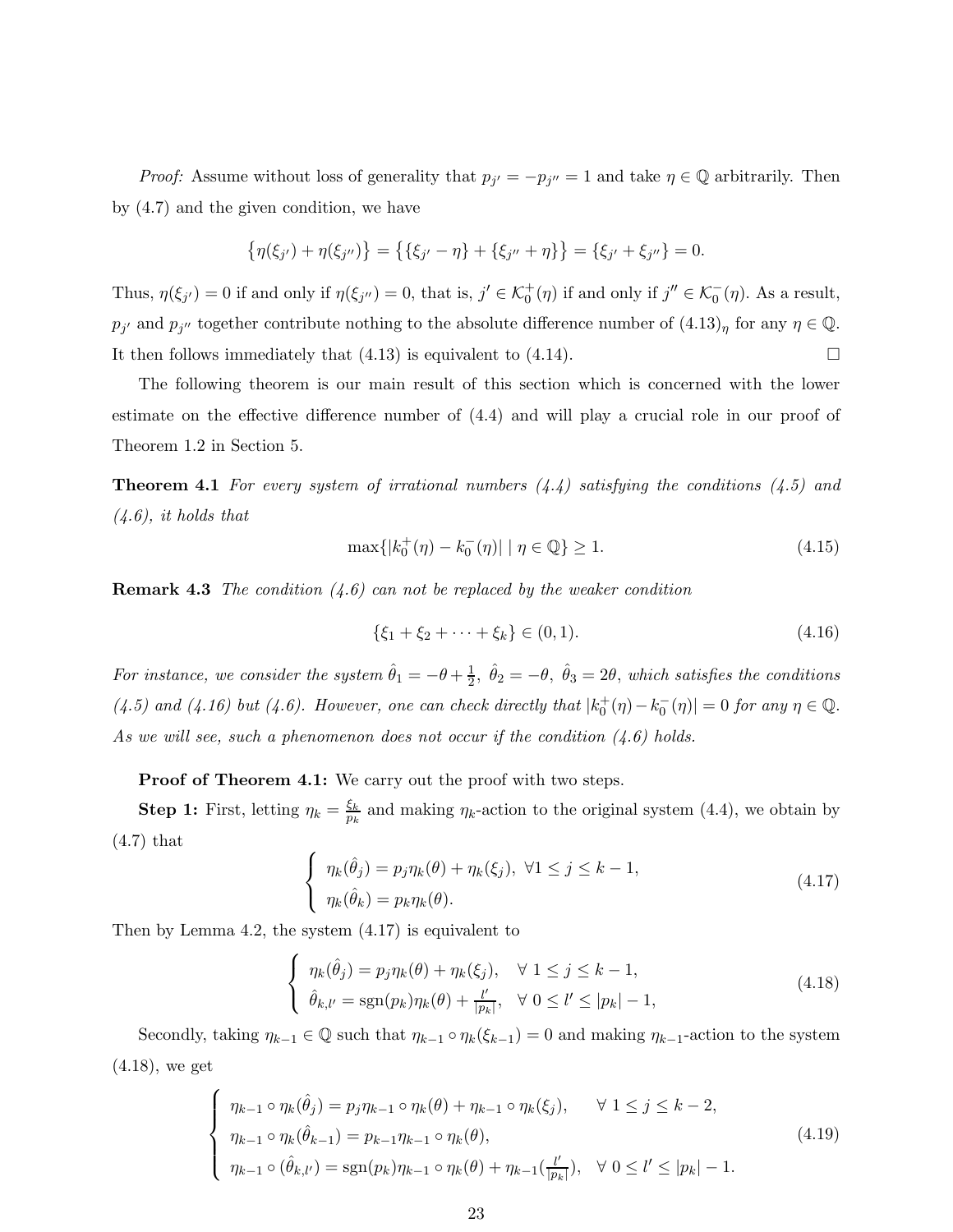Again by Lemma 4.2, the system (4.19) is equivalent to

$$
\begin{cases}\n\eta_{k-1} \circ \eta_k(\hat{\theta}_j) = p_j \eta_{k-1} \circ \eta_k(\theta) + \eta_{k-1} \circ \eta_k(\xi_j), \quad \forall \ 1 \le j \le k-2, \\
\hat{\theta}_{k-1,l''} = \text{sgn}(p_{k-1}) \eta_{k-1} \circ \eta_k(\theta) + \frac{l''}{|p_{k-1}|}, \qquad \forall \ 0 \le l'' \le |p_{k-1}| - 1, \\
\eta_{k-1}(\hat{\theta}_{k,l'}) = \text{sgn}(p_k) \eta_{k-1} \circ \eta_k(\theta) + \eta_{k-1}(\frac{l'}{|p_k|}), \quad \forall \ 0 \le l' \le |p_k| - 1,\n\end{cases} (4.20)
$$

Repeating the above procedure for the rest equations with  $j = k - 2, k - 3, \dots, 2, 1$  one at a time in order, we can finally get a system equivalent to the original system (4.4) which can be written in a simple form such as

$$
\hat{\alpha}_{jl} = \text{sgn}(p_j)\alpha + \xi_{jl}, \ \forall \ 1 \le j \le k \ \text{and} \ 0 \le l \le |p_j| - 1,\tag{4.21}
$$

with  $\alpha \in \mathbb{Q}^c$  and  $\xi_{jl} \in \mathbb{Q} \cap [0,1)$ . Moreover, by (4.9) and Remark 4.2 we have

$$
\left\{\sum_{j=1}^{k} \sum_{l=0}^{|p_j|-1} \xi_{jl}\right\} \in (0,1) \setminus \{1/2\}.
$$
\n(4.22)

Step 2: We can cut off all the superfluous equations of the system (4.21), if there are such pairs as that in Lemma 4.3. That is, (4.21) is equivalent to some a system

$$
\hat{\theta}'_i = p'_i \alpha + \xi'_i, \ \forall \ 1 \le i \le \bar{k}, \tag{4.23}
$$

with  $|p'_{i}| = 1, \sum_{i=1}^{\bar{k}} p'_{i} = 0$  and

$$
\left\{\sum_{i=1}^{\bar{k}} \xi'_i\right\} \in (0,1) \setminus \{1/2\}.
$$
\n(4.24)

Here notice that  $\bar{k} \ge 1$  is ensured by the condition (4.24).

Since all the superfluous equations are cut off, it follows that  $\bar{k}_0^+ \cdot \bar{k}_0^- = 0$ . Assume without loss of generality that  $\bar{k}_0^+ = \bar{k}_0^- = 0$ , otherwise we have nothing to do. Since  $\sum_{i=1}^{\bar{k}} p'_i = 0$ , we get

$$
\# \{ 1 \le i \le \bar{k} \mid p_i' = 1 \} = \# \{ 1 \le i \le \bar{k} \mid p_i' = -1 \}.
$$

Take arbitrarily out  $i_1 \in \{1 \le i \le \bar{k} \mid p'_i = 1\}$ . Let  $\bar{\eta} = \xi'_{i_1}$  and make the  $\bar{\eta}$ -action to (4.23). Then it follows immediately that  $\bar{k}_0^+(\bar{\eta}) \geq 1$ . Recalling again that all the superfluous equations have been cut off at the beginning of Step 2, we obtain  $\bar{\eta}(\xi_i') = \{\xi_{i_1}'+\xi_i'\}\neq 0$  for every  $i \in \{1 \leq i \leq \bar{k} \mid p_i' = -1\}$ which yields  $\bar{k}_0^-(\bar{\eta}) = 0$ . As a result, we get

$$
\max\{|\bar{k}_0^+(\eta) - \bar{k}_0^-(\eta)|\ \eta \in \mathbb{Q}\} \geq |\bar{k}_0^+(\bar{\eta}) - \bar{k}_0^-(\bar{\eta})| = \bar{k}_0^+(\bar{\eta}) \geq 1.
$$

Since the original system (4.4) is equivalent to (4.23), the estimate (4.15) follows immediately.  $\Box$ 

The proof of Theorem 4.1 can be illuminated by the concrete example below.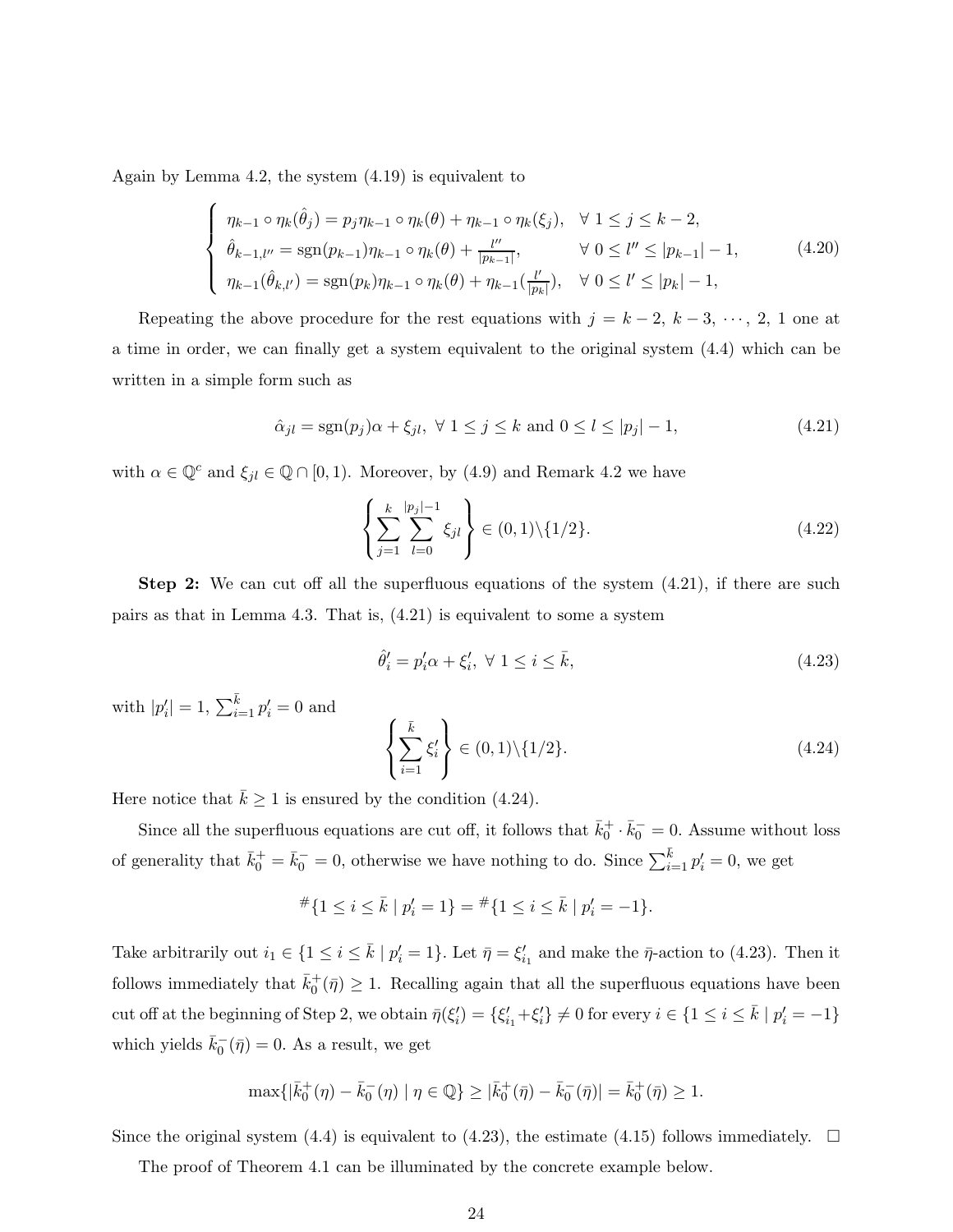Example 4.1 Consider the irrational system

$$
\hat{\theta}_1 = -\theta + \frac{5}{6}, \ \hat{\theta}_2 = -2\theta + \frac{1}{3}, \ \hat{\theta}_3 = 3\theta + \frac{1}{2}.
$$
\n(4.25)

One can check directly that the system (4.25) is a special case of (4.4) satisfying the conditions (4.5) and (4.6).

We now come to solve its effective difference number.

**Step 1:** First, we make the change of  $\alpha = \theta + \frac{1}{6}$  $\frac{1}{6}$  to transform  $(4.25)$  to

$$
\hat{\alpha}_1 = -\alpha, \ \hat{\alpha}_2 = -2\alpha + \frac{2}{3}, \ \hat{\alpha}_3 = 3\alpha. \tag{4.26}
$$

By Lemma 4.2, (4.26) is equivalent to

$$
\hat{\alpha}_1 = -\alpha, \ \hat{\alpha}_2 = -2\alpha + \frac{2}{3}, \ \hat{\alpha}_{31} = \alpha, \ \hat{\alpha}_{32} = \alpha + \frac{1}{3}, \ \hat{\alpha}_{33} = \alpha + \frac{2}{3}.
$$
 (4.27)

Secondly, we make the change of  $\beta = \alpha - \frac{1}{3}$  $\frac{1}{3}$  to transform  $(4.27)$  to

$$
\hat{\beta}_1 = -\beta + \frac{2}{3}, \ \hat{\beta}_2 = -2\beta, \ \hat{\beta}_{31} = \beta + \frac{1}{3}, \ \hat{\beta}_{32} = \beta + \frac{2}{3}, \ \hat{\beta}_{33} = \beta. \tag{4.28}
$$

Again by Lemma 4.2, (4.28) is equivalent to

$$
\hat{\beta}_1 = -\beta + \frac{2}{3}, \ \hat{\beta}_{21} = -\beta, \ \hat{\beta}_{22} = -\beta + \frac{1}{2}, \ \hat{\beta}_{31} = \beta + \frac{1}{3}, \ \hat{\beta}_{32} = \beta + \frac{2}{3}, \ \hat{\beta}_{33} = \beta. \tag{4.29}
$$

Step 2: By Lemma 4.3, we can cut off the following superfluous pairs in (4.29):

$$
\hat{\beta}_1 = -\beta + \frac{2}{3} \& \hat{\beta}_{31} = \beta + \frac{1}{3}; \text{ and } \hat{\beta}_{21} = -\beta \& \hat{\beta}_{33} = \beta.
$$

That is, (4.29) is equivalent to

$$
\hat{\beta}_{22} = -\beta + \frac{1}{2}, \quad \hat{\beta}_{32} = \beta + \frac{2}{3}.
$$
\n(4.30)

Finally, we make the change of  $\gamma = \beta + \frac{2}{3}$  $\frac{2}{3}$  to transform  $(4.30)$  to

$$
\hat{\gamma}_{22} = -\gamma + \frac{1}{6}, \quad \hat{\gamma}_{32} = \gamma. \tag{4.31}
$$

It is obvious that the effective difference number of  $(4.31)$  is 1 and so the system  $(4.25)$  does.  $\Box$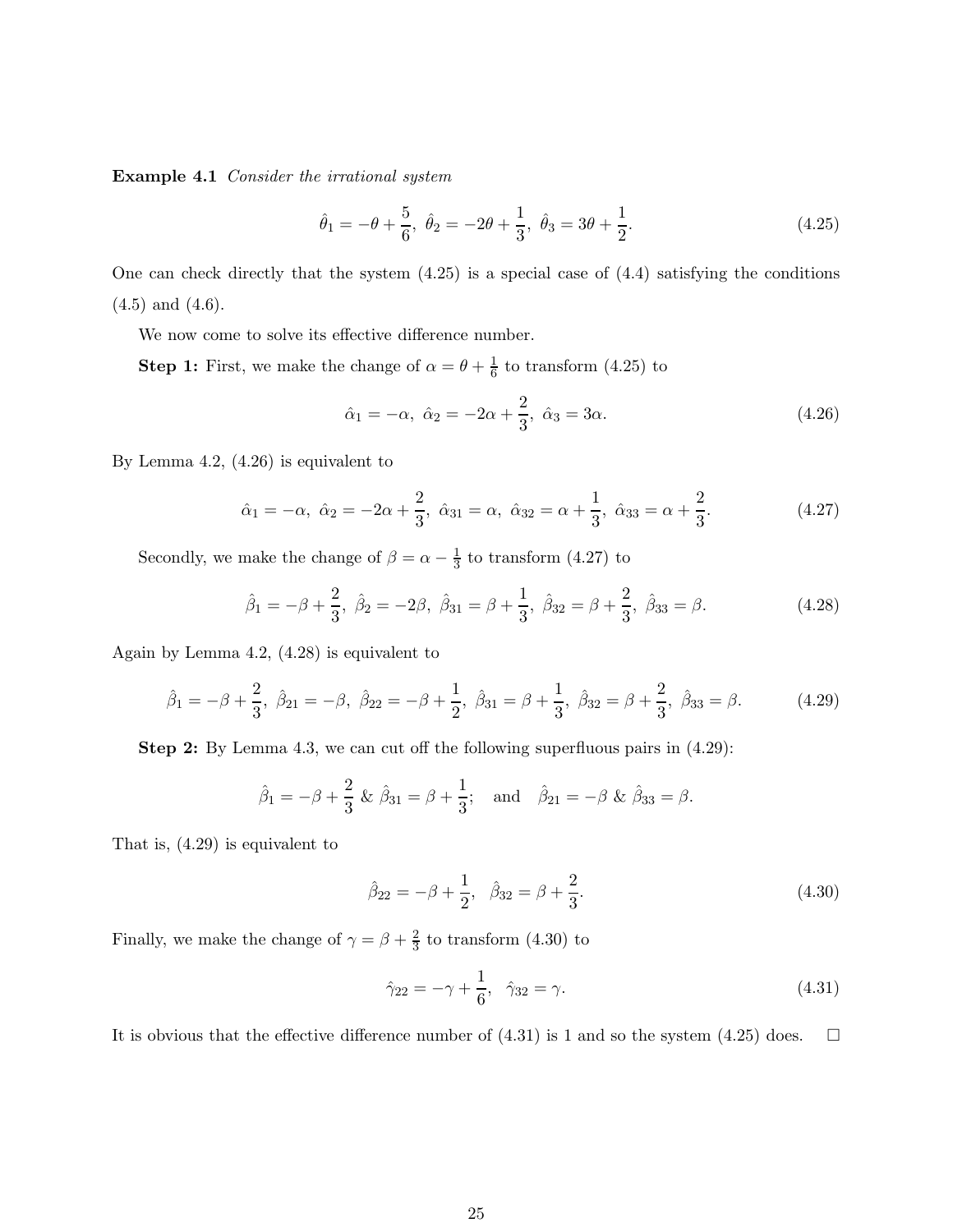# 5 Proof of Theorem 1.2

In this section, we prove our main Theorem 1.2. Firstly we give a proof of Theorem 1.2 for  $(\mathbb{R}P^{2n+1},F)$  which is involved in the irrational system  $\{\hat{\theta}_1, \hat{\theta}_2, \ldots, \hat{\theta}_k\}$  with  $2 \leq k \leq 2n$  satisfying (3.10). For sake of readability, we divide it into two cases according to whether  $rank(\hat{\theta}_1, \hat{\theta}_2, \dots \hat{\theta}_k)$ 1 or not. We will give in details the proof for the first case. Based on the well known Kronecker's approximation theorem in Number theory, the second one can be then proved quite similarly and so we only sketch it. While for  $(\mathbb{R}P^{2n}, F)$ , the proof is similar and will be explained at the end of this section.

**Proof of Theorem 1.2 for**  $(\mathbb{R}P^{2n+1}, F)$ : We carry out the proof into two cases.

Case 1: 
$$
r = \text{rank}(\hat{\theta}_1, \hat{\theta}_2, \dots \hat{\theta}_k) = 1.
$$

As we have mentioned in Section 4, the irrational system  $(3.10)$  with  $r = 1$  can be seen as a special case of  $(4.4)$  satisfying  $(4.5)$  and  $(4.6)$ .

Since any  $\eta$ -action with  $\eta \in \mathbb{Q}$  to (4.4), if necessary, does no substantive effect on our following arguments, by Theorem 4.1 and Remark 3.1 we can assume without loss of generality that

$$
|k_0^+ - k_0^-| \ge 1
$$
 and  $\mathcal{K}_1 = \{1, 2, ..., k_1\},\$ 

with  $k_1 \geq 1$  due to (4.6), and denote by  $\xi_j = \frac{r_j}{q_j}$  $\frac{r_j}{q_j}$  for  $1 \leq j \leq k_1$ .

Let  $\bar{q} = q_1 q_2 \cdots q_{k_1}$  and  $m_l = 2(n+1)\bar{q}l + 1$  with  $l \in \mathbb{N}$ . Then, by (4.4) we have

$$
\sum_{j=2}^{k} \left\{ m_{l} \hat{\theta}_{j} \right\} = \sum_{j=2}^{k_{1}} \left\{ m_{l} \hat{\theta}_{j} \right\} + \sum_{j=k_{1}+1}^{k} \left\{ m_{l} \hat{\theta}_{j} \right\}
$$
\n
$$
= \sum_{j=2}^{k_{1}} \left\{ p_{j} \{ m_{l} \theta \} + \xi_{j} \right\} + \sum_{j=k_{1}+1}^{k} \left\{ p_{j} \{ m_{l} \theta \} \right\}. \tag{5.1}
$$

Due to  $\theta \in \mathbb{Q}^c$ , the set  $\{\{m_l\theta\} \mid l \in \mathbb{N}\}\$ is dense in [0, 1]. For every  $L \in \mathbb{Z}$ , we introduce the auxiliary function

$$
f_L(x) = \sum_{j=2}^{k_1} \left\{ \{p_j x + \xi_j\} + 2L\hat{\theta}_j \right\} + \sum_{j=k_1+1}^{k} \left\{ \{p_j x\} + 2L\hat{\theta}_j \right\}, \ \forall x \in [0,1],
$$
 (5.2)

and denote for simplicity by  $f = f_0$ .

Let a and b in  $(0, 1)$  be two real numbers sufficiently close to 0 and 1 respectively. Then,

$$
f(a) = \sum_{j=2}^{k_1} \{p_j a + \xi_j\} + \sum_{j=k_1+1}^{k} \{p_j a\} = \sum_{j=2}^{k_1} (p_j a + \xi_j) + \sum_{j \in \mathcal{K}_0^+} p_j a + \sum_{j \in \mathcal{K}_0^-} (1 + p_j a)
$$
  
=  $k_0^- + \sum_{j=2}^k p_j a + \sum_{j=2}^{k_1} \xi_j,$  (5.3)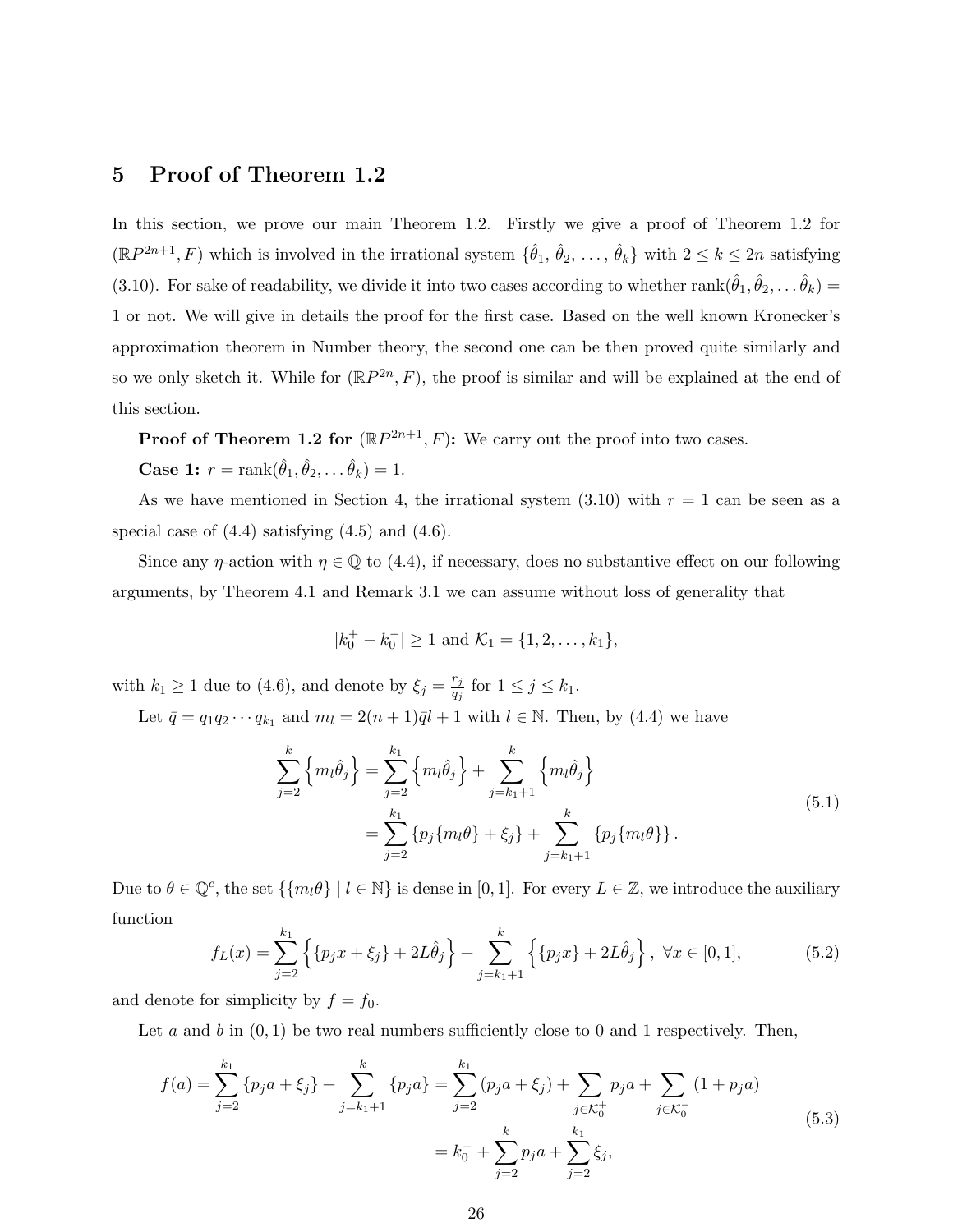and by similar computation,

$$
f(b) = k_0^+ + \sum_{j=2}^k p_j(b-1) + \sum_{j=2}^{k_1} \xi_j.
$$
 (5.4)

It follows by  $(5.3)$  and  $(5.4)$  that

$$
|f(b) - f(a)| = |k_0^+ - k_0^-| + \sum_{j=2}^k p_j(b-1-a)| = |k_0^+ - k_0^-| + p_1(-b+1+a)|,
$$
 (5.5)

where the second identity we have used  $\sum_{j=1}^{k} p_j = 0$ .

**Lemma 5.1** If a and b in  $(0,1)$  are sufficiently close to 0 and 1 respectively, then

(i)  $f(a)$  and  $f(b)$  lie in different intervals of  $(3.14)$  with  $L = 0$ ,

(ii)  $f_L(a)$  and  $f_L(b)$  lie in the same interval of (3.14) for any  $1 \leq |L| \leq \overline{N}$  with  $\overline{N} \in \mathbb{N}$  prior fixed, including  $f_L(0)$ .

*Proof:* (i) By (5.5) and the assumption,  $|f(b) - f(a)| \approx |k_0^+ - k_0^-|$ . Here and later, we use  $X \approx Y$ as usual to mean that  $X$  is sufficiently close to  $Y$  in the context of writing. Since the length of each interval in (3.14) with  $L = 0$  is less than or equal to 1, so  $f(a)$  and  $f(b)$  must lie in different ones, provided that  $|k_0^+ - k_0^-| \geq 2$ .

If  $|k_0^+ - k_0^-| = 1$ , then  $|f(b) - f(a)| \approx 1$ . For the case of  $k = 2$ , since the length of each interval of (3.14) with  $L = 0$  is less than 1, (i) follows immediately. The rest case is  $k \geq 3$ , which still contains three subcases.

 $1^{\circ}$  If  $k_1 \geq 2$ , we get by (5.3) that

$$
\{f(a)\} \approx \left\{k_0^- + \sum_{j=2}^{k_1} \xi_j\right\} = \left\{-\xi_1 + \sum_{j=1}^{k_1} \xi_j\right\} = \left\{\left\{\sum_{j=1}^{k_1} \xi_j\right\} - \xi_1\right\} = \left\{\{Q_0\} - \xi_1\right\}.
$$

Notice that the dividing points of the intervals in  $(3.14)$  with  $L = 0$  are

0,  $\{Q_0\}$ ,  $1 + \{Q_0\}$ ,  $2 + \{Q_0\}$ , ...,  $k - 2 + \{Q_0\}$ ,  $k - 1$ .

Therefore,  $\{k_0^- + \sum_{j=2}^{k_1} \xi_j\} = \{\{Q_0\} - \xi_1\}$  must be an interior point of these intervals, so does  $f(a)$ . It then yields that  $f(a)$  and  $f(b)$  must lie in two different intervals.

 $2^{\circ}$  If  $k_1 = 1$  and  $k_0^- \ge 1$ , then  $f(a) \approx k_0^-$  is also an interior point and (i) follows.

 $3^{\circ}$  If  $k_1 = 1$  and  $k_0^- = 0$ , then  $f(a) = \sum_{j=2}^{k} p_j a$  lies in the first interval whose length is  $\{Q_0\} < 1$ and so  $f(b)$  must lie in another one.

(ii) It can be checked directly that  $\lim_{a\to 0} f_L(a) = \lim_{b\to 1} f_L(1) = f_L(0) \in \mathbb{Q}^c$ , since  $\xi_j \in \mathbb{Q}$ for  $1 \leq j \leq k$  and  $\sum_{j=2}^{k} 2L\hat{\theta}_j \in \mathbb{Q}^c$ . But the dividing points of these intervals in (3.14) with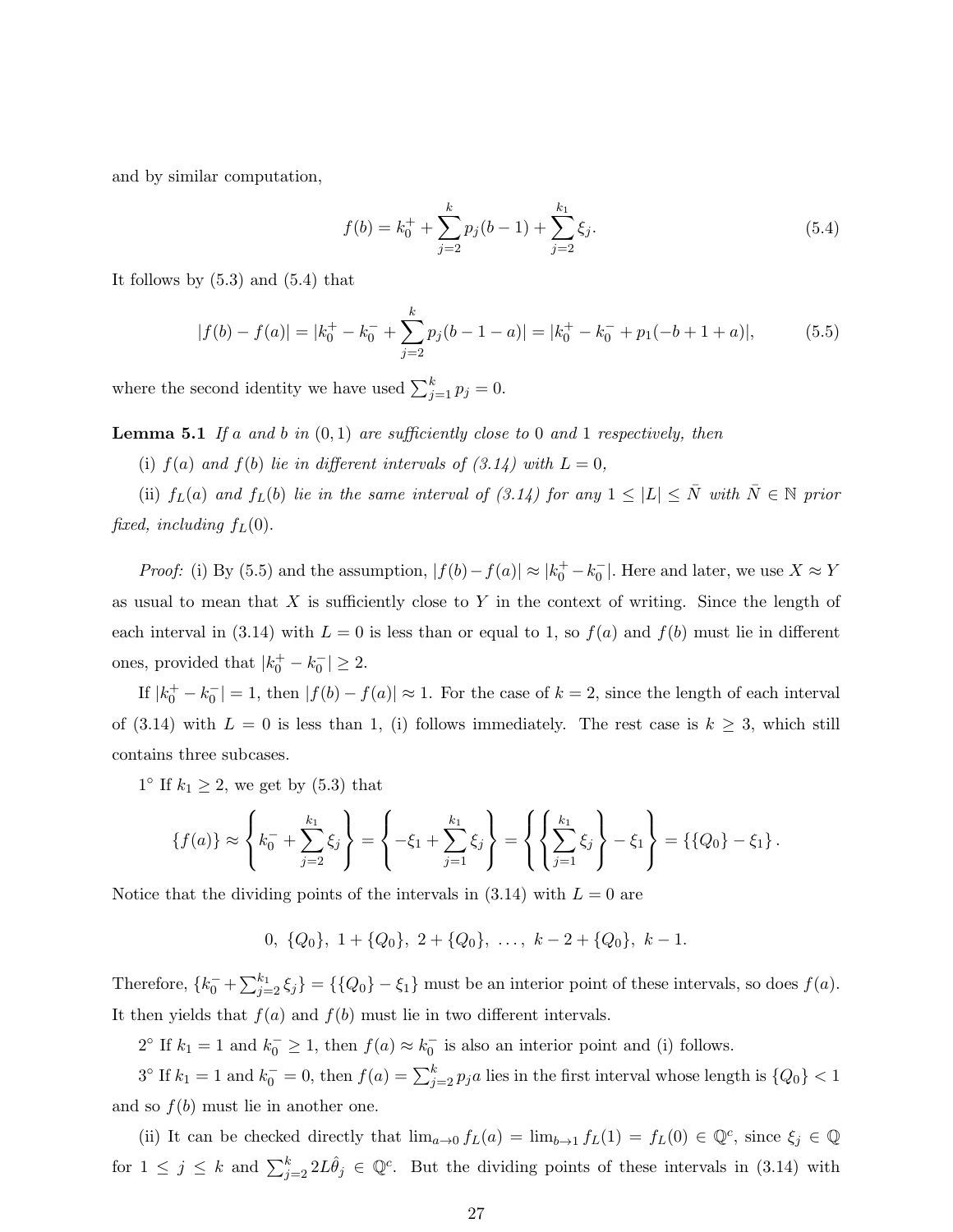$1 \leq |L| \leq \bar{N}$  are finitely many rational numbers, so  $f_L(0)$  is an interior point of these intervals and (ii) follows.  $\Box$ 

Notice that f is almost continuous on  $(0, 1)$ . Without loss of generality, we assume a and b to be two points of continuity of f and choose  $l_1, l_2 \in \mathbb{N}$  with  $l_2 - l_1$  sufficiently large such that  ${m_{l_1}\theta} \approx a$  and  ${m_{l_2}\theta} \approx b$ . Then by (5.1), (5.2) and (i) of Lemma 5.1, we get  $\sum_{j=2}^{k} {m_{l_1}\hat{\theta}_j}$  and  $\sum_{j=2}^{k} \left\{ m_{l_2} \hat{\theta}_j \right\}$  lie in different intervals of (3.14) with  $L = 0$ . Suppose that

$$
\sum_{j=2}^{k} \left\{ m_{l_1} \hat{\theta}_j \right\} \in I_{i'} \text{ and } \sum_{j=2}^{k} \left\{ m_{l_2} \hat{\theta}_j \right\} \in I_{i''},
$$

with  $\{i',i''\}\subseteq \{0,1,2,\ldots,k-1\}$  and  $i'\neq i''$ . By  $(3.14)$  we have  $i(c^{m_{l_1}})=2n\bar{q}l_1+2[Q_0]-2i'$  and

$$
i(c^{m_{l_2}}) = 2n\bar{q}l_2 + 2[Q_0] - 2i''.
$$
\n(5.6)

Since  $2n \mid (2n\bar{q}l_1 + 2[Q_0] - 2i'')$  if and only if  $2n \mid (2n\bar{q}l_2 + 2[Q_0] - 2i'')$ , we get by  $(2.9)$  that

$$
\beta_{2n\bar{q}l_1+2[Q_0]-2i''} = \beta_{2n\bar{q}l_2+2[Q_0]-2i''} \equiv \beta.
$$

Take  $\bar{N} > 4(n + 1)$  in (ii) of Lemma 5.1 and observe  $|2[Q_0] - 2i''| \le k \le 2n$ . By Lemma 3.3 and Lemma 3.5, there exist  $L_i \in \mathbb{Z}$  with  $1 \leq |L_i| \leq \bar{N}$  and  $1 \leq i \leq \beta$  such that

$$
i(c^{m_{l_1}+2L_i}) = 2n\bar{q}l_1 + 2[Q_0] - 2i''.
$$

Since  $\sum_{j=2}^k \left\{ (m_{l_2} + 2L_i) \hat{\theta}_j \right\}$  and  $\sum_{j=2}^k \left\{ (m_{l_1} + 2L_i) \hat{\theta}_j \right\}$  are in the same interval of (3.14) with  $1 \leq |L_i| \leq \bar{N}$  by (ii) of Lemma 5.1, we get again by (3.14) that

$$
i(c^{m_{l_2}+2L_i}) = 2n\bar{q}l_2 + 2[Q_0] - 2i'', \ \forall 1 \le i \le \beta.
$$
\n(5.7)

By (5.6) and (5.7), it yields  $\beta \equiv \beta_{2n\bar{q}l_2+2[Q_0]-2i''} = \beta+1$  which is obviously absurd.

**Case 2:**  $r = \text{rank}(\hat{\theta}_1, \hat{\theta}_2, \dots, \hat{\theta}_k) \ge 2.$ 

.

By Lemma 4.1, there are  $p_{jl} \in \mathbb{Z}$ ,  $\theta_{k_l} \in \mathbb{Q}^c$  and  $\xi_j \in \mathbb{Q}$  with  $1 \leq l \leq r$  and  $1 \leq j \leq k$  such that

$$
\hat{\theta}_j = \sum_{l=1}^r p_{jl} \theta_{k_l} + \xi_j, \ \forall 1 \le j \le k. \tag{5.8}
$$

Moreover,  $\theta_{k_1}, \theta_{k_2}, \ldots, \theta_{k_r}$  are linearly independent over Q. Due to (3.10), it follows

$$
\sum_{j=1}^{k} p_{jl} = 0, \ \forall 1 \le l \le r.
$$
\n(5.9)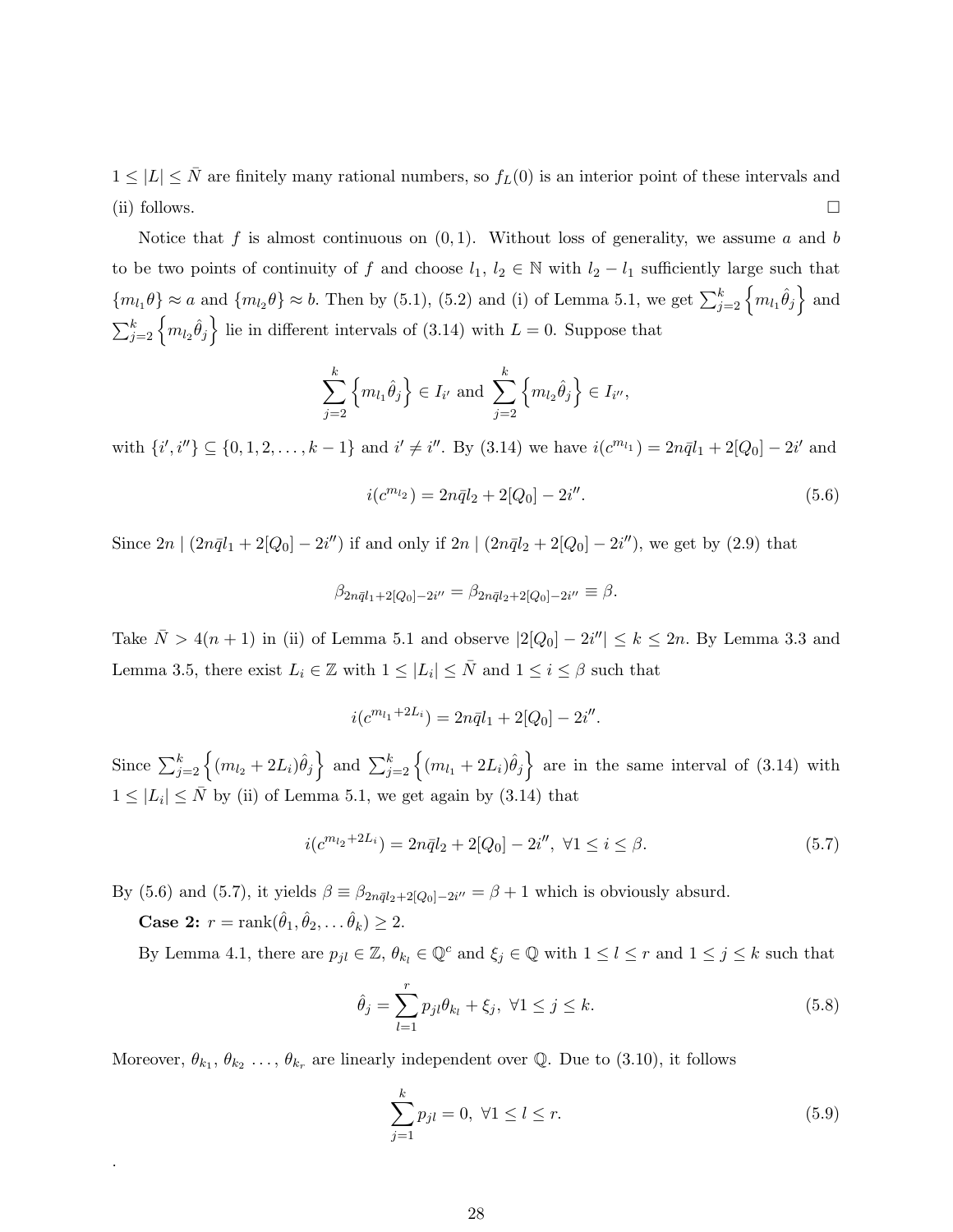Our basic idea for proving Case 2 is to construct an irrational system with rank 1 associated to (5.8), which plays the essential role in our sequel arguments due to the following result.

**Kronecker's approximation theorem** (cf. Theorem 7.10 in [2]): If  $\theta_1$ ,  $\theta_2$ , ...,  $\theta_r$  are linearly independent over  $\mathbb{Q}$ , then the set  $\{(m\theta_1, m\theta_2, \ldots, m\theta_r) \mid m \in N\}$  is dense in

$$
[0,1]^r = \underbrace{[0,1] \times [0,1] \times \cdots \times [0,1]}_{r}.
$$

**Lemma 5.2** There are  $s_2, s_3, \ldots, s_r \in \mathbb{Z}$  such that

$$
p_{j1} + \sum_{l=2}^{r} s_l p_{jl} \in \mathbb{Z} \setminus \{0\}, \ \forall 1 \le j \le k,
$$
\n
$$
(5.10)
$$

*Proof:* Let  $J_0 = \{1 \le j \le k \mid p_{j1} = 0\}$ . If  $J_0 = \emptyset$ , we need only take  $s_2 = s_3 = \cdots = s_r = 0$ . If  $J_0 \neq \emptyset$ , we claim that  $(p_{j2}, p_{j3}, \ldots, p_{jr}) \neq (0, 0, \ldots, 0)$  for each  $j \in J_0$ . Otherwise, then (5.8) yields that  $\hat{\theta}_j = \xi_j \in \mathbb{Q}$ , which contradicts to  $\hat{\theta}_j \in \mathbb{Q}^c$ . So the set

$$
X_j \equiv \{(x_2, x_3, \dots, x_r) \mid p_{j2}x_2 + p_{j3}x_3 + \dots + p_{jr}x_r = 0\},\,
$$

is a subspace of dimension  $r-2$  in  $\mathbb{R}^{r-1}$  which yields that  $X = \bigcup_{j \in J_0} X_j$  is a proper subset of  $\mathbb{R}^{r-1}$ . Take arbitrarily out an integral point  $(\bar{s}_2, \bar{s}_3, \ldots, \bar{s}_r) \in \mathbb{R}^{r-1} \setminus X$ . Then for every  $\bar{N} \in \mathbb{N}$  we have

$$
|p_{j1} + \sum_{l=2}^{r} \bar{N} \bar{s}_{l} p_{jl}| = \begin{cases} \bar{N}|\sum_{l=2}^{r} \bar{s}_{l} p_{jl}| \neq 0, & \text{if } j \in J_0, \\ |p_{j1}| \neq 0, & \text{if } j \notin J_0 \text{ and } \sum_{l=2}^{r} \bar{s}_{l} p_{jl} = 0, \\ |p_{j1} + \bar{N} \sum_{l=2}^{r} \bar{s}_{l} p_{jl}|, & \text{if } j \notin J_0 \text{ and } \sum_{l=2}^{r} \bar{s}_{l} p_{jl} \neq 0. \end{cases}
$$
(5.11)

For the third case in the righthand side of (5.11), we can take  $\bar{N} \in \mathbb{N}$  sufficiently large so that  $|p_{j1} + \bar{N} \sum_{l=2}^r \bar{s}_l p_{jl}| \neq 0$  for all these j's therein. Finally let  $s_l = \bar{N} \bar{s}_l$  and (5.10) follows.

By Lemma 5.2, we can make the change of variables  $\tilde{\theta}_{k_1} = \theta_{k_1}$  and  $\tilde{\theta}_{k_l} = \theta_{k_l} - s_l \theta_{k_1}$  for  $2 \leq l \leq r$ . Then the system (5.8) is transformed to

$$
\hat{\theta}_j = \sum_{l=1}^r \tilde{p}_{jl} \tilde{\theta}_{k_l} + \xi_j, \ \forall 1 \le j \le k,
$$
\n(5.12)

with  $\tilde{p}_{j1} = p_{j1} + \sum_{l=2}^{r} s_l p_{jl} \in \mathbb{Z} \setminus \{0\}$ , and by (5.9) we have

$$
\sum_{j=1}^{k} \tilde{p}_{j1} = \sum_{j=1}^{k} p_{j1} + \sum_{j=1}^{k} \sum_{l=2}^{r} s_l p_{jl} = 0 + \sum_{l=2}^{r} s_l \left( \sum_{j=1}^{k} p_{jl} \right) = 0.
$$

Since  $\theta_{k_1}, \theta_{k_2}, \ldots, \theta_{k_r}$  are linearly independent over  $\mathbb{Q}$ , so do  $\tilde{\theta}_{k_1}, \tilde{\theta}_{k_2}, \ldots, \tilde{\theta}_{k_r}$ .

Consider the following irrational system with rank 1 associated to (5.12)

$$
\hat{\alpha}_j = \tilde{p}_{j1}\tilde{\theta}_{k_1} + \xi_j, \ \forall 1 \le j \le k. \tag{5.13}
$$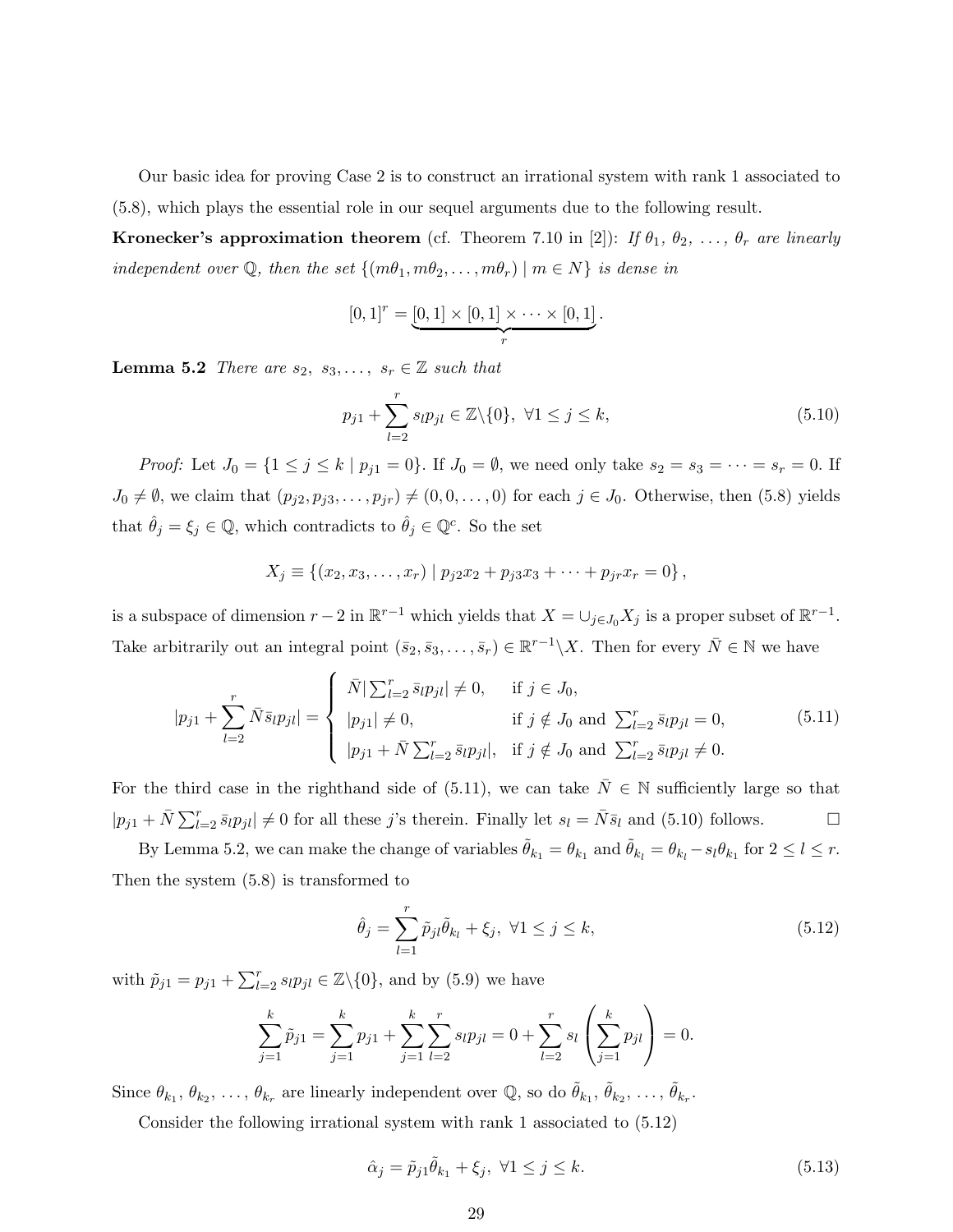By Theorem 4.1, without loss of generality we can assume for  $(5.13)$  that  $|\tilde{k}_0^+ - \tilde{k}_0^-| \ge 1$  and  $\tilde{\mathcal{K}}_1 = \{1, 2, \ldots, \tilde{k}_1\},$  and denote by  $\xi_j = \frac{r_j}{q_j}$  $\frac{r_j}{q_j}$  for  $1 \leq j \leq \tilde{k}_1$ .

Let  $\tilde{q} = q_1 q_2 \cdots q_{\tilde{k}_1}$  and  $\tilde{m}_l = 2(n+1)\tilde{q}_l + 1$  for  $l \in \mathbb{N}$ . Then, we get by (5.12) that

$$
\sum_{j=2}^{k} \left\{ \tilde{m}_{l} \hat{\theta}_{j} \right\} = \sum_{j=2}^{\tilde{k}_{1}} \left\{ \tilde{m}_{l} \hat{\theta}_{j} \right\} + \sum_{j=\tilde{k}_{1}+1}^{k} \left\{ \tilde{m}_{l} \hat{\theta}_{j} \right\}
$$
\n
$$
= \sum_{j=2}^{\tilde{k}_{1}} \left\{ \sum_{l=1}^{r} \tilde{p}_{jl} \{ \tilde{m}_{l} \tilde{\theta}_{k_{l}} \} + \xi_{j} \right\} + \sum_{j=\tilde{k}_{1}+1}^{k} \left\{ \sum_{l=1}^{r} \tilde{p}_{jl} \{ \tilde{m}_{l} \tilde{\theta}_{k_{l}} \} \right\}
$$
\n(5.14)

By Kronecker's approximation theorem, the set  $\{(\{\tilde{m}_l \tilde{\theta}_{k_1}\}, \{\tilde{m}_l \tilde{\theta}_{k_2}\}, \ldots, \{\tilde{m}_l \tilde{\theta}_{k_r}\}) \mid l \in \mathbb{N}\}\)$  is dense in  $[0,1]^r$ . For every  $L \in \mathbb{Z}$ , we can introduce the auxiliary multi-variable function on  $[0,1]^r$ ,

$$
g_L(x_1, x_2, \dots, x_r) = \sum_{j=2}^{\tilde{k}_1} \left\{ \sum_{l=1}^r \tilde{p}_{jl} x_l + \xi_j + 2L \hat{\theta}_j \right\} + \sum_{j=\tilde{k}_1+1}^k \left\{ \sum_{l=1}^r \tilde{p}_{jl} x_l + 2L \hat{\theta}_j \right\},
$$

and denote for simplicity by  $g = g_0$ . Similarly as before, we have

**Lemma 5.3** If  $(a_1, a_2, ..., a_r)$  and  $(b_1, b_2, ..., b_r)$  in  $(0, 1)^r$  are sufficiently close to  $(0, 0, 0, ..., 0)$ and  $(1, 0, 0, \ldots, 0)$  respectively by a suitable means, then

(i)  $g(a_1, a_2, \ldots, a_r)$  and  $g(b_1, b_2, \ldots, b_r)$  lie in different intervals of  $(3.14)$  with  $L = 0$ .

(ii)  $g_L(a_1, a_2, \ldots, a_r)$  and  $g_L(b_1, b_2, \ldots, b_r)$  lie in the same interval of (3.14) for any  $1 \leq |L| \leq \overline{N}$ with  $\bar{N} \in \mathbb{N}$  prior fixed, including  $g_L(0, 0, \ldots, 0)$ .

*Proof:* (i) Since  $a_1, a_2, \ldots, a_r$  (resp.  $b_1, b_2, \ldots, b_r$ ) are independent, we can select them by such a way that the decimal functions in  $g(a_1, a_2, \ldots, a_r)$  and  $g(b_1, b_2, \ldots, b_r)$  are mainly determined by  $a_1$  and  $b_1$  respectively. For instance, this can be realized by requiring  $a_l$  (resp.  $b_l$ ) with  $2 \leq l \leq r$ to be much smaller than  $a_1$  (resp.  $1 - b_1$ ). The rest proof is then similar as that in Lemma 5.1-(i), with  $g$  in stead of  $f$  therein.

(ii) follows the same line as Lemma 5.1-(ii) and do not need such a choice as above.

Due to Lemma 5.3, the rest proof is then almost word by word as that in Case 1 and so we omit the tedious details.

**Remark 5.1** As for  $\mathbb{R}P^3$ , we can give a more direct and easier proof. Indeed, we can make a reduction by  $(3.10)$  (with  $n = 1$  and  $k = 2$ ) so that only one irrational number is rest. The uniformly distribution mod one in Number theory then enables the authors in [14] to find some  $l \in \mathbb{N}$  such that the Betti number  $\bar{\beta}_{2l} = 1$  which contradicts to the topological structure of the noncontractible loop space on  $\mathbb{R}P^3$  obtained in [42]. However when one tries to use such a means to deal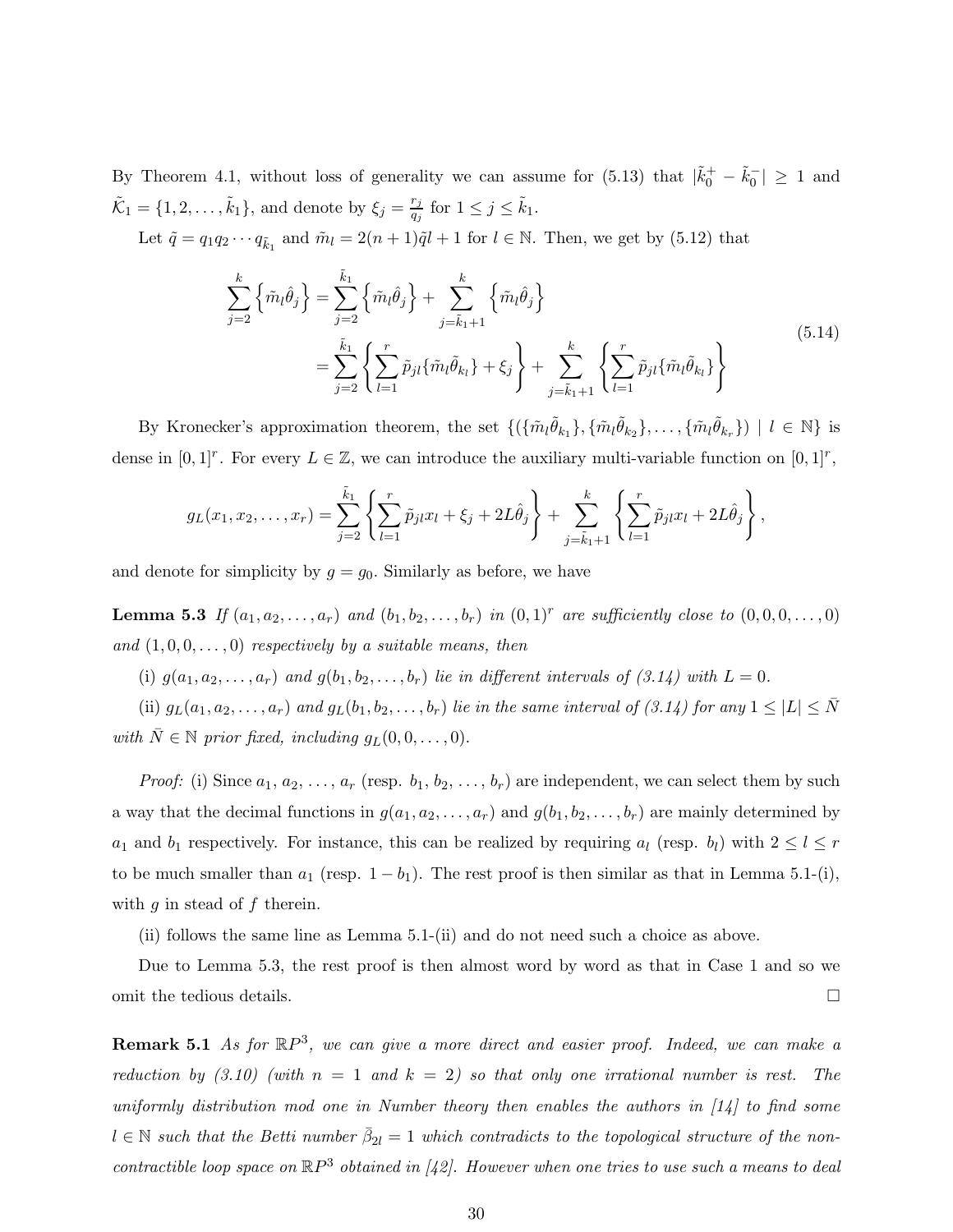with higher dimensional  $\mathbb{R}P^{2n+1}$ , more irrational numbers are rest to be controlled simultaneously for larger k. What is even worse, those irrational numbers may be linearly dependent over  $\mathbb{Q}$ . These facts make the arguments in section 3.3 of [14] difficult to continue, even for  $\mathbb{R}P^5$ .

To overcome these difficulties, we discover a general character of the irrational systems  $(4.4)$ satisfying the conditions  $(4.5)$  and  $(4.6)$ , which are closely associated to our problem. That is, the effective difference number of each of such irrational systems is larger than or equal to 1 (cf. Theorem 4.1). Based on it and the Kronecker's approximation theorem, we can get the desired contradiction dynamically (quite different from the static way in [14]), provided that there is only one non-contractible closed geodesics.

#### Proof of Theorem 1.2 for  $(\mathbb{R}P^{2n},F)$ :

For the case of even  $n$ , it shares the same essential properties with the odd case except for some quantitative differences, such as the resonance identity, the precise index iteration formulae and the irrational systems. Hence we only sketch its proof to avoid this paper being too long and tedious.

We now give some explanations to the proof of Theorem 1.2 for the case of  $\mathbb{R}P^{2n}$ .

Note that in the proof of Theorem 1.2 for the case of  $\mathbb{R}P^{2n+1}$ , only  $(2.9)$ ,  $(3.9)-(3.14)$ , Lemmas 3.3-3.5 and Theorem 4.1 are used. As for the case of  $\mathbb{R}P^{2n}$ , Lemma 3.3 and Theorem 4.1 still hold, thus by using  $(2.11)$  instead of  $(2.9)$ , Lemma 3.6 instead of Lemma 3.4, Lemma 3.7 instead of Lemma 3.5, and noticing Remark 3.2, we can go through the proof of Theorem 1.2 for the case of  $\mathbb{R}P^{2n}$  word by word as that of the case of  $\mathbb{R}P^{2n+1}$ . We complete the proof of Theorem 1.2.  $\Box$ Acknowledgements. We would like to thank sincerely the referee for his/her careful reading, valuable comments on this paper, and for his/her deep insight on the main ideas of this paper. And also we would like to sincerely thank our advisor, Professor Yiming Long, for introducing us to the theory of closed geodesics and for his valuable advices and comments on this paper.

#### References

- [1] D. V. Anosov, Geodesics in Finsler geometry. Proc. I.C.M. (Vancouver, B.C. 1974), Vol. 2. 293-297 Montreal (1975) (Russian), Amer. Math. Soc. Transl. 109 (1977) 81-85.
- [2] Tom M. Apostol, Modular functions and Dirichlet series in Number theory, GTM 41, 1990.
- [3] W. Ballmann, G. Thorbergsson and W. Ziller, Closed geodesics and the fundamental group, Duke Math. J. 48 (1981), 585-588.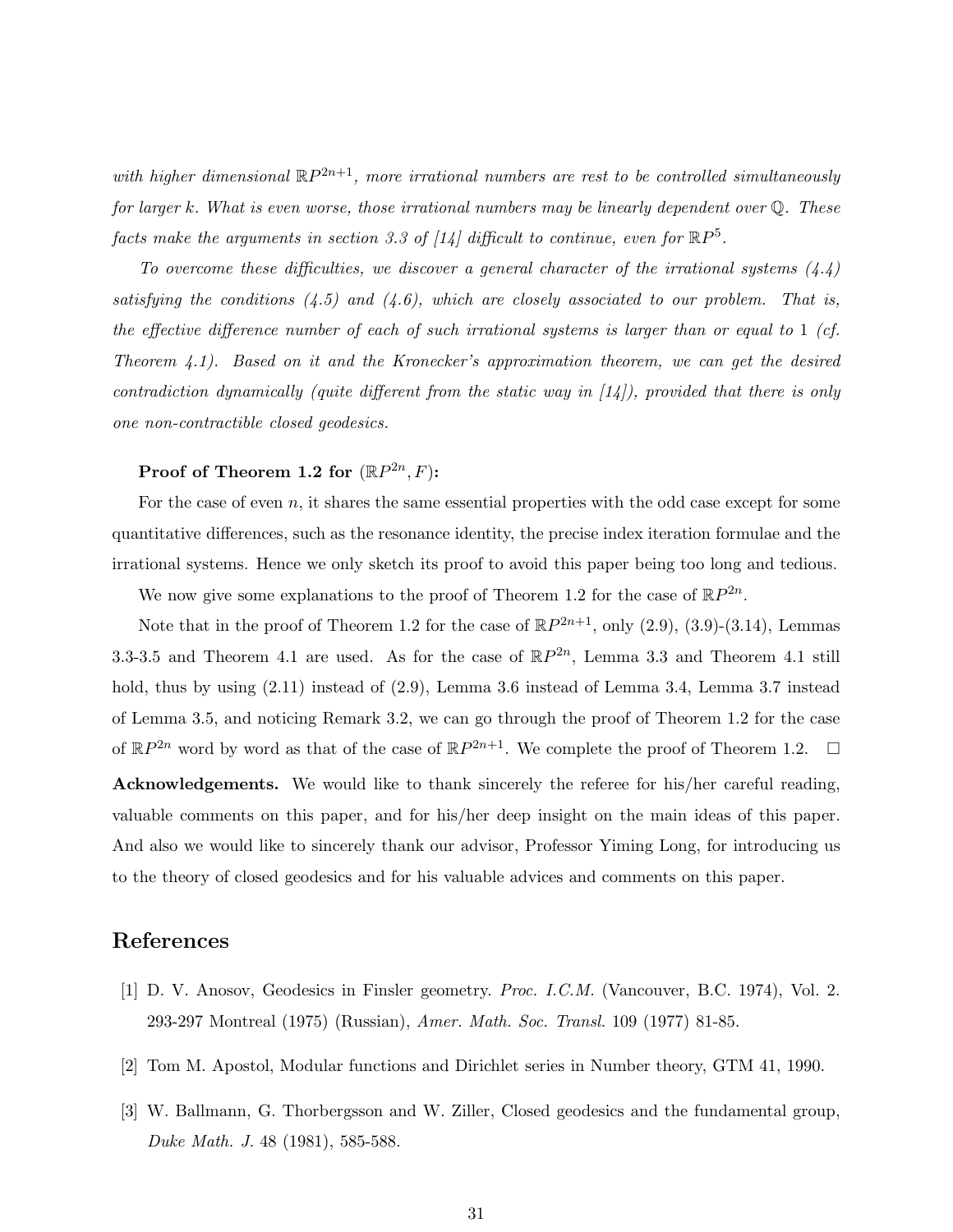- [4] V. Bangert, On the existence of closed geodesics on two-spheres. Internat. J. Math. 4 (1993), no. 1, 1–10.
- [5] V. Bangert and N. Hingston, Closed geodesics on manifolds with infinite abelian fundamental group, J. Diff. Geom. 19 (1984), 277-282.
- [6] V. Bangert and W. Klingenberg, Homology generated by iterated closed geodesics. Topology. 22 (1983), 379-388.
- [7] V. Bangert and Y. Long, The existence of two closed geodesics on every Finsler 2-sphere, Math. Ann. 346 (2010), 335-366.
- [8] R. Bott, On the iteration of closed geodesics and the Sturm intersection theory. Comm. Pure Appl. Math. 9 (1956) 171-206.
- [9] K. C. Chang, Infinite Dimensional Morse Theory and Multiple Solution Problems, Birkhäuser. Boston. 1993.
- [10] H. Duan and Y. Long, Multiple closed geodesics on bumpy Finsler n-spheres, J. Diff. Equa. 233 (2007), no. 1, 221-240.
- [11] H. Duan and Y. Long, The index growth and mutiplicity of closed geodesics. J. Funct. Anal. 259 (2010) 1850-1913.
- [12] H. Duan, Y. Long and W. Wang, Two closed geodesics on compact simply-connected bumpy Finsler manifolds. J. Differ. Geom. 104 (2016), no. 2, 275-289.
- [13] H. Duan, Y. Long and W. Wang, The enhanced common index jump theorem for symplectic paths and non-hyperbolic closed geodesics on Finsler manifolds. Calc. Var. and PDEs. (2016), no. 6, 55: 145.
- [14] H. Duan, Y. Long and Y. Xiao, Two closed geodesics on  $\mathbb{R}P^n$  with a bumpy Finsler metric, Calc. Var. and PDEs, (2015), vol 54, 2883-2894.
- [15] J. Franks, Geodesics on  $S^2$  and periodic points of annulus homeomorphisms. Invent. Math. 108 (1992), no. 2, 403-418.
- [16] D. Gromoll and W. Meyer, On differentiable functions with isolated critical points. Topology 8 (1969), 361-369.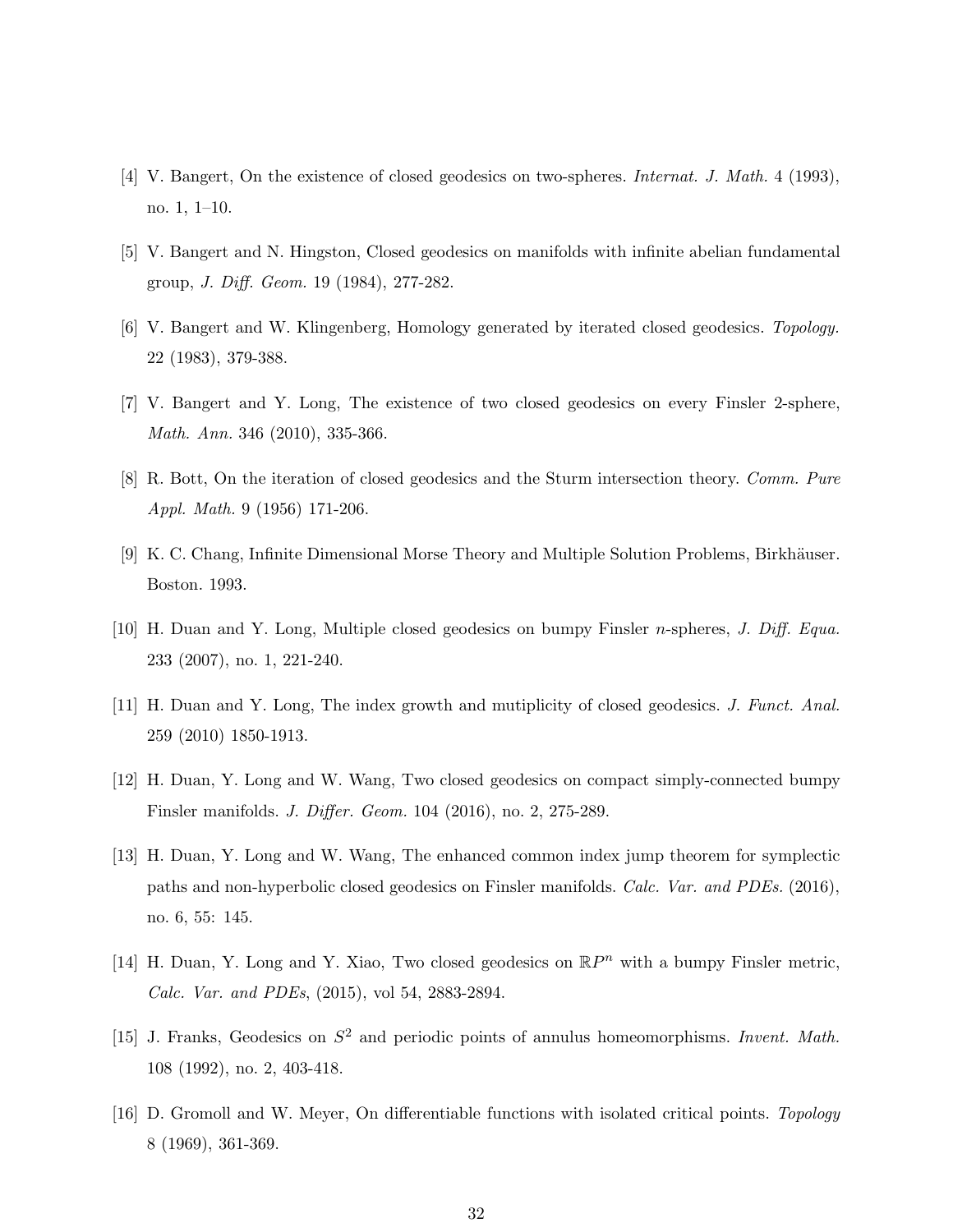- [17] D. Gromoll and W. Meyer, Periodic geodesics on compact Riemannian manifolds, J. Diff. Geom. 3 (1969), 493-510.
- [18] N. Hingston, Equivariant Morse theory and closed geodesics, J. Diff. Geom. 19 (1984), 85-116.
- [19] N. Hingston, On the growth of the number of closed geodesics on the two-sphere. Inter. Math. Research Notices. 9(1993) 253-262.
- [20] N. Hingston and H.-B. Rademacher, Resonance for loop homology of spheres. J. Differ. Geom. 93 (2013), 133-174.
- [21] A. B. Katok, Ergodic properties of degenerate integrable Hamiltonian systems. Izv. Akad. Nauk. SSSR 37 (1973), [Russian]; Math. USSR-Izv. 7 (1973), 535-571.
- [22] W. Klingenberg, Lectures on closed geodesics. Springer-Verlag, Berlin, heidelberg, New York, 1978.
- [23] C. Liu, The Relation of the Morse Index of Closed Geodesics with the Maslov-type Index of Symplectic Paths, Acta Math. Sinica 21(2005), 237-248.
- [24] C. Liu and Y. Long, Iterated index formulae for closed geodesics with applications. Science in China. 45 (2002) 9-28.
- [25] H. Liu, The Fadell-Rabinowitz index and multiplicity of non-contractible closed geodesics on Finsler  $\mathbb{R}P^n$ . J. Diff. Equa. 262 (2017), 2540-2553.
- [26] Y. Long, Bott formula of the Maslov-type index theory. Pacific J. Math. 187 (1999), 113-149.
- [27] Y. Long, Precise iteration formulae of the Maslov-type index theory and ellipticity of closed characteristics. Advances in Math. 154 (2000), 76-131.
- [28] Y. Long, Index Theory for Symplectic Paths with Applications. Progress in Math. 207, Birkhäuser. 2002.
- [29] Y. Long, Multiplicity and stability of closed geodesics on Finsler 2-spheres, J. Eur. Math. Soc. 8 (2006), 341-353.
- [30] Y. Long and H. Duan, Multiple closed geodesics on 3-spheres. Advances in Math. 221 (2009) 1757-1803.